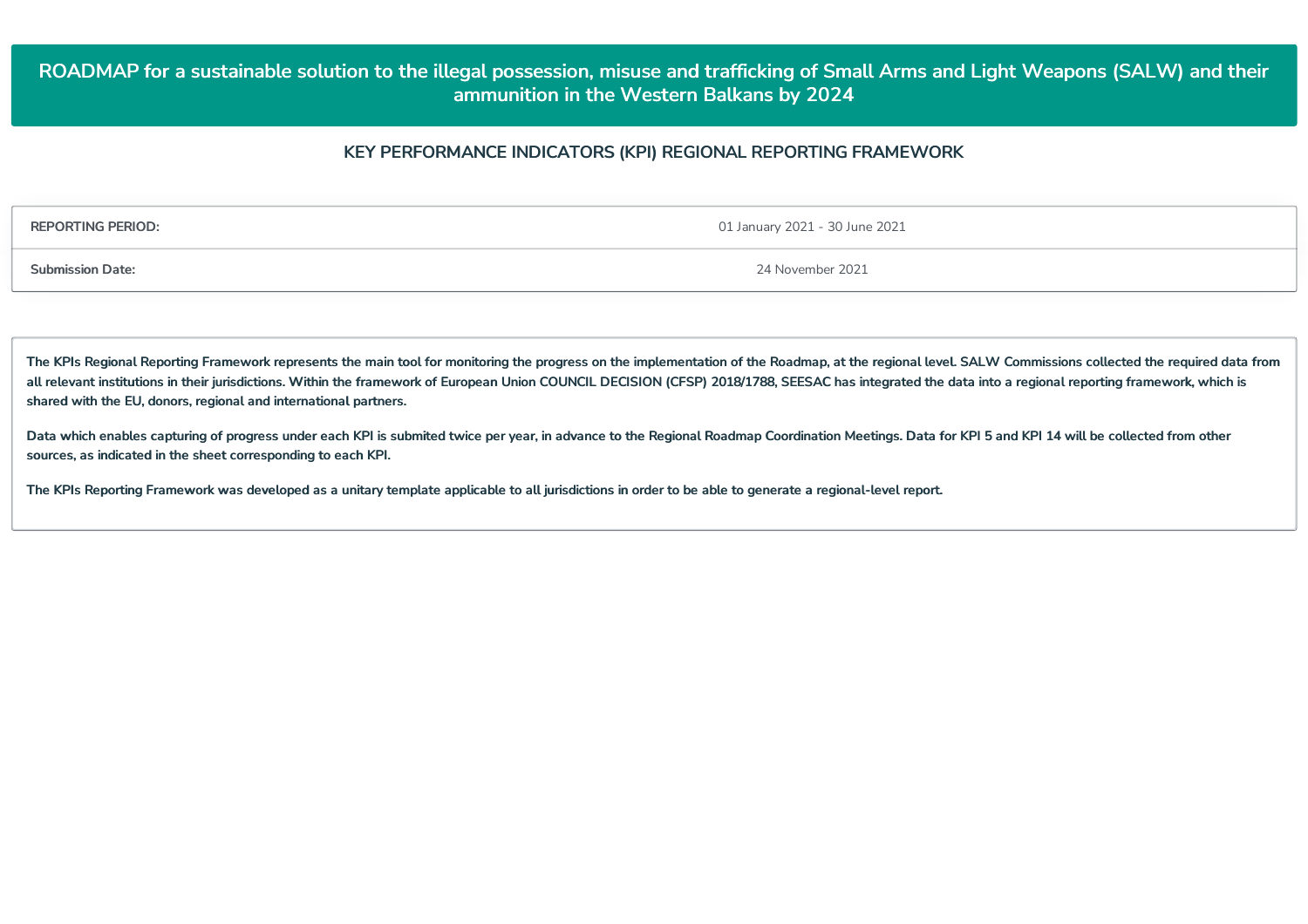|                                                           | Number of legal frameworks on arms control throughout the Western Balkans fully harmonized with the EU legislation, the Arms Trade Treaty and the Protocol against the Illicit<br>Manufacturing of and Trafficking in Firearms, their Parts and Components and Ammunition (The Firearms Protocol)                                                                                                                                                                                                                                                                                                                     |
|-----------------------------------------------------------|-----------------------------------------------------------------------------------------------------------------------------------------------------------------------------------------------------------------------------------------------------------------------------------------------------------------------------------------------------------------------------------------------------------------------------------------------------------------------------------------------------------------------------------------------------------------------------------------------------------------------|
| KPI <sub>1</sub>                                          | BREAKDOWN:<br>1. Arms control legislative acts regarding the civil use of firearms and ammunitions harmonized with the relevant EU Directives on firearms and ammunition;<br>2. Arms control legislative acts regarding the civil use of explosives harmonized with the relevant EU Directives on explosives;<br>3. Arms control legislative acts regarding the military use of firearms, ammunition and explosives harmonized with the relevant EU Directives;<br>4. Arms control legislative acts harmonized with the Arms Trade Treaty;<br>5. Arms control legislative acts harmonized with the Firearms Protocol. |
| <b>Source of information:</b>                             | EU Integration or legal departments                                                                                                                                                                                                                                                                                                                                                                                                                                                                                                                                                                                   |
|                                                           | The following options show the level of harmonization of the national arms control legislative acts regarding the civil and military use of firearms/SALW, ammunition and explosives with the EU Acquis: Fully harmonized, Par                                                                                                                                                                                                                                                                                                                                                                                        |
| Not harmonized, N/A (Not applicable), Not sure/Not known. |                                                                                                                                                                                                                                                                                                                                                                                                                                                                                                                                                                                                                       |

**CIVIL USE OF FIREARMS AND AMMUNITION Belgrade Podgorica Pristina Sarajevo Skopje Tirana EU Directives/Regulations** ↓ **Legal framework** → **Law on Weapons and Ammunition,Law on Testing, Stamping and Marking of Weapons, Devices and Ammunition, Rulebookon Weapon Deactivation; Rulebookon the method of performing control during testing, marking, individual testing, homologation, ammunition typecontrol, testing of deactivated weapons and weapons permanently converted tocivilian use, as well as thelayoutof markings and stamps** Law on Weapons **Law on weapons,Law on legalization and surrenderof weapons, ammunition and explosive devices. Law on weapons;Law on marking of SALW and SALW ammunition; Rulebookon procedures and methodsof marking of weapons and ammunition** Law on Weapons **Law on weapons; DCM 275 on safetyconditions; DCM 292 on record-keeping development; DCM 348 on entryand selling of weapins; DCM 421 on licensing criteria** Directive (EU) 2021/555 of the European Parliament and of the Council of 24 March 2021 on control of the acquisition and possession of weapons Partiallyharmonized Partiallyharmonized Partiallyharmonized Partiallyharmonized Partiallyharmonized Partiallyharmonized Directive 2008/51/EC of the European Parliament and of the Council of 21 May 2008 amending Council Directive 91/477/EEC on control of the acquisition and possession of weapons Partiallyharmonized Fullyharmonized Partiallyharmonized Partiallyharmonized Fullyharmonized Partiallyharmonized Directive (EU) 2017/853 of the European Parliament and of the Council of 17 May 2017 amending Council Directive 91/477/EEC on control of the acquisition and possession of weapons Partially harmonized **Partially harmonized** Not sure/not known Notharmonized Notharmonized Partially harmonized Regulation 258/2012 of the European Parliament and of the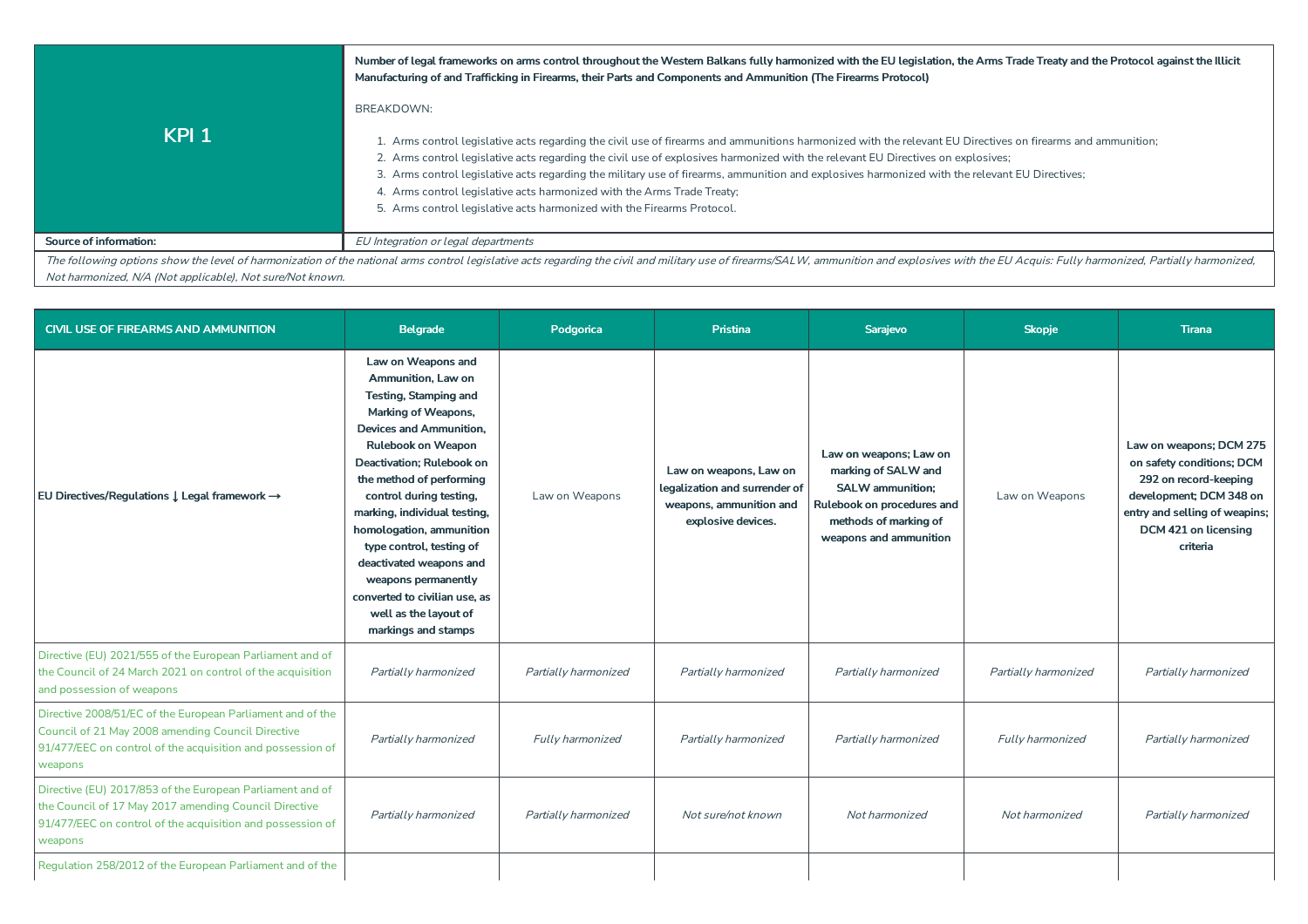| Council of 14 March 2012 implementing Article 10 of the<br>United Nations' Protocol against the illicit manufacturing of<br>and trafficking in firearms, their parts and components and<br>ammunition, supplementing the United Nations Convention<br>against Transnational Organised Crime (UN Firearms | <b>Fully harmonized</b> | <b>Fully harmonized</b> | <b>Fully harmonized</b> | Partially harmonized | Partially harmonized |
|----------------------------------------------------------------------------------------------------------------------------------------------------------------------------------------------------------------------------------------------------------------------------------------------------------|-------------------------|-------------------------|-------------------------|----------------------|----------------------|
| Protocol), and establishing export authorisation, and import<br>and transit measures for firearms, their parts and<br>components and ammunition                                                                                                                                                          |                         |                         |                         |                      |                      |

| Commission Implementing Regulation (EU) 2015/2403 of<br>15 December 2015 establishing common guidelines on<br>deactivation standards and techniques for ensuring that<br>deactivated firearms are rendered irreversibly inoperable<br>(Text with EEA relevance)                  |                      | Not harmonized | Not sure/not known | Not harmonized          | <b>Fully harmonized</b> | Not sure/not known |
|----------------------------------------------------------------------------------------------------------------------------------------------------------------------------------------------------------------------------------------------------------------------------------|----------------------|----------------|--------------------|-------------------------|-------------------------|--------------------|
| Commission Implementing Regulation (EU) 2018/337 of 5<br>March 2018 amending Implementing Regulation (EU)<br>2015/2403 establishing common guidelines on deactivation<br>standards and techniques for ensuring that deactivated<br>firearms are rendered irreversibly inoperable | Not harmonized       | Not harmonized | Not sure/not known | Not harmonized          | <b>Fully harmonized</b> | Not sure/not known |
| Commission Implementing Directive (EU) 2019/68 of 16<br>January 2019 establishing technical specifications for the<br>marking of firearms and their essential components under<br>Directive 91/477/EEC on control of the acquisition and<br>possession of weapons                | Partially harmonized | Not harmonized | Not sure/not known | <b>Fully harmonized</b> | Not harmonized          | Not sure/not known |
| Commission Implementing Directive (EU) 2019/69 of 16<br>January 2019 laying down technical specifications for alarm<br>and signal weapons under Council Directive 91/477/EEC on<br>control of the acquisition and possession of weapons                                          | Partially harmonized | Not harmonized | Not sure/not known | Not harmonized          | Not harmonized          | Not sure/not known |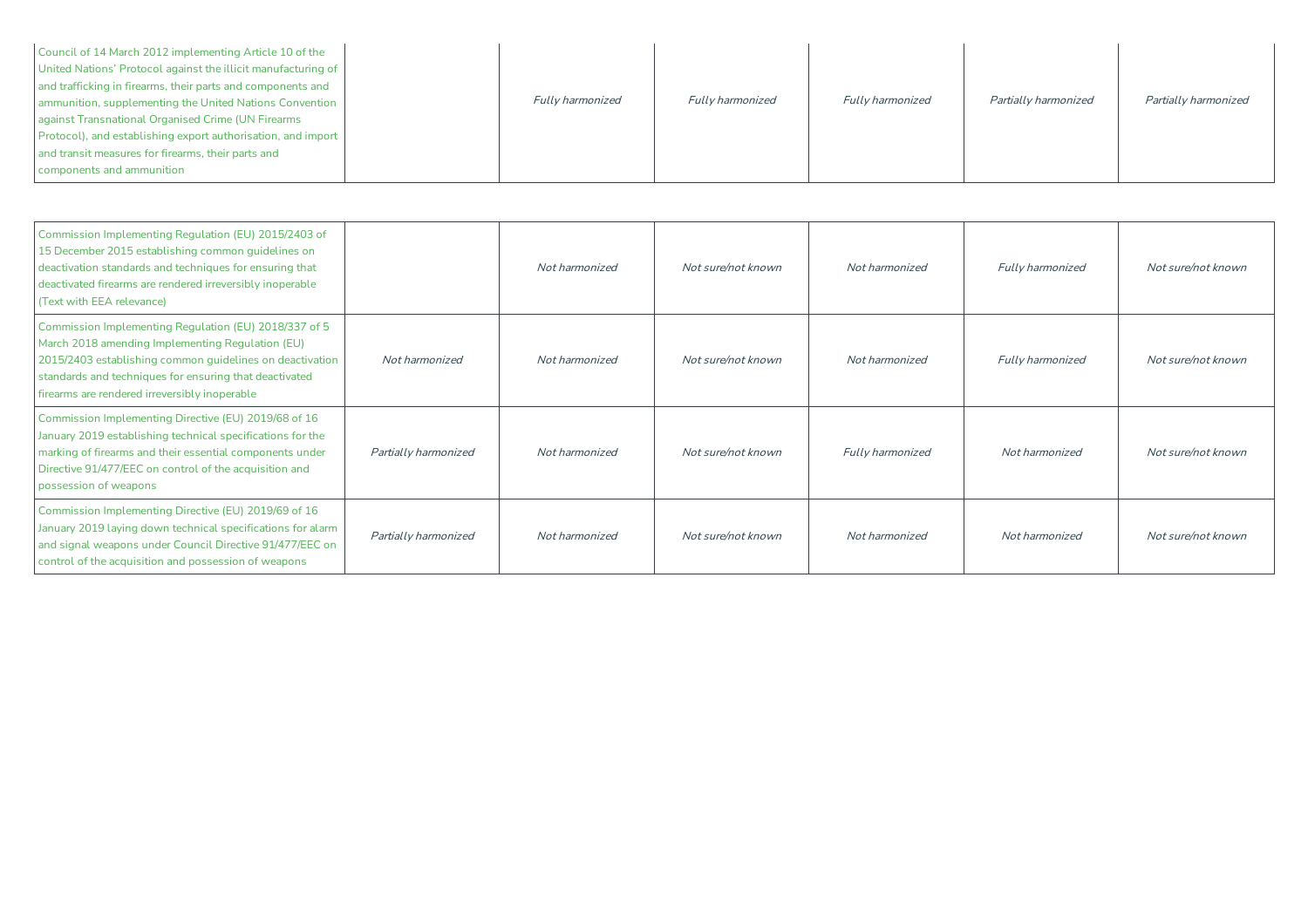| <b>CIVIL USE OF EXPLOSIVES</b>                                                                                                                                                                                                                    | <b>Belgrade</b>                                                       | Podgorica                                                                                                       | <b>Pristina</b>                       | Sarajevo                                                                                                                                                                                                                                                                                                                                                                                                                                            | <b>Skopje</b>                                                                         | <b>Tirana</b>                                                                                                                                                                            |  |
|---------------------------------------------------------------------------------------------------------------------------------------------------------------------------------------------------------------------------------------------------|-----------------------------------------------------------------------|-----------------------------------------------------------------------------------------------------------------|---------------------------------------|-----------------------------------------------------------------------------------------------------------------------------------------------------------------------------------------------------------------------------------------------------------------------------------------------------------------------------------------------------------------------------------------------------------------------------------------------------|---------------------------------------------------------------------------------------|------------------------------------------------------------------------------------------------------------------------------------------------------------------------------------------|--|
| EU Directives/Regulations ↓ Legal framework →                                                                                                                                                                                                     | Law on Explosive<br>Substances, Flammable<br><b>Liquids and Gases</b> | Law on Explosives, Law on<br><b>Transport of Hazardous</b><br>Substances. Flammable<br><b>Liquids and Gases</b> | Law on the civil use of<br>explosives | Law on Explosive<br><b>Substances for Economic</b><br>Use of the West Herzegovina<br>Canton; Law on the<br><b>Transport of Dangerous</b><br><b>Goods of the West</b><br>Herzegovina Canton; Law on<br><b>Transport of Dangerous</b><br><b>Goods of the Socialist</b><br>Republic of BiH (used by the<br>FBiH Mol); Law on the<br><b>Transport of Explosives and</b><br><b>Combustible Liquid Gases</b><br>adopted in 2007, Brčko<br><b>District</b> | Law on protection from<br>explosive materials; Law on<br>trade in explosive materials | Law No. 9126 dated<br>29/07/2003 On the civil use<br>of explosives in the Republic<br>of Albanica, as amended by<br>Law No. 10388, dated<br>03/03/2011 (DCM's No. 469,<br>525, 675, 932) |  |
| Regulation (EU) 2019/1148 of the European Parliament and<br>of the Council of 20 June 2019 on the marketing and use of<br>explosives precursors, amending Regulation (EC) No<br>1907/2006 and repealing Regulation (EU) No 98/2013                | Not harmonized                                                        | Not harmonized                                                                                                  | Partially harmonized                  | Not harmonized                                                                                                                                                                                                                                                                                                                                                                                                                                      | Not harmonized                                                                        | Not harmonized                                                                                                                                                                           |  |
| Directive 2013/29/EU of the European Parliament and of the<br>Council of 12 June 2013 on the harmonisation of the laws<br>of the Member States relating to the making available on the<br>market of pyrotechnic articles (recast)                 | Not harmonized                                                        | Not harmonized                                                                                                  | Partially harmonized                  |                                                                                                                                                                                                                                                                                                                                                                                                                                                     | Not harmonized                                                                        | Partially harmonized                                                                                                                                                                     |  |
| Directive 2014/28/EU of the European Parliament and of the<br>Council of 26 February 2014 on the harmonisation of the<br>laws of the Member States relating to the making available<br>on the market and supervision of explosives for civil uses | Not harmonized                                                        | Not harmonized                                                                                                  | Partially harmonized                  | Not harmonized                                                                                                                                                                                                                                                                                                                                                                                                                                      | Not harmonized                                                                        | Partially harmonized                                                                                                                                                                     |  |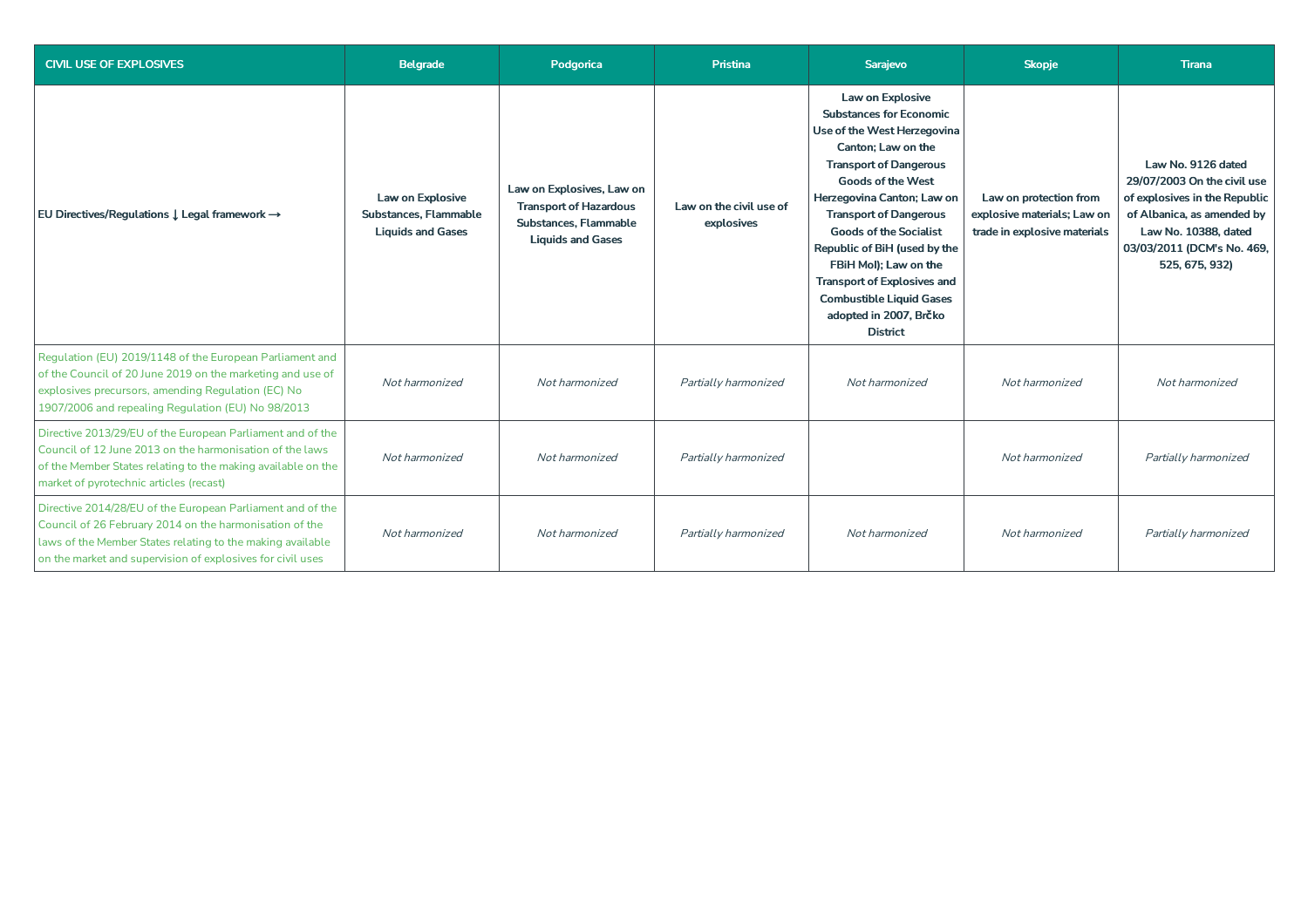| <b>MILITARY USE of FAE</b>                                                                                                                                                                                                                                                                                                                           | <b>Belgrade</b>                                                                                                                                                                      | Podgorica                                                                               | <b>Pristina</b>                                                                                                                                                                                                                                                                                                                                                                           | Sarajevo                                                                                                                                                                         | <b>Skopje</b>                                                       | <b>Tirana</b>                                                                                                                                                                                                                                                                                                                                                                                         |
|------------------------------------------------------------------------------------------------------------------------------------------------------------------------------------------------------------------------------------------------------------------------------------------------------------------------------------------------------|--------------------------------------------------------------------------------------------------------------------------------------------------------------------------------------|-----------------------------------------------------------------------------------------|-------------------------------------------------------------------------------------------------------------------------------------------------------------------------------------------------------------------------------------------------------------------------------------------------------------------------------------------------------------------------------------------|----------------------------------------------------------------------------------------------------------------------------------------------------------------------------------|---------------------------------------------------------------------|-------------------------------------------------------------------------------------------------------------------------------------------------------------------------------------------------------------------------------------------------------------------------------------------------------------------------------------------------------------------------------------------------------|
| EU Directives/Regulations $\downarrow$ Legal framework $\rightarrow$                                                                                                                                                                                                                                                                                 | Law on Export and Import of<br>Ams and Military Equipment;<br>Decision on the<br>establishment of the<br><b>National Control List of</b><br><b>Weapons and Military</b><br>Equipment | Law on control of<br><b>ImportExport of Military</b><br><b>Goods and Dual-Use Goods</b> | Law No. 04/L-198 "On the<br>trade of strategic goods",<br>Law No. 03/L-246 "On<br>weapons, ammunition and<br>relevant security equipment<br>for authorized state security<br>institutions", Law No. 05/L-<br>017 On amending and<br>supplementing the Law No.<br>03/L-246 "On weapons,<br>ammunition and relevant<br>security equipment for<br>authorized state security<br>institutions" | Law on Foreign Trade<br><b>Control of Arms, Military</b><br><b>Equipment and Special</b><br>Purpose Goods, Law on<br><b>Control of Foreign Trade in</b><br><b>Dual-Use Goods</b> | Law on production and trade<br>of weapons and military<br>equipment | Law on state control of<br>international transfers of<br>military goods and<br>technologies and goods of<br>dual-use; DCM on the<br>approval of the updated list<br>of military goods and of the<br>list of dual-goods and<br>technologies, which are<br>subject to state control over<br>import-exports; DCM on<br>approving in principle the EU<br><b>Code of Conduct on Arms</b><br><b>Exports</b> |
| Council Common Position 2008/944/CFSP of 8 December<br>2008 defining common rules governing control of exports<br>of military technology and equipment                                                                                                                                                                                               |                                                                                                                                                                                      |                                                                                         | Fully harmonized                                                                                                                                                                                                                                                                                                                                                                          | Fully harmonized                                                                                                                                                                 | Partially harmonized                                                | Partially harmonized                                                                                                                                                                                                                                                                                                                                                                                  |
| User's Guide to Council Common Position<br>2008/944/CFSP defining common rules governing the<br>control of exports of military technology and equipment<br>(2015 edition)                                                                                                                                                                            | Fully harmonized                                                                                                                                                                     | Fully harmonized                                                                        |                                                                                                                                                                                                                                                                                                                                                                                           |                                                                                                                                                                                  |                                                                     |                                                                                                                                                                                                                                                                                                                                                                                                       |
| Common Military List of the European Union                                                                                                                                                                                                                                                                                                           | Fully harmonized                                                                                                                                                                     | Fully harmonized                                                                        | Fully harmonized                                                                                                                                                                                                                                                                                                                                                                          | Fully harmonized                                                                                                                                                                 | Fully harmonized                                                    | Fully harmonized                                                                                                                                                                                                                                                                                                                                                                                      |
| Council Common Position 2003/468/CFSP of 23 June 2003<br>on the control of arms brokering                                                                                                                                                                                                                                                            |                                                                                                                                                                                      | Fully harmonized                                                                        | Fully harmonized                                                                                                                                                                                                                                                                                                                                                                          | Fully harmonized                                                                                                                                                                 | Partially harmonized                                                | Partially harmonized                                                                                                                                                                                                                                                                                                                                                                                  |
| Directive 2009/43/EC of the European Parliament and of the<br>Council of 6 May 2009 simplifying terms and conditions of<br>transfers of defence-related products within the Community                                                                                                                                                                | Fully harmonized                                                                                                                                                                     | Fully harmonized                                                                        | Not sure/not known                                                                                                                                                                                                                                                                                                                                                                        |                                                                                                                                                                                  | Partially harmonized                                                | N/A                                                                                                                                                                                                                                                                                                                                                                                                   |
| Directive 2009/81/EC of the European Parliament and of the<br>Council of 13 July 2009 on the coordination of procedures<br>for the award of certain works contracts, supply contracts<br>and service contracts by contracting authorities or entities in<br>the fields of defence and security, and amending Directives<br>2004/17/EC and 2004/18/EC | Fully harmonized                                                                                                                                                                     | Fully harmonized                                                                        | Not sure/not known                                                                                                                                                                                                                                                                                                                                                                        |                                                                                                                                                                                  | Not harmonized                                                      | N/A                                                                                                                                                                                                                                                                                                                                                                                                   |
| Council Regulation (EC) No 428/2009 of 5 May 2009 setting<br>up a Community regime for the control of exports, transfer,<br>brokering and transit of dual-use items.                                                                                                                                                                                 | Fully harmonized                                                                                                                                                                     | Fully harmonized                                                                        | Fully harmonized                                                                                                                                                                                                                                                                                                                                                                          | Fully harmonized                                                                                                                                                                 | Fully harmonized                                                    | Partially harmonized                                                                                                                                                                                                                                                                                                                                                                                  |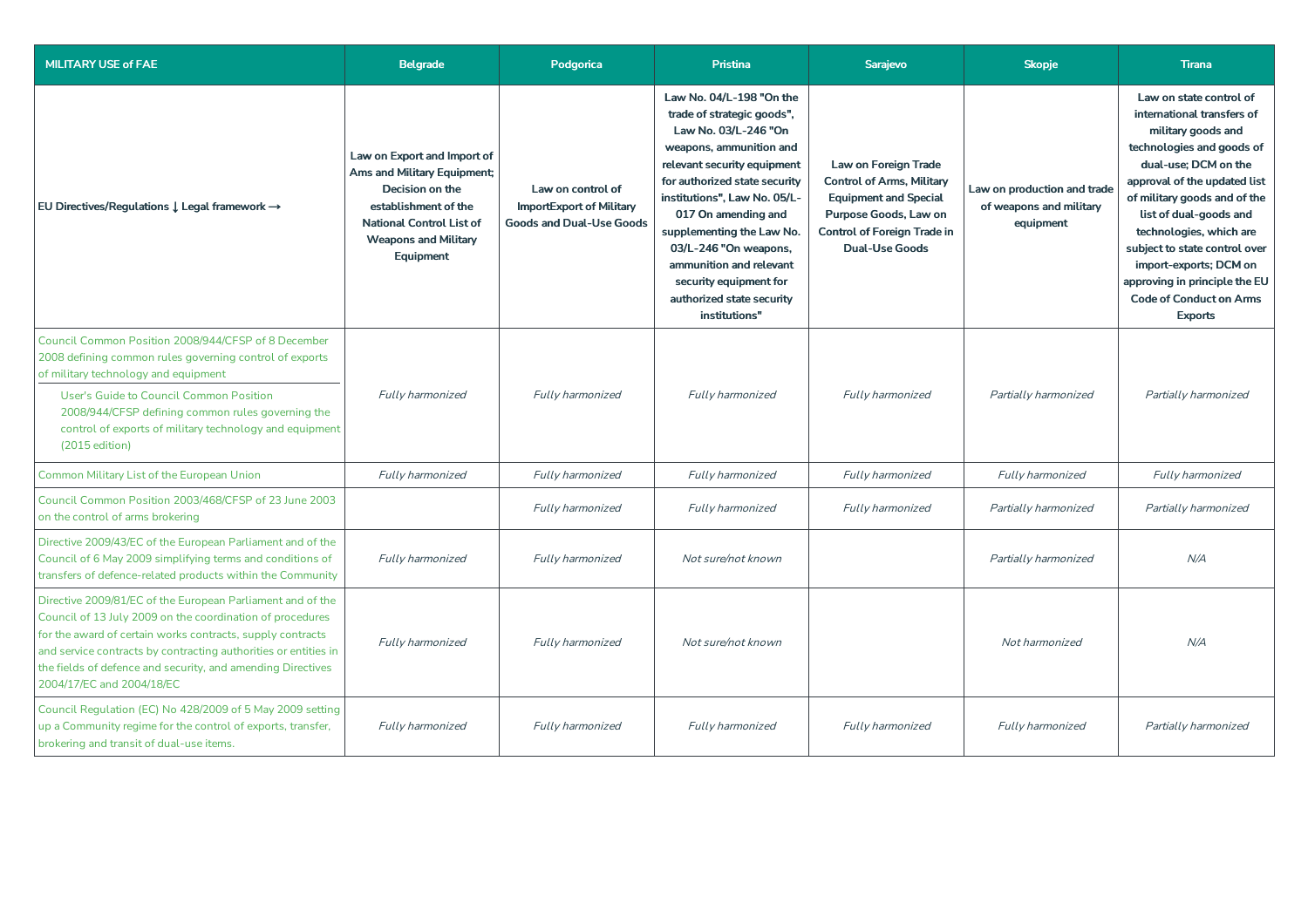| ARMS TRADE TREATY                                                | Belgrade   | Podgorica  | <b>Pristina</b>                                                              | Sarajevo   | <b>Skopje</b> | <b>Tirana</b>                                                     |
|------------------------------------------------------------------|------------|------------|------------------------------------------------------------------------------|------------|---------------|-------------------------------------------------------------------|
| Signature                                                        | 03/28/2013 |            |                                                                              | 09/25/2013 | 09/25/2013    | Decree no. 8499, dated<br>18/02/2014 promulgated by<br>Law 6/2014 |
| Ratification, acceptance or approval<br>(For States Signatories) | 10/29/2014 | 08/14/2014 |                                                                              | 09/25/2014 | 03/07/2014    | 30.01.2014                                                        |
| Accession<br>(For non-signatory States)                          |            |            | Yes with the entry into force<br>of the law on weapons 05 /<br>L-022 in 2015 |            |               |                                                                   |

| <b>FIREARMS PROTOCOL</b>                                                                                                        | Belgrade                                                                                                                                                                                                                                                                                                                                             | Podgorica                                                                                                                        | Pristina                                                                     | <b>Sarajevo</b> | <b>Skopje</b> | <b>Tirana</b>                                                                      |  |  |  |
|---------------------------------------------------------------------------------------------------------------------------------|------------------------------------------------------------------------------------------------------------------------------------------------------------------------------------------------------------------------------------------------------------------------------------------------------------------------------------------------------|----------------------------------------------------------------------------------------------------------------------------------|------------------------------------------------------------------------------|-----------------|---------------|------------------------------------------------------------------------------------|--|--|--|
| Signature                                                                                                                       |                                                                                                                                                                                                                                                                                                                                                      |                                                                                                                                  |                                                                              |                 |               |                                                                                    |  |  |  |
| Ratification, acceptance or approval                                                                                            | 10/22/2005                                                                                                                                                                                                                                                                                                                                           | 10/22/2005                                                                                                                       |                                                                              |                 | 09/14/2007    |                                                                                    |  |  |  |
| Accession                                                                                                                       | 12/20/2005                                                                                                                                                                                                                                                                                                                                           |                                                                                                                                  | Yes with the entry into force<br>of the law on weapons 05 /<br>L-022 in 2015 | 04/01/2008      |               | Law 8938, dated 10/12/2007.<br>promulgated by Decree no.<br>5560, dated 27/12/2007 |  |  |  |
| Criminal offences defined in the national law.                                                                                  | According to Art. 5 "Criminalization" of the Protocol, "each State Party shall adopt such legislative and other measures as may be necessary to establish as criminal offences the following conduct, when committed intention<br>national legislation consider the following conduct as criminal offence? (responses provided by yes/no/partially): |                                                                                                                                  |                                                                              |                 |               |                                                                                    |  |  |  |
|                                                                                                                                 | Belgrade                                                                                                                                                                                                                                                                                                                                             | Podgorica                                                                                                                        | Pristina<br>Sarajevo                                                         |                 | <b>Skopje</b> | <b>Tirana</b>                                                                      |  |  |  |
| Illicit manufacturing of firearms, their parts and components<br>and ammunition                                                 | Yes: Under the provision of<br>Article 348 of the Criminal<br>Code of the Republic of<br>Serbia                                                                                                                                                                                                                                                      | Partially: Clarification of<br>definitions and terms in<br>accordance with<br>international documents                            | Yes                                                                          | Yes             | Partially     | Yes: Article 278 of the<br><b>Criminal Code</b>                                    |  |  |  |
| Illicit trafficking in firearms, their parts and components and<br>ammunition                                                   | Yes: Under the provision of<br>Article 348 of the Criminal<br>Code of the Republic of<br>Serbia                                                                                                                                                                                                                                                      | Partially: Clarification of<br>definitions and terms in<br>accordance with<br>international documents<br>international documents | Yes                                                                          | Yes             | Partially     | Yes: Article 278 of the<br><b>Criminal Code</b>                                    |  |  |  |
| Falsifying or illicitly obliterating, removing or altering the<br>marking(s) on firearms required by article 8 of this Protocol | Partially: Partially<br>harmonized with the<br>provision of Article 41 of the<br>Law on Testing, Stamping<br>and Marking of Weapons,<br>Devices and Ammunition.                                                                                                                                                                                      | Yes                                                                                                                              | Yes                                                                          | Yes             | Yes           | Yes: Provided under Article<br>278 of the Criminal Code,<br>last paragraph.        |  |  |  |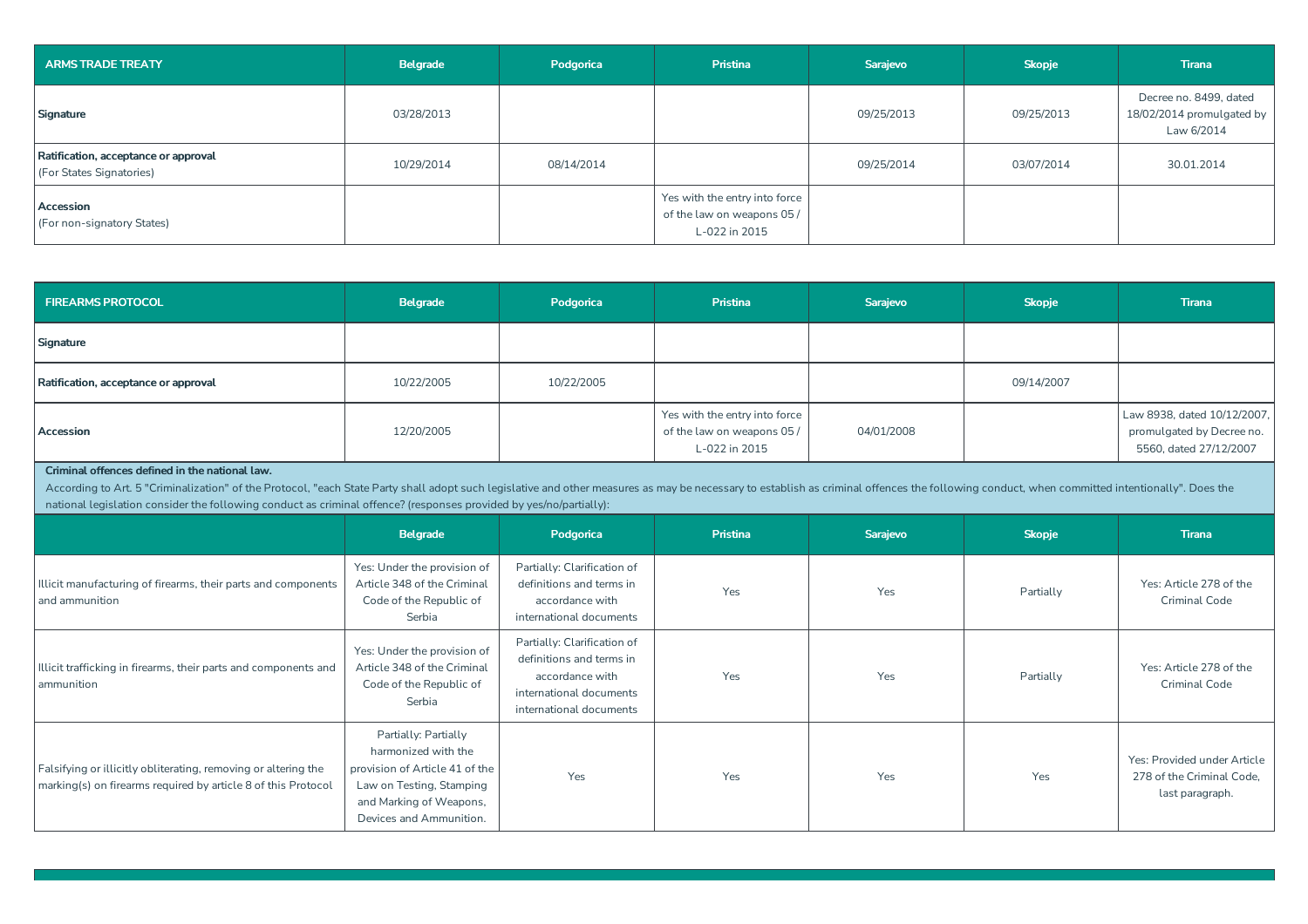Belgrade: As stipulated in Article 5 of the UN Firearms Protocol, Each State Party shall adopt such legislative and other measures as may be necessary to establish as criminal offences the following conduct, when committed Illicit manufacturing of firearms, their parts and components and ammunition; b) Illicit trafficking in firearms, their parts and components and ammunition; c) Ealsifying or illicitly obliterating removing or altering the required by Article 8 of this Protocol. Having in mind that Article 348, paragraph 1 of the Criminal Code stipulates that "Whoever without authorization manufactures, alters, sells, procures, exchanges or possesses firearm deactivated firearms, their parts, ammunition, explosives or explosive devices shall be punished with imprisonment of six months to five years and a fine", this means that the said Article is aligned with Article 5 of the illicit manufacturing and trafficking in firearms, their parts, components and ammunition. Article 41 of the Law on Testing, Stamping and Marking of Weapons, Devices and Ammunition prescribes that "whoever produces false s markings for testing, stamping and marking of weapons, devices and ammunition in the intent to use them as real, or whoever, for the same purpose, alters such genuine stamps or markings or whoever uses such false or altere markings as genuine shall be punished by a fine or imprisonment of up to three years". Therefore, the partial alignment of this Article and Article 5 of the Protocol is due to the fact that the remoyal operation has not be offence bytheLaw on Testing, Stamping and Marking of Weapons, Devices and Ammunition.

Podgorica: Law on Weapons - The task force prepared the Draft Law on Amendments to the Law on Weapons, which will harmonize it with the EU legal framework and other international commitments and standards. This Law transpo Directive (EU) 2021/555 of 24 March 2021, Directive 91/477/EEC of 18 June 1991 and 91/477/EEC of 17 May 2017. The Draft Law was sent to the Government of Montenegro for further procedure. An analysis of the Criminal Code a Criminal Procedure Code was conducted, particularly of the provisions related to the detection of criminal offences of illicit production, trafficking and other illegal activities. In line with the results of the meeting b representatives of the Mol from 30 June 2021, a meeting was agreed for 13 October to present the proposed amendments to the Criminal Code regarding the provisions on firearms. Members of the Working Group from the Ministry also join the meeting. A regional workshop on the harmonization of legislation in the field of SALW and explosives control with the EU acquis is planned for Q3 of 2021. TAIEX support- Expert support will be provided about to the Law on Explosives- technical arrangements in terms of harmonization with the national legislation and the Directive on pyrotechnic articles- categorization- planned for July 2021.

Pristina: Law No. 04/L-022 "On the civil use of explosives" is 50% harmonized with the EU Acquis, because of the fact that the Law was adopted in 2011, while the directives were issued later.

Sarajevo: The new Law on Weapons and Ammunition of the Una-Sana Canton ("Official Gazette of the Una-Sana Canton", No. 15/21) has been adopted.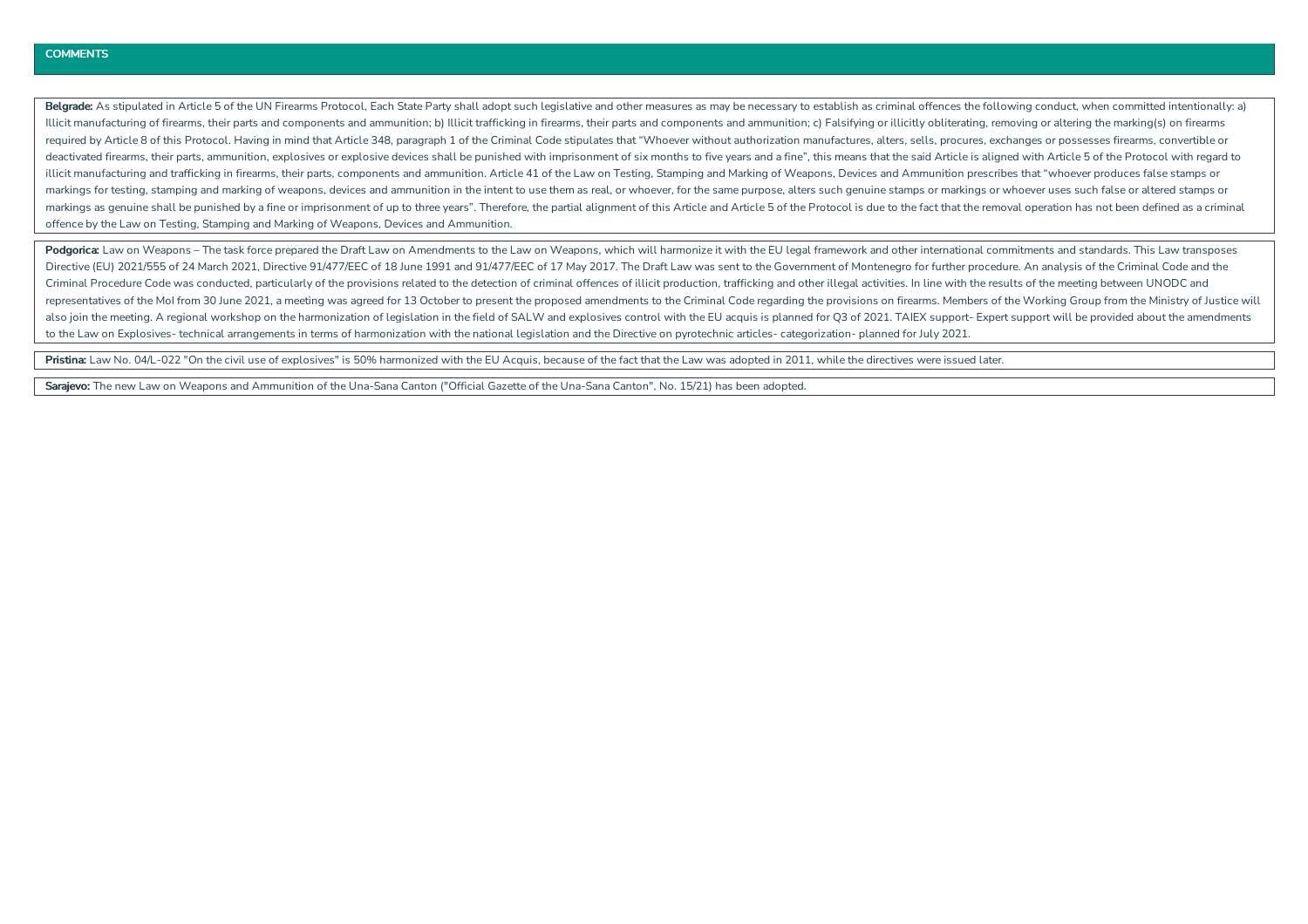Number of evidence based arms control policy documents, developed in each jurisdiction of the Western Balkans, that are also addressing needs of men, women, boys and girls;

- 1. SALW Strategy is in place.
- 2. SALW Strategy is evidence-based.
- 3. SALW Strategy addresses the needs of men, women, boys and girls.

#### DEFINITIONS:

For the purpose of this report, the following definitions apply:

**KPI 2**

Data on distribution of SALW: refers to data on the type, quantity, possession, distribution, manufacture, international transfers of SALW, lost and stolen firearms, illegal possession and confiscation, and trafficking. In above SALW data related to: • State agencies/institutions, • Civilians, • Private security companies and • Other relevant groups/actors.

Data on impact of SALW: refers to data measuring the impact of different types of SALW. both legal and illegal, on communities and capturing differential impacts on men, women, boys and girls, such as: • criminal offences

firearms, including homicides and injuries, • accidental deaths, • misdemeanors, • domestic violence, • perpetrators, • suicides, • characteristic of firearm-related incidents like type of firearms used, location, period o

Gender: refers to roles, behaviors, activities, and attributes that a given society at a given time considers appropriate for men and women.

Gender-based violence: violence directed against a person because of their gender. Both women and men experience gender-based violence.

BREAKDOWN:

Sex-disaggreagated data: any data on individuals broken down by sex.

**Young man:** man aged 18 to 35 year.

**Source of information:**  $SALW \text{ Commissions}$ 

|                                                                                                   | Belgrade       | <b>Pristina</b><br>Podgorica |           | Sarajevo  | <b>Skopje</b>                                                                                                                                                                                                                                      | <b>Tirana</b>                                                                                                                                                     |
|---------------------------------------------------------------------------------------------------|----------------|------------------------------|-----------|-----------|----------------------------------------------------------------------------------------------------------------------------------------------------------------------------------------------------------------------------------------------------|-------------------------------------------------------------------------------------------------------------------------------------------------------------------|
| Is there a valid SALW Strategy in place?                                                          | Yes            | Yes                          | Yes       | Yes       | Yes                                                                                                                                                                                                                                                | Yes                                                                                                                                                               |
| If yes, what is the Strategy implementation period?                                               | 2019-2024      | 2019-2024                    | 2017-2021 | 2021-2024 | 2017-2021                                                                                                                                                                                                                                          | 2019-2024                                                                                                                                                         |
| If yes, is there an accompanying Action Plan for the<br>implementation of SALW Strategy in place? | Yes, 2019-2020 | Yes                          | Yes       | Yes       | Yes                                                                                                                                                                                                                                                | Yes, 2019-2021                                                                                                                                                    |
| Was there an evaluation of the SALW Strategy conducted or<br>is it planned?                       |                | <b>No</b>                    | Yes       | Yes       | Workshop for evaluation of<br>the old Strategy and Action<br>plan was held in December<br>2020. The intersectoral<br>Working Group is now<br>working on the drafting of a<br>new National Strategy and<br>Action plan for the period<br>2022-2025. | The evaluation has been<br>carried out based on which<br>the annual program for 2020<br>on implementing the<br>obligations of this strategy<br>has been prepared. |

| SALW Strategy is evidence-based.<br>(Options: N/A (not/applicable), yes to a full extent, yes<br>partially, no not at all) | Belgrade             | Podgorica      | <b>Pristina</b>      | <b>Saraievo</b>      | <b>Skopje</b>        | <b>Tirana</b>        |
|----------------------------------------------------------------------------------------------------------------------------|----------------------|----------------|----------------------|----------------------|----------------------|----------------------|
| Data on SALW distribution and impact is regularly collected<br>by competent institutions.                                  | Yes to a full extent | Yes, partially | Yes to a full extent | Yes to a full extent | Yes to a full extent | Yes to a full extent |
| The Strategy is based on comprehensive data on SALW<br>distribution.                                                       | Yes to a full extent | Yes, partially | Yes, partially       | Yes to a full extent | Yes to a full extent | Yes to a full extent |
| The Strategy is based on comprehensive data on SALW                                                                        |                      |                |                      |                      |                      |                      |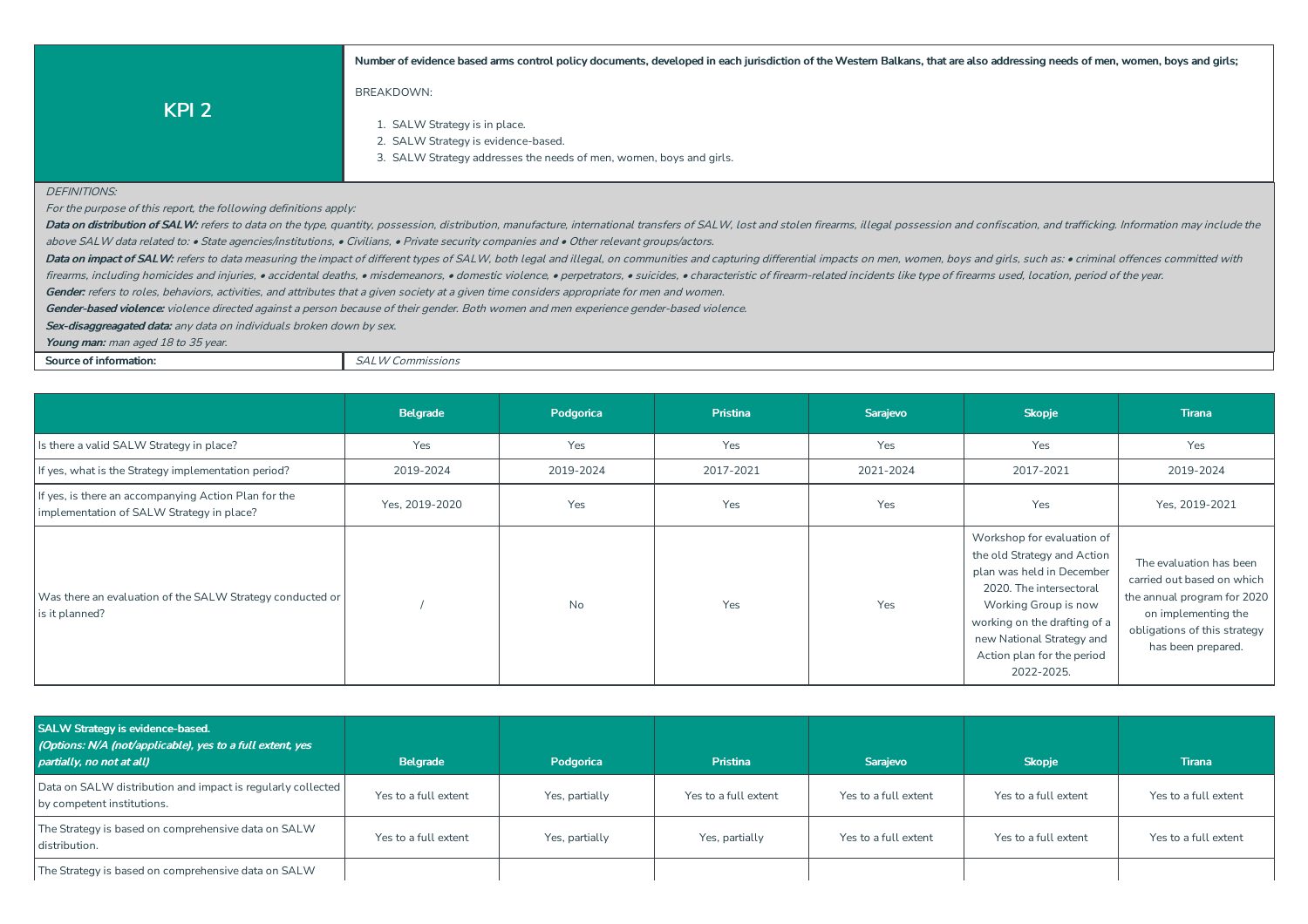| impact.                                                           | Yes to a full extent | Yes to a full extent | Yes, partially | Yes to a full extent | Yes, partially       | Yes to a full extent |
|-------------------------------------------------------------------|----------------------|----------------------|----------------|----------------------|----------------------|----------------------|
| The Strategy clearly identifies main problems related to<br>SALW. | Yes to a full extent | Yes to a full extent | Yes, partially | Yes to a full extent | Yes to a full extent | Yes to a full extent |
| Goals and objectives fully address the problems identified.       | Yes to a full extent | Yes to a full extent | Yes, partially | Yes to a full extent | Yes to a full extent | Yes to a full extent |
| The implementation of SALW Strategy is monitored<br>regularly.    | Yes, partially       | Yes to a full extent | Yes, partially | Yes to a full extent | Yes, partially       | Yes to a full extent |

| SALW Strategy addresses the needs of men, women,<br>boys and girls.<br>(Options: N/A (not/applicable), yes to a full extent, yes<br>partially, no not at all)                                                                                                                               | <b>Belgrade</b>      | Podgorica                              | <b>Pristina</b>                        | Sarajevo             | <b>Skopje</b>  | <b>Tirana</b>  |
|---------------------------------------------------------------------------------------------------------------------------------------------------------------------------------------------------------------------------------------------------------------------------------------------|----------------------|----------------------------------------|----------------------------------------|----------------------|----------------|----------------|
| SALW Strategy is based on sex-disaggregated data.                                                                                                                                                                                                                                           | Yes, partially       | Yes to a full extent                   | Yes, partially                         | Yes to a full extent | Yes, partially | Yes, partially |
| SALW Strategy is based on age-disaggregated data.                                                                                                                                                                                                                                           | Yes, partially       | Yes to a full extent                   | Yes, partially                         | Yes to a full extent | Yes, partially | Yes, partially |
| Specific gender related problems that women and men face<br>with respect to SALW are clearly identified *problems may<br>refer to domestic violence, gender norms/roles of men that<br>can fuel demand for firearms, factors which can shape risk-<br>taking behavior among young men, etc. | Yes to a full extent | Yes to a full extent<br>Yes, partially |                                        | Yes to a full extent | Yes, partially | Yes, partially |
| There are activities aiming to address the misuse of firearms<br>in domestic and other forms of gender-based violence.                                                                                                                                                                      | Yes, partially       | Yes to a full extent                   | Yes, partially<br>Yes to a full extent |                      | Yes, partially | Yes, partially |
| There are activities aiming to address driving factors for<br>armed violence among men (in particular young men) and<br>risk they face with regard to SALW.                                                                                                                                 | Yes, partially       | Yes to a full extent                   | Yes, partially                         | Yes to a full extent | Yes, partially | Yes, partially |
| There are activities aiming to increase participation of<br>women in SALW control *including women's NGOs, gender<br>equality mechanisms and gender experts.                                                                                                                                | Yes, partially       | Yes, partially                         | Yes, partially                         | Yes, partially       | Yes, partially | Yes, partially |
| In the reporting period, activities were implemented to<br>address the specific gender-related problems.                                                                                                                                                                                    | Yes, partially       | Yes to a full extent                   | Yes, partially                         | Yes to a full extent | No, not at all | No, not at all |
| The effects of the above mentioned activities on women and<br>men are regularly monitored.                                                                                                                                                                                                  | Yes, partially       | Yes, partially                         | Yes, partially                         | Yes to a full extent | Yes, partially | Yes, partially |

Belgrade: At the initiative of the Ministry of the Interior, the Government adopted the Strategy on Small Arms and Light Weapons Control for the period 2019-2024 and the Action Plan for the period 2019-2020. (Official Gaze The Strategy contains the main mechanisms envisaged in the Roadmap, which are established in the fight against and the prevention of illicit possession and misuse of firearms, ammunition and explosives for civilian use in This Strategy is primarily based on data and recommendations obtained based on the Evaluation of the Strategy for the Control of Small Arms and Light Weapons for the period 2010-2015, Situation analysis regarding the small weapons control, which were prepared by the Mission of OSCE in Serbia in cooperation with the Ministry of the Interior. In the context of gender and age mainstreaming, the level of implementation was assessed as YES, partl that not all monitoring and implementation mechanisms have been established yet.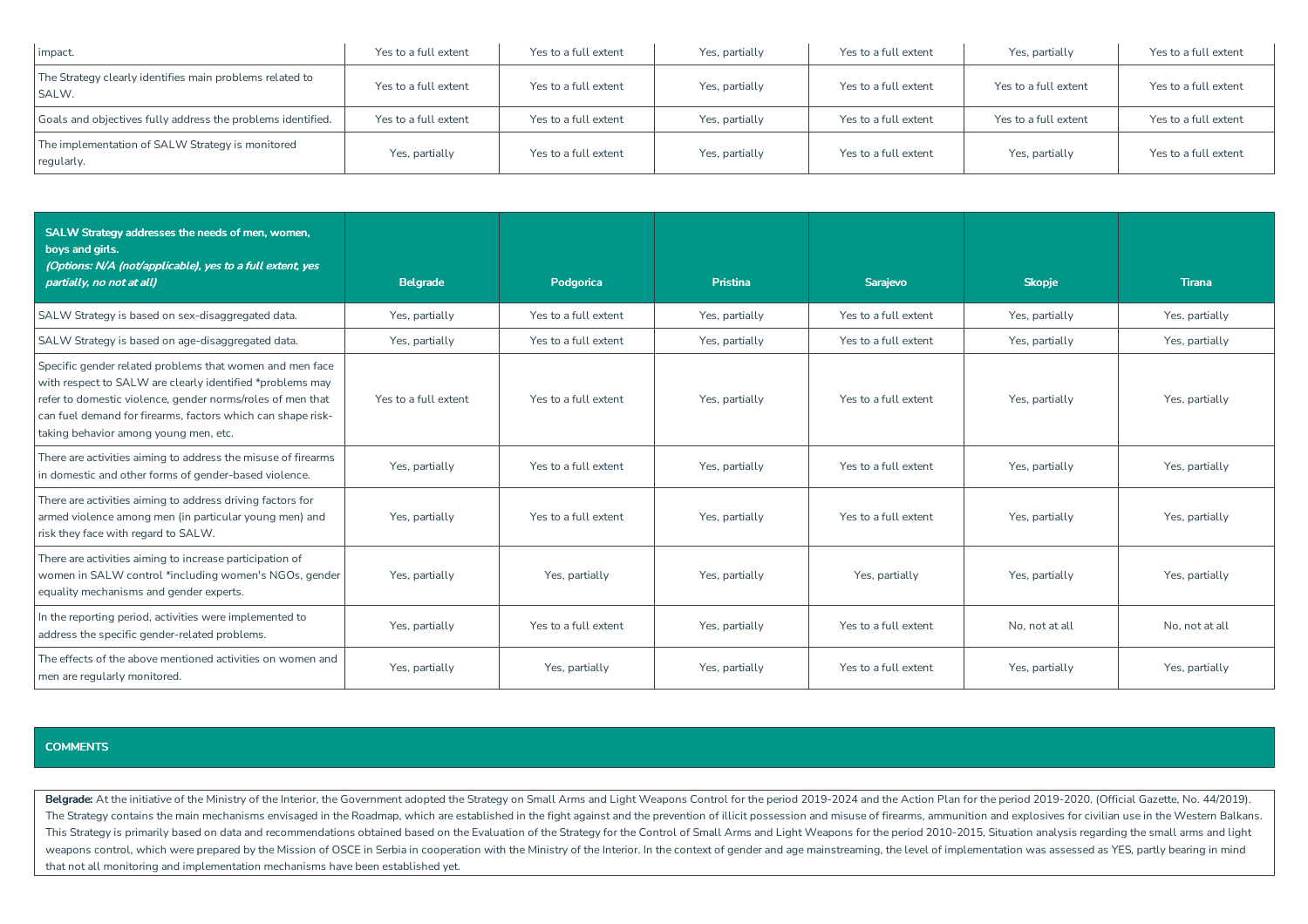Podgorica: The screening of gender equality issues in the legal framework related to firearms in Montenegro has been completed. On 24 June 2021, SEESAC organized a workshop with the SALW Commission to present the findings analysis assessing the gender aspect of regulations and policies, mapping gaps in legal responses, and making recommendations to authorities on how to improve the gender aspect.

Pristina: To address the needs of men, women, boys and girls, we need detailed explanation and support on the issues that can be handled in this field. Furthermore, we need to establish technical conditions in all institut statistics on the gender aspect.

Sarajevo: The SALW Strategy for the period 2021-2024 was adopted on 28th Sessions of the Council of Ministers of BiH held on 24 February 2021. The strategy meets all the set criteria.

Skopie: Based on the evaluation of the SALW Strategy and Action Plan 2017-2021, with the support of SEESAC, the final version of the new National SALW Control Strategy and Action Plan 2022-2025 is being prepared, which, af adopted by the Government, should be implemented from the beginning of 2022.

**Tirana:** No activities have been held during the reporting period due to the pandemic.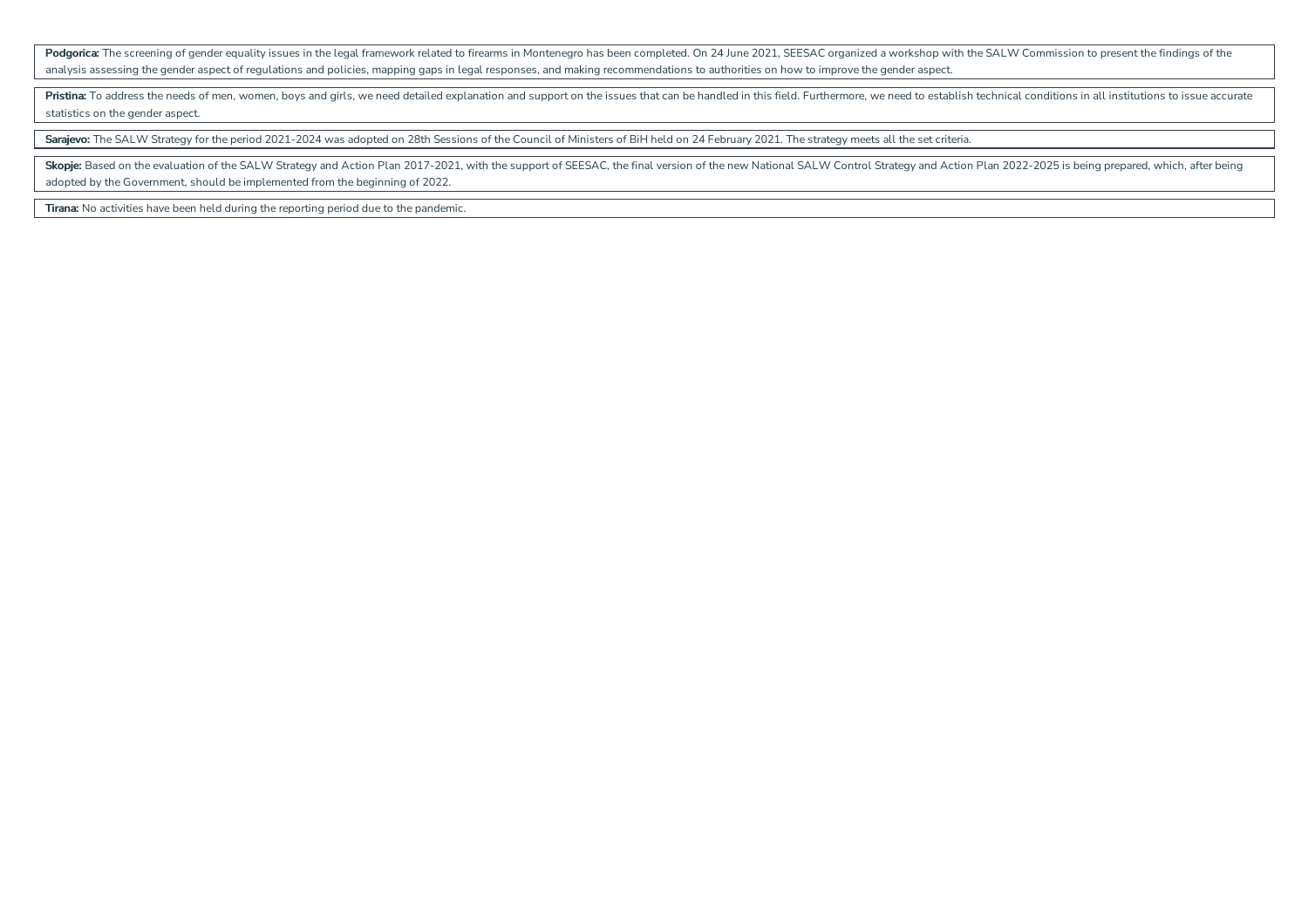KPI 3 Number of cases, individuals and quantity of misused and trafficked firearms, ammunition and explosives (FAE) prosecuted and adjudicated in comparison to the number of law **enforcement** reports on seizures;

DEFINITIONS:

For the purpose of this report, the following definitions apply:

**Firearm:** for the purpose of this report, the term "firearm" is used to purposely include civilian firearms.

Ammunition: for the purpose of this report, the term "ammunition" is used for cartridges (complete rounds) for small arms and light weapons, bullets or projectiles that are used in a firearm. IT DOES NOT INCLUDE: explosive and missiles for light weapons and mobile containers with missiles or shells for anti-aircraft and anti-tank systems.

Explosive: for the purpose of this report, the term "explosive" is used to define a solid or liquid substance or mixture of substances which, by intrinsic chemical reaction is capable of producing an explosion. IT DOES NOT

pyrotechnics, explosive precursors, hand grenades, mines, rockets, missiles and UXO.

Seizure: the act of temporarily taking away the possession of a firearm.

**Source of information:** Police, Prosecution records and court database.

|                                  | Pending at the beginning of<br>reporting period |                       |                | <b>Reported during reporting</b><br>period |             | Total to be addressed in the<br>reporting period | <b>Dismissed</b> |                                   | Solved with conviction -<br>Adjudicated | Solved in another way<br>(e.g. plea bargain) |
|----------------------------------|-------------------------------------------------|-----------------------|----------------|--------------------------------------------|-------------|--------------------------------------------------|------------------|-----------------------------------|-----------------------------------------|----------------------------------------------|
|                                  |                                                 | (a)                   |                | (b)                                        |             | $(c) = (a) + (b)$                                |                  | (d)                               | (e)                                     | (f)                                          |
|                                  | cases                                           | nr. of<br>individuals | cases          | nr. of<br>individuals                      | cases       | nr. of<br>individuals                            | cases            | charges<br>against<br>individuals | individuals                             | individuals                                  |
| Belgrade                         |                                                 |                       |                |                                            |             |                                                  |                  |                                   |                                         |                                              |
| <b>Illegal possession of FAE</b> | No data                                         | 639                   | No data        | 790                                        | No data     | 1,429                                            | No data          | 221                               | 406                                     | 135                                          |
| <b>Trafficking of FAE</b>        | No data                                         | No data               | No data        | No data                                    | No data     | No data                                          | No data          | No data                           | No data                                 | No data                                      |
| Illegal manufacturing of FAE     | No data                                         | No data               | No data        | No data                                    | No data     | No data                                          | No data          | No data                           | No data                                 | No data                                      |
| Altering marking of firearms     | No data                                         | No data               | No data        | No data                                    | No data     | No data                                          | No data          | No data                           | No data                                 | No data                                      |
| Other FAE related crime          | No data                                         | No data               | No data        | No data                                    | No data     | No data                                          | No data          | No data                           | No data                                 | No data                                      |
| Podgorica                        |                                                 |                       |                |                                            |             |                                                  |                  |                                   |                                         |                                              |
| <b>Illegal possession of FAE</b> | No data                                         | No data               | 39             | 31                                         | No data     | No data                                          | No data          | No data                           | No data                                 | No data                                      |
| <b>Trafficking of FAE</b>        | $\circ$                                         | $\Omega$              | $\circ$        | $\Omega$                                   | $\mathbf 0$ | $\circ$                                          | $\Omega$         | $\circ$                           | $\Omega$                                | $\mathbf 0$                                  |
| Illegal manufacturing of FAE     | $\circ$                                         | $\mathbf 0$           | $\overline{O}$ | $\mathbf 0$                                | $\mathbf 0$ | $\circ$                                          | $\mathbf 0$      | $\circ$                           | $\mathbf{0}$                            | $\mathbf 0$                                  |
| Altering marking of firearms     | $\mathbf 0$                                     | $\mathbf 0$           | $\mathsf{O}$   | $\mathbf 0$                                | $\mathbf 0$ | $\mathsf{O}$                                     | $\mathbf 0$      | $\mathbf{0}$                      | $\mathbf 0$                             | $\mathbf 0$                                  |
| Other FAE related crime          | $\mathbf 0$                                     | $\Omega$              | $\mathsf{O}$   | $\Omega$                                   | $\circ$     | $\mathsf{O}$                                     | $\Omega$         | $\circ$                           | $\mathbf{0}$                            | $\mathbf 0$                                  |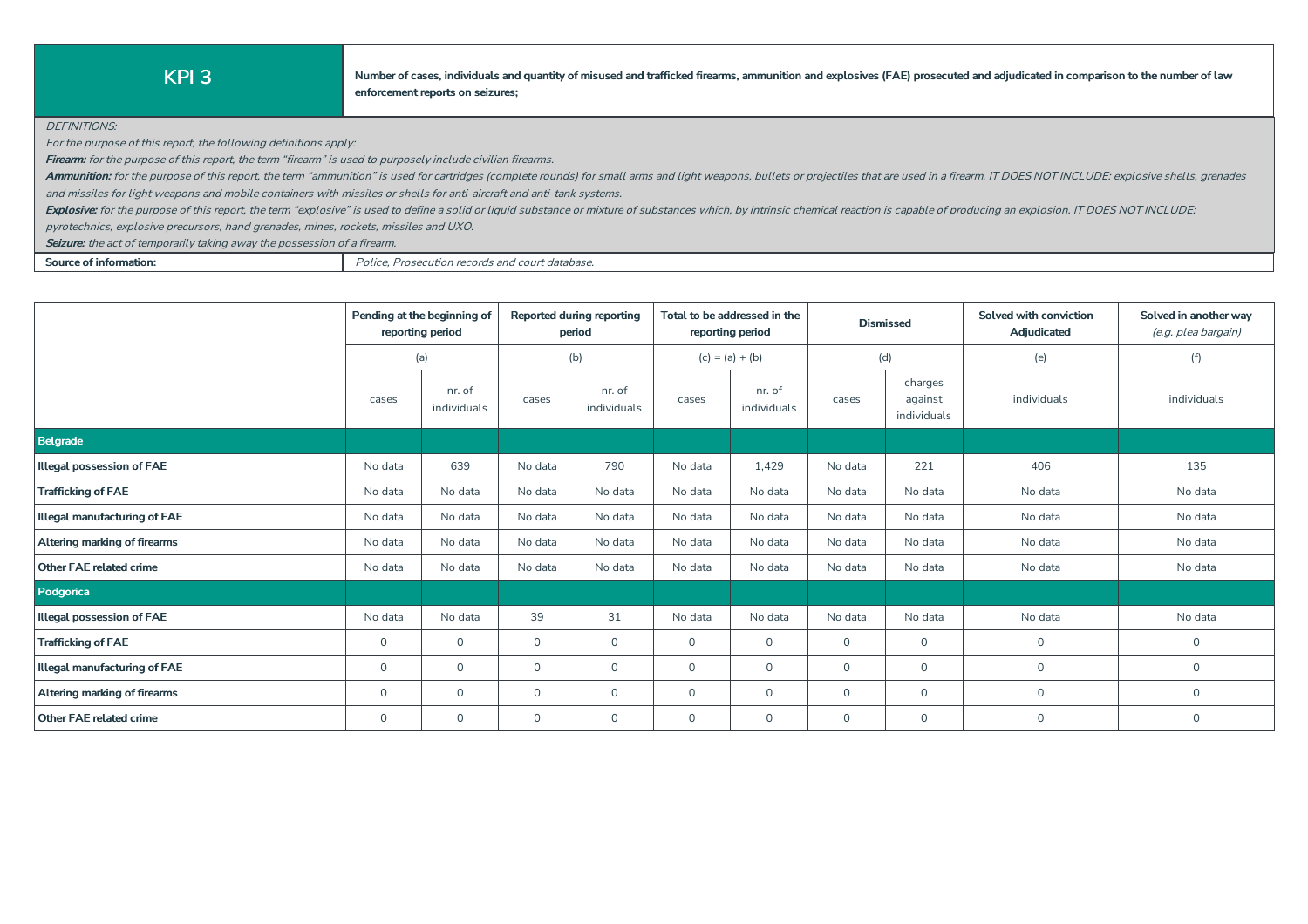| Pristina                            |                     |                |                     |                |             |              |                |                |                |                |
|-------------------------------------|---------------------|----------------|---------------------|----------------|-------------|--------------|----------------|----------------|----------------|----------------|
| <b>Illegal possession of FAE</b>    | 37                  | 117            | 636                 | 752            | 673         | 869          | 15             | 5              | 14             | $\overline{4}$ |
| <b>Trafficking of FAE</b>           | $\overline{2}$      | $\overline{2}$ | 8                   | 25             | 10          | 27           | $\circ$        | $\mathbf 0$    | $\mathsf{O}$   | $\mathsf{O}$   |
| Illegal manufacturing of FAE        | $\mathsf{O}$        | $\mathsf{O}$   | $\mathsf{O}\xspace$ | $\overline{0}$ | $\mathsf O$ | $\mathsf{O}$ | $\circ$        | $\mathsf{O}$   | $\mathsf{O}$   | $\overline{0}$ |
| Altering marking of firearms        | $\mathsf{O}\xspace$ | $\mathsf{O}$   | $\mathsf{O}\xspace$ | $\overline{0}$ | $\mathsf O$ | $\mathsf{O}$ | $\mathsf{O}$   | $\mathsf{O}$   | $\mathsf{O}$   | $\mathsf{O}$   |
| Other FAE related crime             | 6                   | 35             | 80                  | 76             | 86          | 101          | $\mathbf{1}$   | $\mathbf{1}$   | $\mathbf{3}$   | $\mathbf{1}$   |
| Sarajevo                            |                     |                |                     |                |             |              |                |                |                |                |
| <b>Illegal possession of FAE</b>    | $\mathsf{O}\xspace$ | $\mathsf{O}$   | 107                 | 96             | 83          | 76           | $\mathsf{O}$   | $\overline{4}$ | 5              | $\mathsf{O}$   |
| <b>Trafficking of FAE</b>           | $\mathsf{O}$        | $\mathsf{O}$   | 11                  | 14             | 13          | 6            | $\mathbf{1}$   | $\overline{4}$ | $\mathsf{O}$   | $\mathsf{O}$   |
| <b>Illegal manufacturing of FAE</b> | $\mathsf{O}\xspace$ | $\mathsf{O}$   | 5                   | 3              | 5           | 3            | $\mathsf{O}$   | $\mathsf{O}$   | $\mathsf O$    | $\mathsf{O}$   |
| Altering marking of firearms        | $\mathsf{O}$        | $\mathsf{O}$   | $\mathsf{O}\xspace$ | $\mathbf{0}$   | $\circ$     | $\mathsf{O}$ | $\circ$        | $\mathsf{O}$   | $\mathsf{O}$   | $\mathsf{O}$   |
| Other FAE related crime             | 1                   | $\mathsf{O}$   | 18                  | 18             | 5           | 5            | $\mathsf{O}$   | $\mathsf{O}$   | $\mathsf{O}$   | $\mathsf{O}$   |
| <b>Skopje</b>                       |                     |                |                     |                |             |              |                |                |                |                |
| <b>Illegal possession of FAE</b>    | No data             | No data        | $\mathsf{O}\xspace$ | No data        | No data     | No data      | No data        | No data        | No data        | No data        |
| <b>Trafficking of FAE</b>           | No data             | No data        | 78                  | No data        | No data     | No data      | No data        | No data        | No data        | No data        |
| <b>Illegal manufacturing of FAE</b> | No data             | No data        | $\mathsf{O}$        | No data        | No data     | No data      | No data        | No data        | No data        | No data        |
| Altering marking of firearms        | No data             | No data        | $\overline{2}$      | No data        | No data     | No data      | No data        | No data        | No data        | No data        |
| Other FAE related crime             | No data             | No data        | No data             | No data        | No data     | No data      | No data        | No data        | No data        | No data        |
| Tirana                              |                     |                |                     |                |             |              |                |                |                |                |
| <b>Illegal possession of FAE</b>    | 166                 | 125            | 144                 | 109            | 333         | 234          | 17             | 12             | 77             | No data        |
| <b>Trafficking of FAE</b>           | 14                  | 5              | 9                   | 16             | 24          | 24           | $\overline{2}$ | 3              | $\overline{4}$ | No data        |
| Illegal manufacturing of FAE        | $\overline{7}$      | 8              | 5                   | $7^{\circ}$    | 12          | 15           | $\mathbf{1}$   | $\mathbf{1}$   | $\overline{4}$ | No data        |
| Altering marking of firearms        | $\mathbf{1}$        | 1              | $\overline{2}$      | 5              | 3           | 6            | $\mathbf{1}$   | 1              | No data        | No data        |
| Other FAE related crime             | 15                  | 15             | 20                  | 20             | 35          | 35           | No data        | No data        | No data        | No data        |

Belgrade: In the reporting period January - June 2021, there were pending cases at the beginning of the reporting period in relation to 639 persons, 790 persons were charged during the reporting period, so there were pendi 1429 persons on the grounds for suspicion that they have committed the criminal offence under Article 348 of the Criminal Code – Unlawful Manufacture, Possession, Carrying, and Sale of Firearms and Explosives. There were n charges for the criminal offence under Articles 40 and 41 of the Law on Testing, Stamping and Marking of Weapons, Devices and Ammunition. In this regard, the given statistical data refer to the illegal possession of firear explosives. In the reporting period, out of the total of 1429 persons, cases were solved for 627 persons (conviction + acquittal + rejection + dropped criminal charges + suspension of investigation). In the reporting perio were indicted. The charged persons were prosecuted and convicted for possession and carrying of firearms, convertible or deactivated firearms, their parts, ammunition, explosives or explosive devices, because it is easier committing the criminal offence. Regarding the duration of the criminal procedure, it is evident that the criminal procedure lasts longer when there is a trial, i.e. when there is a procedure for other criminal offences th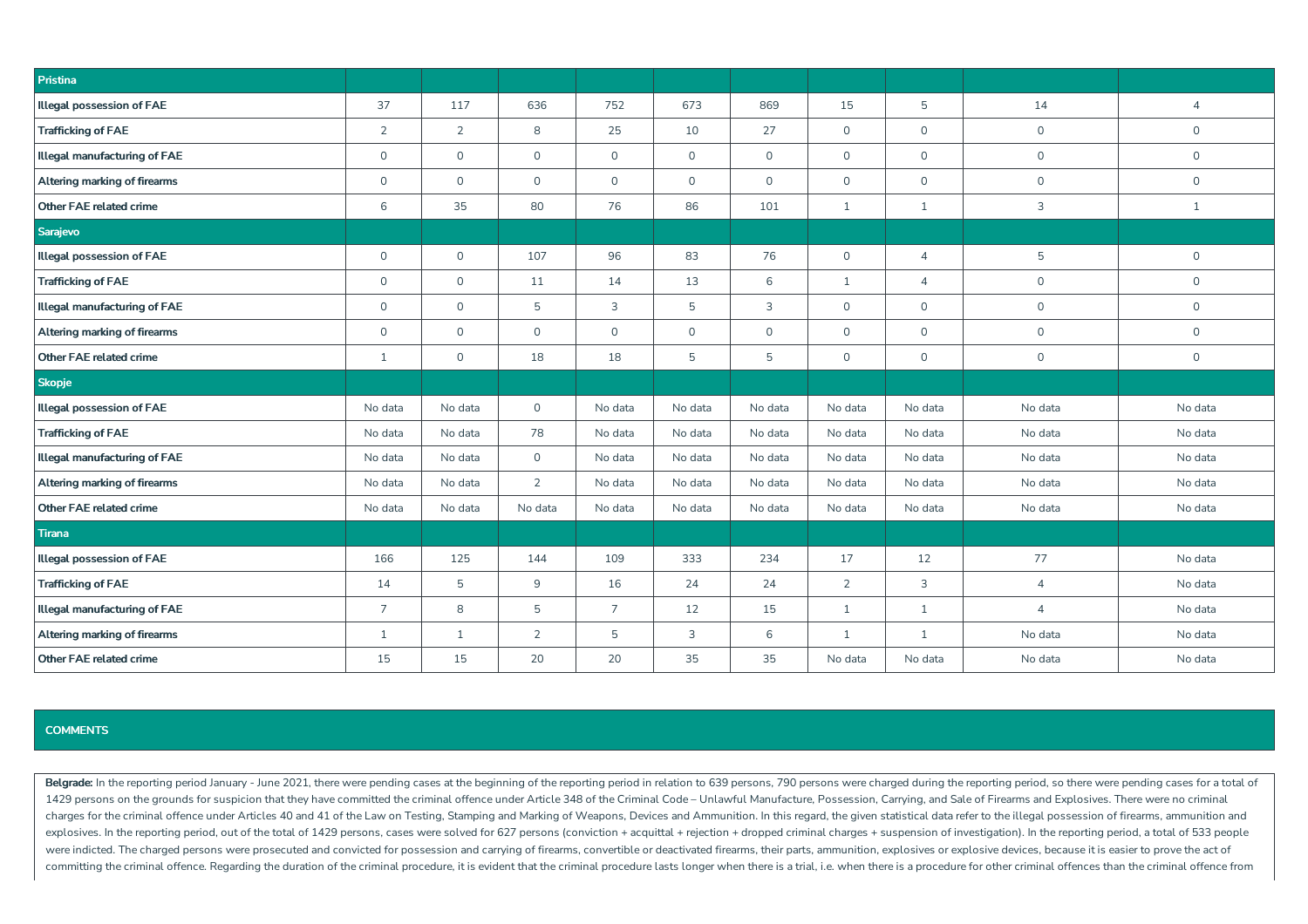Article 348 of the Criminal Code Regarding the data under d) "dismissed cases" this is the number of persons in relation to whom criminal charges were dronped and the investigation was suspended. The given data come from t report of the Republic Public Prosecutor's Office (where the data are kept by persons). Having in mind that the number of solved cases (persons) is approximately 50% in relation to the number of pending cases (persons), an that the work of the police and judiciary took place in extremely complex conditions (COVID-19 pandemic), it can be said that achieved results are satisfactory.

Pristina: Please note that there is a total number of 80 cases of weapons related crimes, while the total number of involved individuals is 76. This is due to the fact that in some cases the investigations have started but This has occurred in cases of "Use of weapons or life-threatening items".

Sarajevo: PBD - Namely, during police actions against 6 persons, i.e., in 6 events related to the production and distribution of narcotics, illegal weapons were also found and a report was submitted against them to the Pro illegal possession, C10 MIA - 2. During the time period from January 01 - June 30, 2021 the loss of 18 firearms was reported as follows: - 1 service pistol (SGD Kupres-Sumarija Glamoč) - 17 firearms lost by civilians, of w as missing during the war (from 1991 to 1995). The weapons in question were registered in the electronic records of data exchange at the level of Bosnia and Herzegovina, for which a central search was announced. 3. For the January 01 - June 30, 2021 theft of 2 firearms was reported by civilians. The weapons in question were registered in the electronic records of data exchange at the level of Bosnia and Herzegovina, for which a central searc RS Ministry of the Interior Affairs - In the period from January 01 - June 30, 2021 the Ministry of the Interior Affairs of Republika Srpska recorded a total of 122 crime acts of Illegal production and trade in weapons or Criminal Code of Republika Srpska) and on that occasion 75 reports were submitted to the competent prosecutor's offices, with 83 persons reported. These data are not entered in the table. BP BIH - 5 The mentioned cases ref of Illegal productionand tradeof weapons orexplosives from Article 399 of the RS Criminal Code, while 3 cases arecriminal acts of Illegal possessionof weapons orexplosives from Article 371 of theFBiH CC.

Skopje: In the period January-June 2021 a total of 80 crimes of "illegal manufacture, possession and trade in weapons or explosives" were detected, of which one attempted and two successful "counterfeiting of firearms."

Tirana: The data reflected in the table above refer to the statistical data of the General Prosecution Office as the body that owns more updated data regarding the referrals of criminal offences to the court. The criminal of FAE is provided for in the same article as the illicit manufacturing and keeping/bearing of FAE. Thus, Article 278 of the Criminal Code includes the illicit possession, manufacturing and keeping. With the recent 2019 am Criminal Code by Law 44/2019, affecting the provisions on weapon related crimes. Article 278 was reformulated by increasing the severity of penalties for possession or use of weapons, explosive weapons or explosives withou the competent state bodies. In case of recurrence or when it leads to serious consequences, there is a maximum applicable sentence of fifteen years. Currently, the provision has been subject to the following amendments: Ar 278(1) is amended as follows: "Carrying of weapons, explosive weapons or explosives in vehicles or any other motorized vehicles, in public places or places open to the public, without the permit of the competent State bodi punishable by five to seven years of imprisonment". This criminal offence, where it involves large quantities or is committed more than once, shall be punishable by seven to fifteen years of imprisonment". Furthermore, a n added, Article 278(b), aiming to prohibit the production, possession and trade of nuclear or chemical weapons of mass destruction. The title and content of Article 278 remains unaltered - Article 278 "Illegal possession an weapons, explosive weapons and ammunitions" - which, as can be noticed, involves both criminal offences, manufacture and possession (ownership) respectively. The data provided by the State Police for analysis and compariso presented below: State Police: The criminal offence of "illegal possession of firearms, ammunitions and explosives" as well as the criminal offence of "illegal possession and manufacture of firearms, ammunitions and explos provided for in Article 278 of the Criminal Code. Regarding the criminal offence of "illegal possession of firearms, ammunitions and explosives", the State Police has reported 281 cases with 775 individuals involved. Regar offence of "illegal possession of firearms, ammunitions and explosives", the State Police has reported 248 referrals with 303 individuals involved, during the reporting period. The total to be solved during the reporting p criminal offence of "illegal possession of firearms, ammunitions and explosives", appears to be 529 cases with 1078 individuals involved. Regarding the criminal offence of "trafficking of firearms, ammunitions and explosiv has reported as unsolved at the beginning of the reporting period 8 cases with 10 individuals involved. During the reporting period for this criminal offence there are 14 cases with 35 individuals involved and the total to reporting period is 22 cases with 35 individuals involved. Regarding the criminal offence of "illegal manufacture of firearms, ammunitions and explosives", the State Police has reported 13 referrals with 15 individuals inv reporting period. Regarding the criminal offence of "illegal manufacture of firearms, ammunitions and explosives", the State Police has reported cases of firearms conversion, which destination has been changed and given th to them, they can use standard military fabricated cartridges starting from 6.35 mm calibre to 9mm x 17 calibre (10 criminal cases) and cases of remote-controlled mines which have been handmade (3 criminal cases). Regardin firearms, ammunitions and explosives, the State Police has reported as unsolved at the beginning of the reporting period 15 cases with 15 individuals involved. The State Police has reported 25 cases with 22 offenders invol of criminal offences during the reporting period. The total for the category of criminal offences "other crimes with firearms, ammunitions and explosives" to be solved in the reporting period is 40 with 37 offenders. In th the beginning of the reporting period, data have been provided on the number of criminal offences related to the illegal possession of firearms, ammunitions and explosives and the number of persons implicated in such offen available at the prosecution record-keeping books/statistical registers for 2021. As per the above table, several adjustments and additions are proposed in its sections regarding the terminology, the year belonging to the respective articles/paragraphs of the Albanian Criminal Code as follows: Column 1: "Illegal possession/keeping of firearms, ammunitions and explosives" (Article 278/1, 2, 3, 4 of the Criminal Code), "Trafficking of firearm explosives" (Articles 278/a, 282/a of the Criminal Code), "Illegal manufacture of firearms, ammunitions and explosives" (Article 278/5, 6 of the Criminal Code), "Altering marking of firearms" (Article 278/7 of the Criminal named "Solved with conviction-adjudicated", we would like to clarify that the data have been entered as per the indicators for individuals sent for trial by the Prosecution Office. According to the statistics reported by t which possesses data on courts regarding cases of illegal possession of FAE, the cases adjudicated and convicted are 91. Whereas with regards to the columns "dropped" and "solved in another way (e.g. plea bargain)" decided court, we would like to inform you that these data are kept in the judicial cases administration system at the courts. Moreover, regarding data in the row named "other crimes with firearms, ammunitions and explosives", the the Prosecution Office does not possess specific data for such category, hence why the data have been completed from the information extracted by the statistical databases of the State Police. The court records possessed b Justice indicate that: Out of 93 persons adjudicated for the criminal offence provided for in Article 278 "Illegal possession and manufacture of weapons, explosive weapons and ammunitions": - 91 persons or 98% have been se them or 2% the cases have been dropped. Out of 91 convicted for these group of criminal offences in the CC (crimes and offences): - 7 persons or 8% have received a fine - 11 persons or 12% have been sentenced to 2 years in persons or 29% have been sentenced from 2 to 5 years in prison: - 10 persons or 11% have been sentenced from 5 to 10 years in prison: - 7 persons or 8% have been sentenced from 10 to 25 years in prison: - 29 persons or 32% alternative punishments from the courts (application of Articles 59, 59/a and 63 of the Criminal Code). Among these convicted: - 1 is a female; - 3 recidivists; - 14 with no education at all - 79 with education.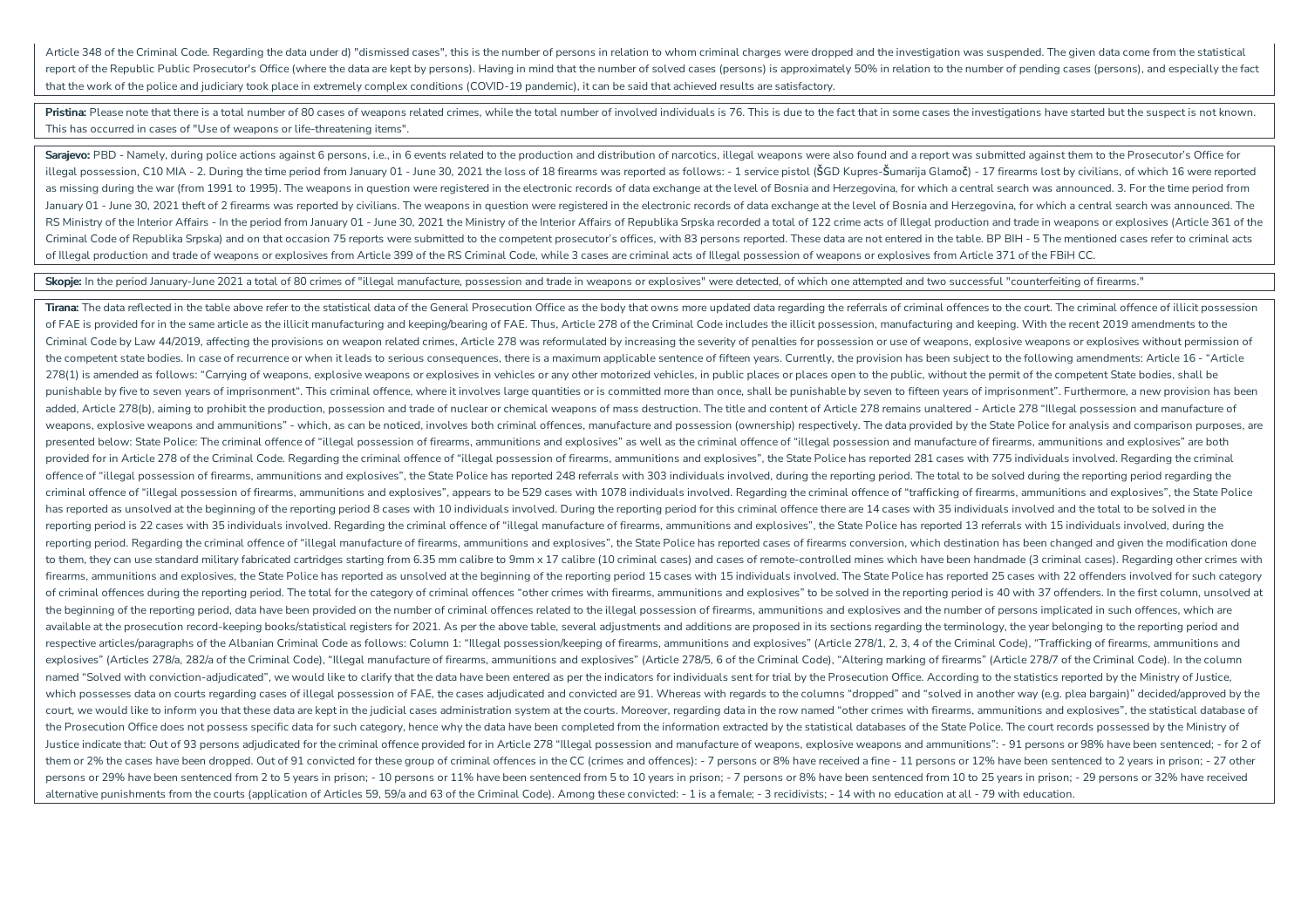|                     | Number of cases and quantity of FAE seized inland compared to the number of cases and quantity of FAE seized at the borders;                                                                                                                                                                                                                  |
|---------------------|-----------------------------------------------------------------------------------------------------------------------------------------------------------------------------------------------------------------------------------------------------------------------------------------------------------------------------------------------|
|                     | <b>BREAKDOWN:</b>                                                                                                                                                                                                                                                                                                                             |
| KPI <sub>4</sub>    | 1. Number of cases of FAE seized inland:<br>2. Number of firearms seized inland;<br>3. Number of pieces of ammunition seized inland;<br>4. Quantity of explosives seized inland;<br>5. Number of cases of FAE seized at the border;<br>6. Number of firearms seized at the border;<br>7. Number of pieces of ammunition seized at the border; |
|                     | 8. Quantity of explosives seized at the border.                                                                                                                                                                                                                                                                                               |
| <b>DEFINITIONS:</b> |                                                                                                                                                                                                                                                                                                                                               |

For the purpose of this report, the following definitions apply:

Firearm: for the purpose of this report, the term "firearm" is used to purposely include civilian firearms.

Ammunition: for the purpose of this report, the term "ammunition" is used for cartridges (complete rounds) for small arms and light weapons, bullets or projectiles that are used in a firearm. IT DOES NOT INCLUDE: explosive and missiles for light weapons and mobile containers with missiles or shells for anti-aircraft and anti-tank systems.

Explosive: for the purpose of this report, the term "explosive" is used to define a solid or liquid substance or mixture of substances which, by intrinsic chemical reaction is capable of producing an explosion. IT DOES NOT

pyrotechnics, explosive precursors,hand grenades, mines, rockets, missiles and UXO.

Seizure: the act of temporarily taking away the possession of a firearm.

| Source of information |  |  |  |
|-----------------------|--|--|--|
|-----------------------|--|--|--|

**Source** *Sourceoff Eireams Focal Points, criminal police, border police or similar* 

|                             |                                   | <b>Inland seizures</b> | Seizures at the<br>border | <b>Comments</b>                                                                                                                                                                                                                                                                                     |
|-----------------------------|-----------------------------------|------------------------|---------------------------|-----------------------------------------------------------------------------------------------------------------------------------------------------------------------------------------------------------------------------------------------------------------------------------------------------|
| Region                      |                                   |                        |                           |                                                                                                                                                                                                                                                                                                     |
| <b>Cases of seized FAE:</b> |                                   | 1881                   | 105                       |                                                                                                                                                                                                                                                                                                     |
|                             | Firearms (pieces)                 | 2367                   | 70                        |                                                                                                                                                                                                                                                                                                     |
| Quantity of seized:         | <b>Ammunition</b> (pieces)        | 155569                 | 4761                      |                                                                                                                                                                                                                                                                                                     |
|                             | <b>Explosives</b> (grams)         | 445170                 | 420                       |                                                                                                                                                                                                                                                                                                     |
|                             | 175<br><b>Explosives</b> (pieces) |                        |                           |                                                                                                                                                                                                                                                                                                     |
| Belgrade                    |                                   |                        |                           |                                                                                                                                                                                                                                                                                                     |
| <b>Cases of seized FAE:</b> |                                   | 728                    | 55                        | The number of cases of inland seizure of FAE is the number of criminal offences under Article 348 of the RSCC - Unlawful Manufacture.                                                                                                                                                               |
|                             | Firearms (pieces)                 | 714                    | 22                        | Possession, Carrying, and Sale of Firearms and Explosives, while the number of cases of seizures at the border is the number of detected cases                                                                                                                                                      |
| Quantity of seized:         | <b>Ammunition</b> (pieces)        | 30,851                 | 3,349                     | of seizures at the border. The provided seized quantity of FAE inland is the total quantity, including the border, i.e. for cases of seizure at the<br>border for which a criminal charge has been filed under Article 348 of the RS CC, the quantity of FAE is automatically included in the total |
|                             | <b>Explosives</b> (grams)         | 4,729                  | $\mathbf{0}$              | quantity inland. Seizures at the border are obtained from the 12G system, which is updated by the Border Police Directorate of the General                                                                                                                                                          |
|                             | <b>Explosives</b> (pieces)        | 87                     | $\mathbf 0$               | Police Directorate.                                                                                                                                                                                                                                                                                 |
| Podgorica                   |                                   |                        |                           |                                                                                                                                                                                                                                                                                                     |
| <b>Cases of seized FAE:</b> |                                   | 77                     | 6                         |                                                                                                                                                                                                                                                                                                     |
|                             | <b>Firearms</b> (pieces)          | 111                    | 12                        |                                                                                                                                                                                                                                                                                                     |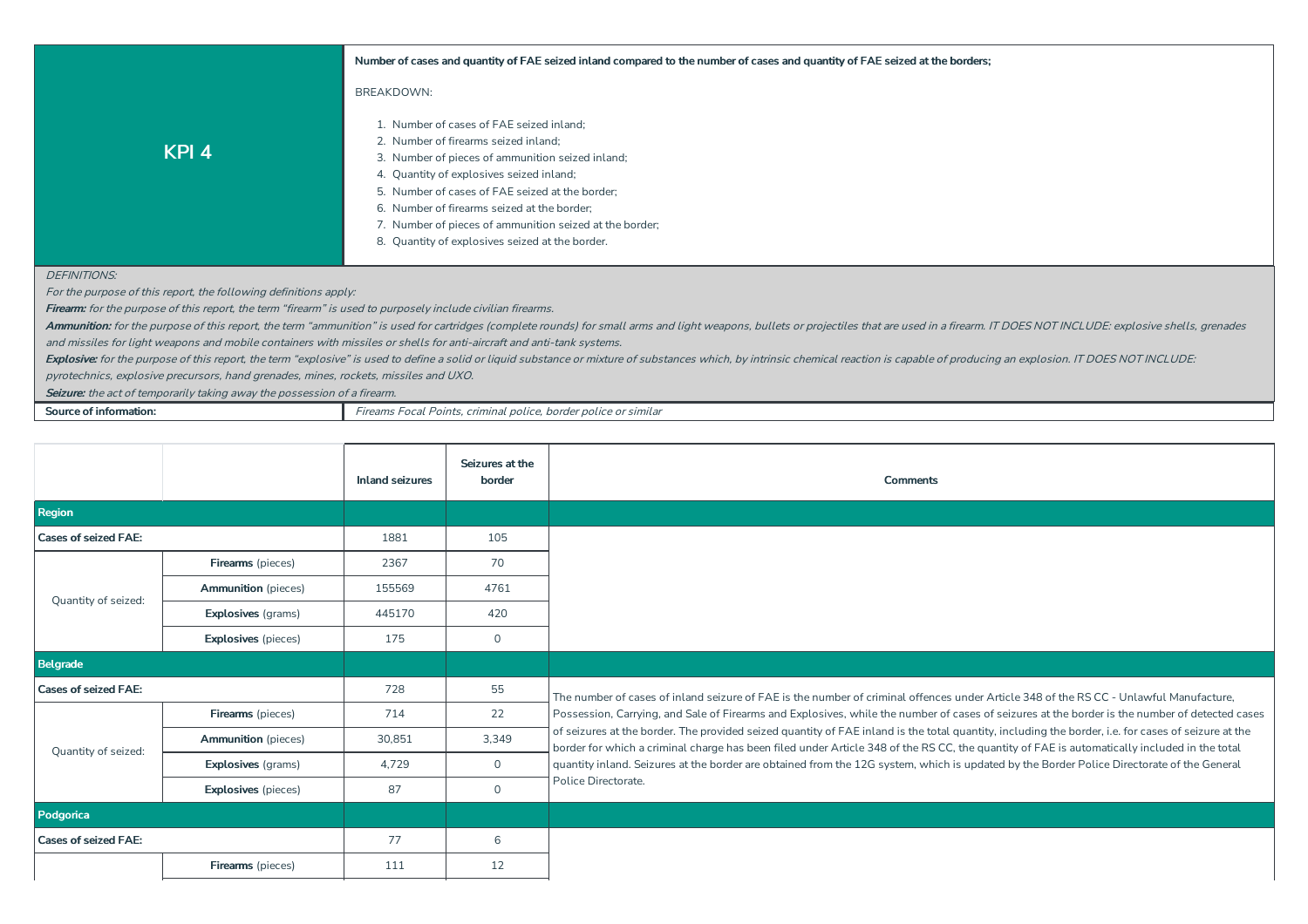| Quantity of seized:                               | <b>Ammunition</b> (pieces) | 2,156        | 16                  | In the first 6 months of 2021, 39 criminal offences under Article 403 were registered; Total seized weapons - 233 pieces, of which firearms -                                                                                                                                                                                                                                                                                                                                                                                                                                                                                                                                                                                                                                                                                                                                              |  |  |
|---------------------------------------------------|----------------------------|--------------|---------------------|--------------------------------------------------------------------------------------------------------------------------------------------------------------------------------------------------------------------------------------------------------------------------------------------------------------------------------------------------------------------------------------------------------------------------------------------------------------------------------------------------------------------------------------------------------------------------------------------------------------------------------------------------------------------------------------------------------------------------------------------------------------------------------------------------------------------------------------------------------------------------------------------|--|--|
|                                                   | <b>Explosives</b> (grams)  | 4,800        | 420                 | 111 pieces, legal 69, illegal 42                                                                                                                                                                                                                                                                                                                                                                                                                                                                                                                                                                                                                                                                                                                                                                                                                                                           |  |  |
|                                                   | <b>Explosives</b> (pieces) | 5            | $\circ$             |                                                                                                                                                                                                                                                                                                                                                                                                                                                                                                                                                                                                                                                                                                                                                                                                                                                                                            |  |  |
| <b>Pristina</b>                                   |                            |              |                     |                                                                                                                                                                                                                                                                                                                                                                                                                                                                                                                                                                                                                                                                                                                                                                                                                                                                                            |  |  |
| <b>Cases of seized FAE:</b>                       |                            | 697          | 28                  |                                                                                                                                                                                                                                                                                                                                                                                                                                                                                                                                                                                                                                                                                                                                                                                                                                                                                            |  |  |
|                                                   | Firearms (pieces)          | 510          | 21                  |                                                                                                                                                                                                                                                                                                                                                                                                                                                                                                                                                                                                                                                                                                                                                                                                                                                                                            |  |  |
| <b>Ammunition</b> (pieces)<br>Quantity of seized: |                            | 16,133       | 668                 | The cases above include all cases reported on the presence or use of a firearm, regardless of whether the firearm was seized at the scene or not.                                                                                                                                                                                                                                                                                                                                                                                                                                                                                                                                                                                                                                                                                                                                          |  |  |
|                                                   | <b>Explosives</b> (grams)  | $\mathbf 0$  | $\circ$             |                                                                                                                                                                                                                                                                                                                                                                                                                                                                                                                                                                                                                                                                                                                                                                                                                                                                                            |  |  |
|                                                   | <b>Explosives</b> (pieces) | $\mathbf 0$  | $\mathsf{O}$        |                                                                                                                                                                                                                                                                                                                                                                                                                                                                                                                                                                                                                                                                                                                                                                                                                                                                                            |  |  |
| Sarajevo                                          |                            |              |                     |                                                                                                                                                                                                                                                                                                                                                                                                                                                                                                                                                                                                                                                                                                                                                                                                                                                                                            |  |  |
| <b>Cases of seized FAE:</b>                       |                            | 86           | No data             | PBD - A total of 58 firearms were seized, of which 40 pistols, 2 gas pistols, 10 hunting rifles, 1 air rifle, 5 automatic rifles which are remains                                                                                                                                                                                                                                                                                                                                                                                                                                                                                                                                                                                                                                                                                                                                         |  |  |
|                                                   | <b>Firearms</b> (pieces)   | 557          | 5                   | from the war. Weapons were seized on the following basis: voluntary surrender of 45 pieces, administrative and misdemeanor proceedings -13.<br>the ammunition and explosives mentioned above were also seized during the above official actions of the police. HNC - Number of seized                                                                                                                                                                                                                                                                                                                                                                                                                                                                                                                                                                                                      |  |  |
|                                                   | <b>Ammunition</b> (pieces) | 58,600       | 596                 | weapons in administrative proceedings - 13 C10 MIA - 3 cases of seizure of illegal firearms. 2 automatic rifles and 1 semi-automatic rifle were                                                                                                                                                                                                                                                                                                                                                                                                                                                                                                                                                                                                                                                                                                                                            |  |  |
|                                                   | <b>Explosives</b> (grams)  | 46,001       | $\mathsf{O}$        | seized from 5 persons (in addition to the above-mentioned illegal weapons, 1 M-48 rifle, 3 hunting rifles, 1 pistol and 205 pieces of<br>ammunition were also seized). Of the 7 cases of seizure of firearms and ammunition, 5 were criminal offenses (1x "Security Threat", $2x$                                                                                                                                                                                                                                                                                                                                                                                                                                                                                                                                                                                                          |  |  |
| Quantity of seized:                               | <b>Explosives</b> (pieces) | 58           | $\mathbf 0$         | "Domestic Violence" and 2x "Suicide"), and 2 were misdemeanors. In the 5 mentioned criminal offenses and 2 misdemeanors committed by 8<br>persons, the following weapons were seized: 2 pistols, 8 hunting rifles, 1 air rifle and 348 pieces of ammunition. RS MIA - In the reporting<br>period, the Ministry of Interior Affairs of Republika Srpska, in accordance with Article 361 of the Criminal Code of Republika Srpska seized 182<br>pieces of firearms, 39,702 pieces of ammunition and 45 pieces of explosives, and 134 pieces of firearms and 524 pieces of ammunition were<br>seized based on other grounds.                                                                                                                                                                                                                                                                  |  |  |
| <b>Skopje</b>                                     |                            |              |                     |                                                                                                                                                                                                                                                                                                                                                                                                                                                                                                                                                                                                                                                                                                                                                                                                                                                                                            |  |  |
| <b>Cases of seized FAE:</b>                       |                            | 115          | 9                   |                                                                                                                                                                                                                                                                                                                                                                                                                                                                                                                                                                                                                                                                                                                                                                                                                                                                                            |  |  |
|                                                   | <b>Firearms</b> (pieces)   | 135          | $\overline{4}$      | The data are provided through the regional organizational units in charge of criminal intelligence and analysis at the level of the SIA and RC for                                                                                                                                                                                                                                                                                                                                                                                                                                                                                                                                                                                                                                                                                                                                         |  |  |
|                                                   | <b>Ammunition</b> (pieces) | 17,027       | 65                  | BA. The seizures are shown as an act of temporary confiscation of firearms ownership. In the previous period, the seizures were shown                                                                                                                                                                                                                                                                                                                                                                                                                                                                                                                                                                                                                                                                                                                                                      |  |  |
| Quantity of seized:                               | <b>Explosives</b> (grams)  | $\mathbf 0$  | $\mathsf{O}$        | according to the records of filed criminal charges.                                                                                                                                                                                                                                                                                                                                                                                                                                                                                                                                                                                                                                                                                                                                                                                                                                        |  |  |
|                                                   | <b>Explosives</b> (pieces) | $\mathsf{O}$ | $\mathsf{O}$        |                                                                                                                                                                                                                                                                                                                                                                                                                                                                                                                                                                                                                                                                                                                                                                                                                                                                                            |  |  |
| Tirana                                            |                            |              |                     |                                                                                                                                                                                                                                                                                                                                                                                                                                                                                                                                                                                                                                                                                                                                                                                                                                                                                            |  |  |
| <b>Cases of seized FAE:</b>                       |                            | 178          | 7                   | During the reporting period, 178 crime scenes related to firearms have been identified and a total of 340 weapons have been seized: - 210 long                                                                                                                                                                                                                                                                                                                                                                                                                                                                                                                                                                                                                                                                                                                                             |  |  |
|                                                   | <b>Firearms</b> (pieces)   | 340          | 6                   | military firearms (rifles and machine guns of 7.62x39 mm calibre), - 22 hunting weapons, - 4 heavy sub-machine guns, - 73 military pistols of<br>different makes, -11 converted pistols (converted firearms, whose destination has been changed and, given the modification, they can use                                                                                                                                                                                                                                                                                                                                                                                                                                                                                                                                                                                                  |  |  |
|                                                   | <b>Ammunition</b> (pieces) | 30,802       | 67                  | standard military fabricated cartridges starting from 6.35 mm calibre to 9mm x 17 calibre, - 7 P.A.K pistols (firearms with a blocked barrel,                                                                                                                                                                                                                                                                                                                                                                                                                                                                                                                                                                                                                                                                                                                                              |  |  |
|                                                   | <b>Explosives</b> (grams)  | 389,640      | $\mathsf{O}\xspace$ | manufactured, and with 8 mm and 9 mm P.A.K calibres), - 13 revolvers. Regarding firearms seized at the border: During this period, 7 cases of<br>firearms trafficking have been identified in four border crossing points. A total of 6 weapons and 67 ammunitions have been seized: 1. On                                                                                                                                                                                                                                                                                                                                                                                                                                                                                                                                                                                                 |  |  |
| Quantity of seized:                               | <b>Explosives</b> (pieces) | 25           | 0                   | 21/02/2021, at the Border Crossing Point (BCP) of Morina (entry point), a GIRSAN pistol was found, of a 7.65 calibre, MC13 make and number<br>T6368-18 R00113, as well as a magazine with 17 bullets. 2. On 20/04/2021, at the Border Crossing Point of Kapshtica (entry point), 2 (two)<br>old relic weapons with no serial number were identified. 3. On 11/06/2021, at the Border Crossing Point of Kakavija (exiting the Republic of<br>Albania), 49 (forty nine) military cartridges of 9 mm calibre were found. 4. On 21/06/2021, at the Border Crossing Point of Rinas, during the<br>second line search, exiting the Republic of Albania, a military pistol cartridge was found and seized. 5. On 03/04/2021, at the Border Crossing<br>Point of Kapshtica, a dismantled hunting weapon was found, bearing the inscription "Remington Model 1100". 6. On 30/06/2021, at the Border |  |  |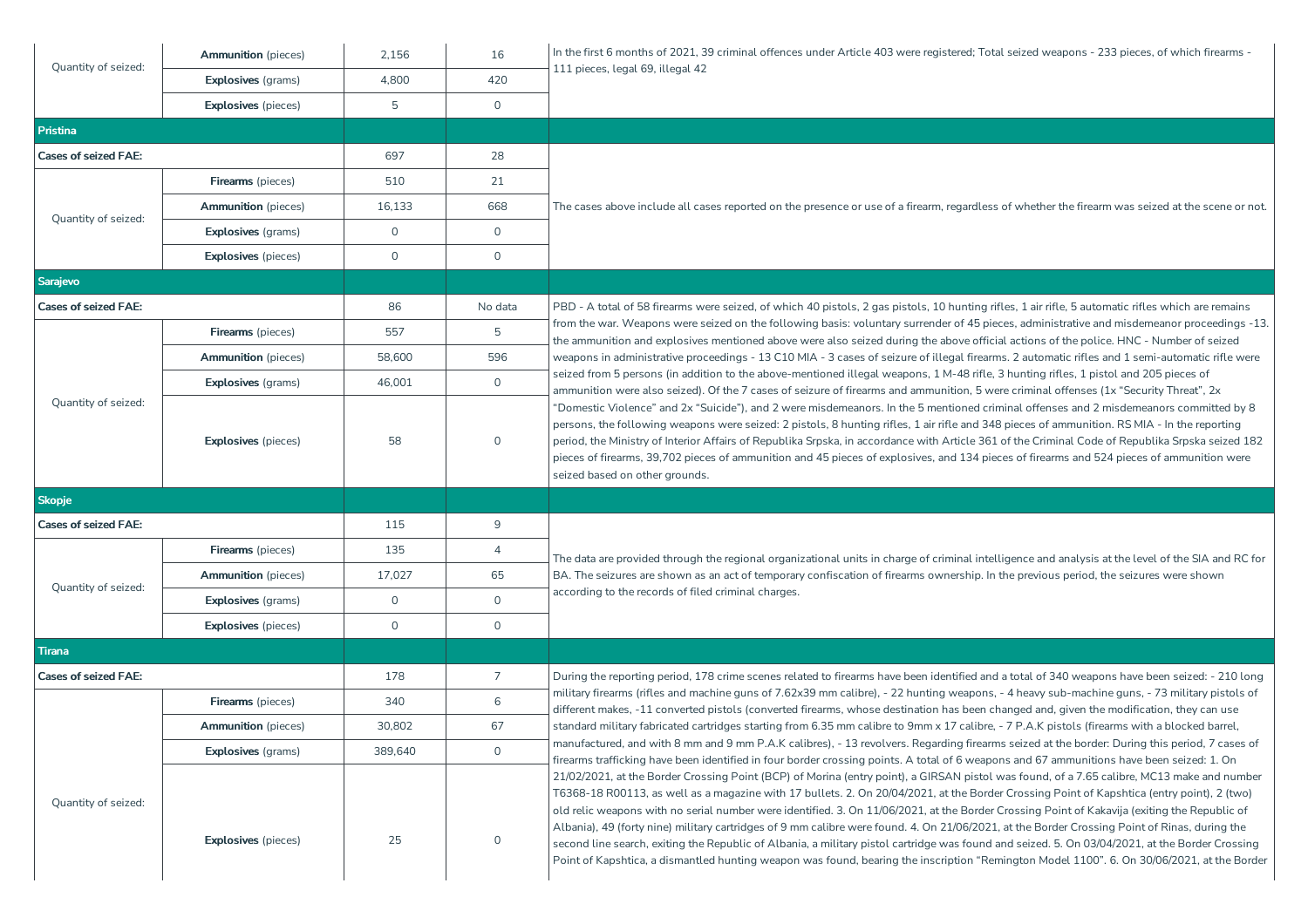|  | Police Station of Kapshtica, an illegally possessed hunting weapon was identified. 7. On 25/05/2021, at the Border Crossing Point of |
|--|--------------------------------------------------------------------------------------------------------------------------------------|
|  | Kapshtica, a plastic bag was found which contained parts of a hunting weapon belonging to the "Remington Model 1100" make.           |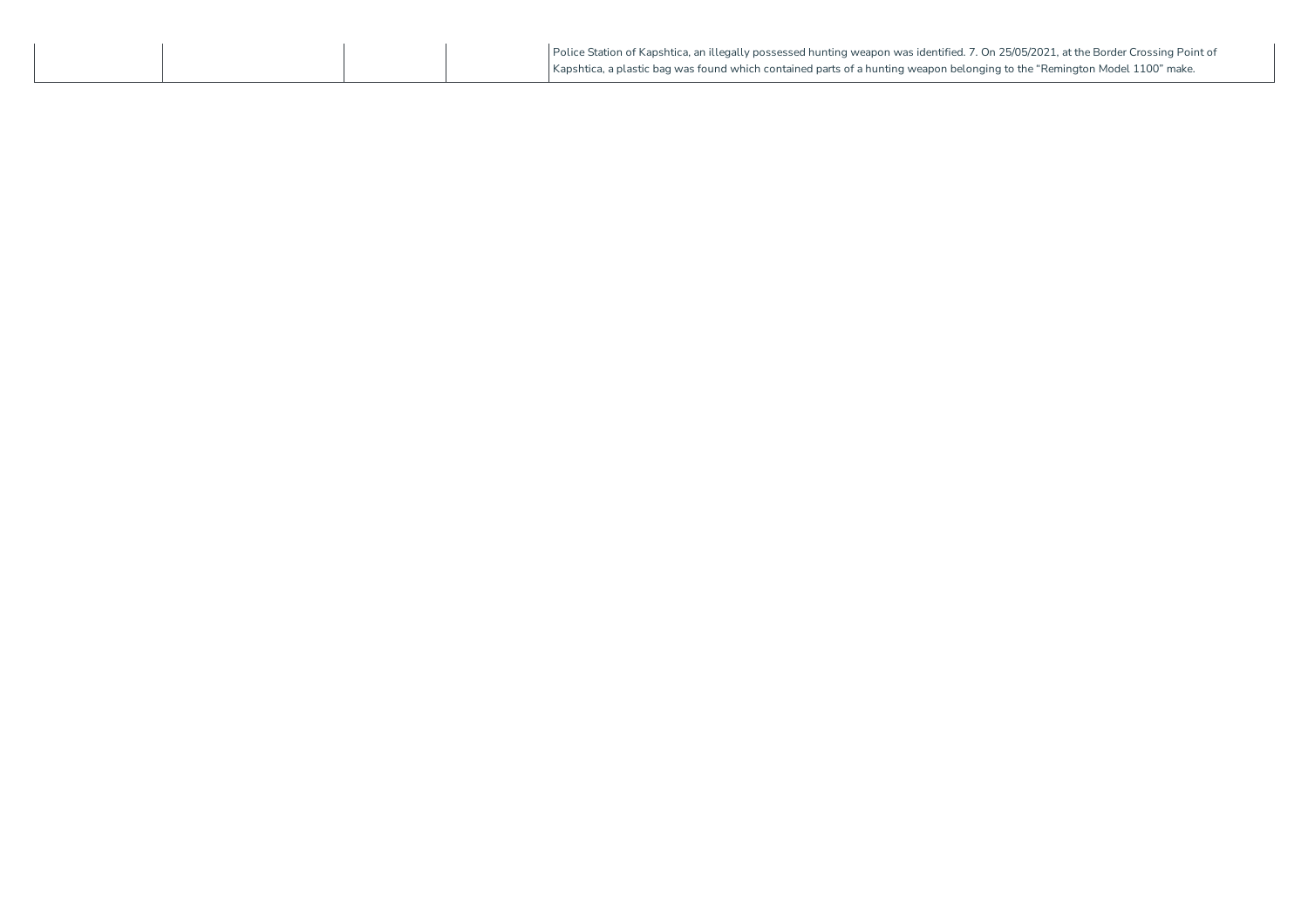|                                                                                                                       | Number of reported cases of FAE seized at the borders of the European Union and traced to the Western Balkans, compared to the number of FAE seized throughout the European                                                    |  |  |  |  |  |  |  |
|-----------------------------------------------------------------------------------------------------------------------|--------------------------------------------------------------------------------------------------------------------------------------------------------------------------------------------------------------------------------|--|--|--|--|--|--|--|
|                                                                                                                       | Union and traced to or diverted from the Western Balkans;                                                                                                                                                                      |  |  |  |  |  |  |  |
|                                                                                                                       | <b>BREAKDOWN:</b>                                                                                                                                                                                                              |  |  |  |  |  |  |  |
|                                                                                                                       | 1. Number of firearms seized at the borders of the European Union (EU);<br>2. Quantity of ammunition seized at the borders of the EU;                                                                                          |  |  |  |  |  |  |  |
|                                                                                                                       | 3. Quantity of explosives seized at the borders of the EU;                                                                                                                                                                     |  |  |  |  |  |  |  |
|                                                                                                                       | 4. Number of firearms seized throughout the EU;                                                                                                                                                                                |  |  |  |  |  |  |  |
| KPI <sub>5</sub>                                                                                                      | 5. Quantity of ammunition seized throughout the EU;                                                                                                                                                                            |  |  |  |  |  |  |  |
|                                                                                                                       | 6. Quantity of explosives seized throughout the EU;                                                                                                                                                                            |  |  |  |  |  |  |  |
|                                                                                                                       | 7. Number of firearms seized at the borders of the EU and traced to the Western Balkans:                                                                                                                                       |  |  |  |  |  |  |  |
|                                                                                                                       | 8. Quantity of ammunition seized at the borders of the EU and traced to the Western Balkans;                                                                                                                                   |  |  |  |  |  |  |  |
|                                                                                                                       | 9. Quantity of explosives seized at the borders of the EU and traced to the Western Balkans;                                                                                                                                   |  |  |  |  |  |  |  |
|                                                                                                                       | 10. Number of firearms seized throughout the EU and traced to the Western Balkans;                                                                                                                                             |  |  |  |  |  |  |  |
|                                                                                                                       | 11. Quantity of ammunition seized throughout the EU and traced to the Western Balkans;                                                                                                                                         |  |  |  |  |  |  |  |
|                                                                                                                       | 12. Quantity of explosives seized throughout the EU and traced to the Western Balkans.                                                                                                                                         |  |  |  |  |  |  |  |
|                                                                                                                       |                                                                                                                                                                                                                                |  |  |  |  |  |  |  |
| <b>EXPLANATIONS:</b>                                                                                                  |                                                                                                                                                                                                                                |  |  |  |  |  |  |  |
| Tracing refers to when the request for tracing was initiated, and not when the entire tracing process was completed   |                                                                                                                                                                                                                                |  |  |  |  |  |  |  |
| <b>DEFINITIONS:</b>                                                                                                   |                                                                                                                                                                                                                                |  |  |  |  |  |  |  |
| For the purpose of this report, the following definitions apply:                                                      |                                                                                                                                                                                                                                |  |  |  |  |  |  |  |
| Firearm: for the purpose of this report, the term "firearm" is used to purposely include civilian firearms.           |                                                                                                                                                                                                                                |  |  |  |  |  |  |  |
|                                                                                                                       | Ammunition: for the purpose of this report, the term "ammunition" is used for cartridges (complete rounds) for small arms and light weapons, bullets or projectiles that are used in a firearm. IT DOES NOT INCLUDE: explosive |  |  |  |  |  |  |  |
| and missiles for light weapons and mobile containers with missiles or shells for anti-aircraft and anti-tank systems. |                                                                                                                                                                                                                                |  |  |  |  |  |  |  |
|                                                                                                                       | Explosive: for the purpose of this report, the term "explosive" is used to define a solid or liquid substance or mixture of substances which, by intrinsic chemical reaction is capable of producing an explosion. IT DOES NOT |  |  |  |  |  |  |  |
| pyrotechnics, explosive precursors, hand grenades, mines, rockets, missiles and UXO.                                  |                                                                                                                                                                                                                                |  |  |  |  |  |  |  |
| Seizure: the act of temporarily taking away the possession of a firearm.                                              |                                                                                                                                                                                                                                |  |  |  |  |  |  |  |
|                                                                                                                       | Tracing: the systematic tracking of illicit small arms, light weapons or ammunition from the point of their manufacture or import, through the lines of supply, to the point at which they became illicit (Source: MOSAIC 01.2 |  |  |  |  |  |  |  |
|                                                                                                                       | Tracing request: a request, by a point of contact on tracing in one State to a point of contact on tracing in another State, for assistance in tracing a recovered illicit small arm or light weapon or essential component (S |  |  |  |  |  |  |  |
| 01.20:2018(E)V1.5)                                                                                                    |                                                                                                                                                                                                                                |  |  |  |  |  |  |  |
| Source of information:                                                                                                | (Information on this KPI was not collected for the reporting period) SEESAC was officially informed that FRONTEX's Risk Analysis Unit does not have this data.                                                                 |  |  |  |  |  |  |  |

| Traced to ↓                |                            | Seized at the borders of the EU | Seized throughout the EU | Seized at the borders of the EU and traced to<br>the Western Balkans | Seized throughout the EU and traced to the<br><b>Western Balkans</b> |
|----------------------------|----------------------------|---------------------------------|--------------------------|----------------------------------------------------------------------|----------------------------------------------------------------------|
| Belgrade                   |                            |                                 |                          |                                                                      |                                                                      |
|                            | <b>Firearms</b> (pieces)   |                                 |                          |                                                                      |                                                                      |
| Quantity of:               | <b>Ammunition</b> (pieces) |                                 |                          |                                                                      |                                                                      |
| <b>Explosives</b> (pieces) |                            |                                 |                          |                                                                      |                                                                      |
| Podgorica                  |                            |                                 |                          |                                                                      |                                                                      |
|                            | Firearms (pieces)          |                                 |                          |                                                                      |                                                                      |
| Quantity of:               | <b>Ammunition</b> (pieces) |                                 |                          |                                                                      |                                                                      |
|                            | <b>Explosives</b> (pieces) |                                 |                          |                                                                      |                                                                      |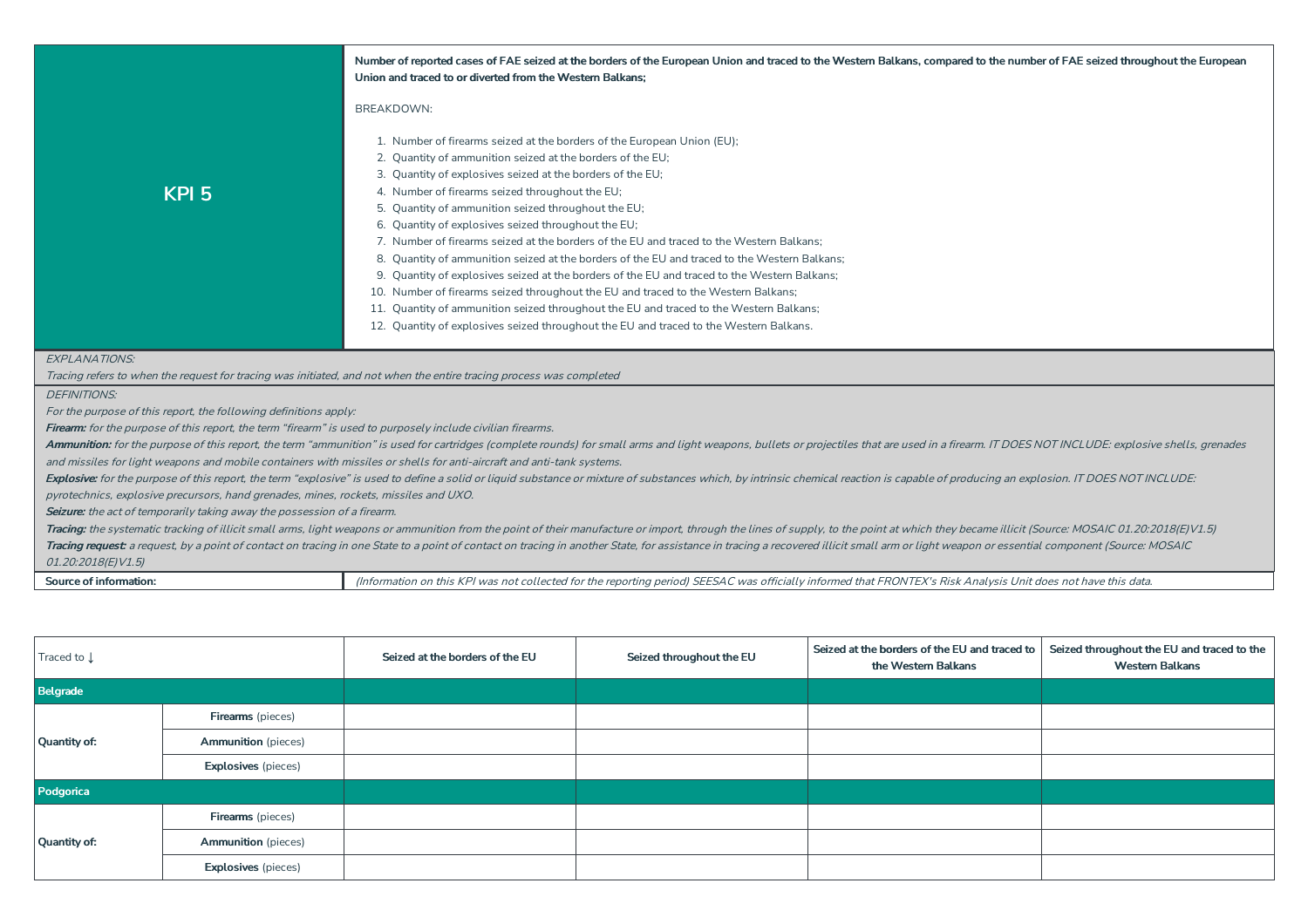| Pristina     |                            |  |  |
|--------------|----------------------------|--|--|
|              | Firearms (pieces)          |  |  |
| Quantity of: | <b>Ammunition</b> (pieces) |  |  |
|              | <b>Explosives</b> (pieces) |  |  |
| Sarajevo     |                            |  |  |
|              | Firearms (pieces)          |  |  |
| Quantity of: | <b>Ammunition</b> (pieces) |  |  |
|              | <b>Explosives</b> (pieces) |  |  |
| Skopje       |                            |  |  |
|              | Firearms (pieces)          |  |  |
| Quantity of: | <b>Ammunition</b> (pieces) |  |  |
|              | <b>Explosives</b> (pieces) |  |  |
| Tirana       |                            |  |  |
|              | Firearms (pieces)          |  |  |
| Quantity of: | <b>Ammunition</b> (pieces) |  |  |
|              | <b>Explosives</b> (pieces) |  |  |
| Region       |                            |  |  |
|              | Firearms (pieces)          |  |  |
| Quantity of: | <b>Ammunition</b> (pieces) |  |  |
|              | <b>Explosives</b> (pieces) |  |  |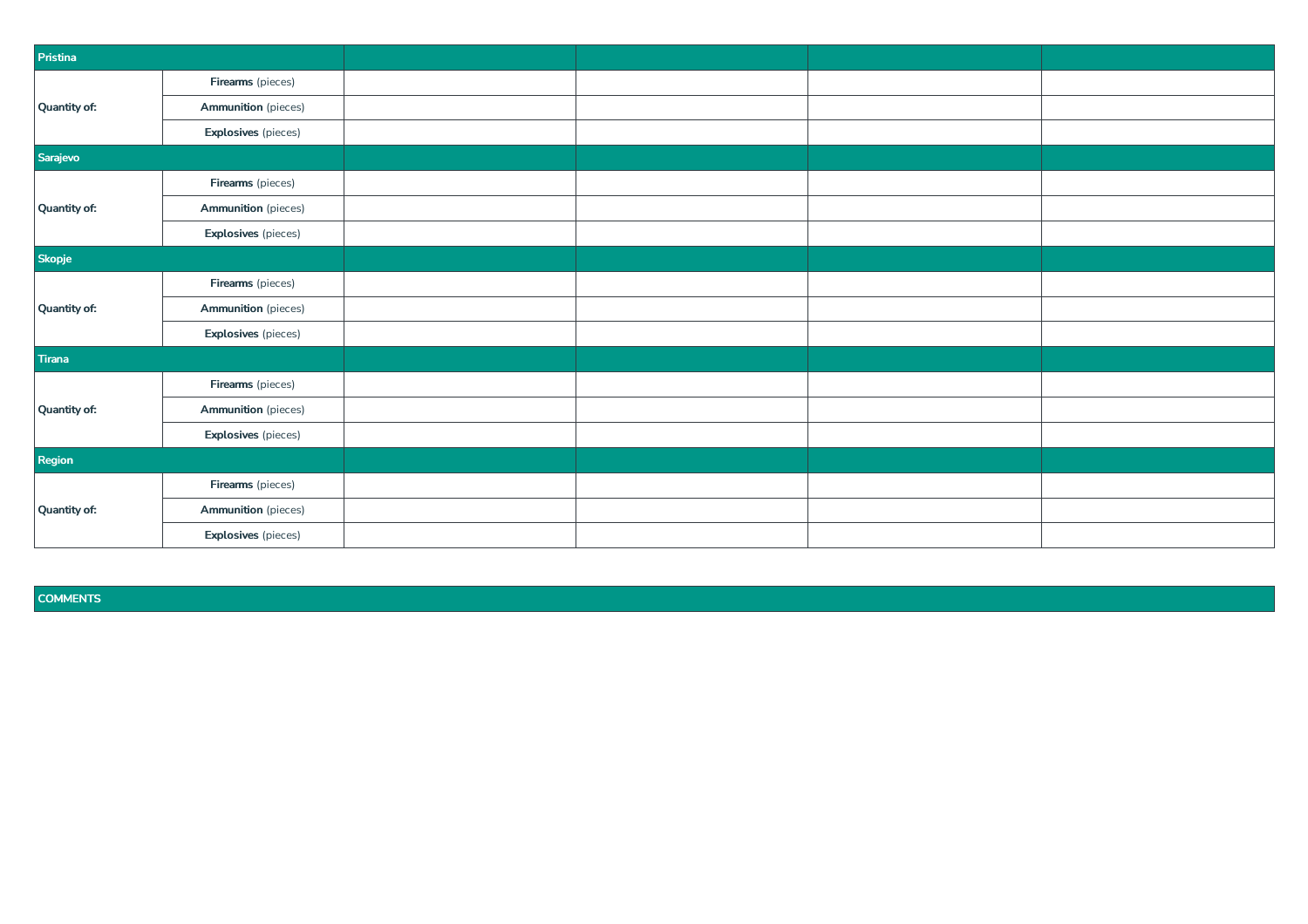#### Number of FAE for which export licenses were issued by the Western Balkans identified as diverted through post-shipment control procedure;

## BREAKDOWN:

**KPI 6**

- 1. Number of arms export licenses issued and realized;
- 2. Number of ammunition export licenses issued and realized;
- 3. Number of cases in which arms, for which licenses were issued and realized, were identified as diverted through post-shipment control procedures;
- 4. Number of cases in which ammunition, for which licenses were issued and realized, were identified as diverted through post-shipment control procedures.

#### DEFINITIONS'

For the purpose of this report, the following definitions apply:

**Firearm:** for the purpose of this report, the term "firearm" is used to purposely include civilian firearms.

Ammunition: for the purpose of this report, the term "ammunition" is used for cartridges (complete rounds) for small arms and light weapons, bullets or projectiles that are used in a firearm. IT DOES NOT INCLUDE: explosive and missiles for light weapons and mobile containers with missiles or shells for anti-aircraft and anti-tank systems.

Explosive: for the purpose of this report, the term "explosive" is used to define a solid or liquid substance or mixture of substances which, by intrinsic chemical reaction is capable of producing an explosion. IT DOES NOT pyrotechnics, explosive precursors, hand grenades, mines, rockets, missiles and UXO.

Delivery Verification Certificate: document, certified by customs or other competent authority of the importing State, confirming that internationally transferred small arms or light weapons have been received by the autho

Diversion: movement – either physical, administrative or otherwise – of a small arm or light weapon, its parts, components or ammunition, from the legal to the illicit realm (Source: MOSAIC 01.20:2018(E)V1.5)

|  | Source of information: |  |
|--|------------------------|--|
|--|------------------------|--|

Arms export control/Licensing authorities

| Number of J:                                                                                                                                                     | Belgrade | Podgorica | <b>Pristina</b> | Sarajevo | <b>Skopje</b> | <b>Tirana</b> |
|------------------------------------------------------------------------------------------------------------------------------------------------------------------|----------|-----------|-----------------|----------|---------------|---------------|
| Arms export licenses issued and realized.                                                                                                                        | 19       | 23        |                 |          | $\Omega$      |               |
| Ammunition export licenses issued and realized.                                                                                                                  | 24       |           |                 | 95       |               |               |
| Cases in which arms and ammunition, for which licenses<br>were issued and realized, and delivery verification was<br>received.                                   | 24       |           |                 | 14       |               |               |
| Cases in which arms, for which licenses were issued and<br>realized, were identified as diverted when a post-shipment<br>control procedure was conducted.        |          |           |                 |          |               |               |
| Cases in which ammunition, for which licenses were issued<br>and realized, were identified as diverted when a post-<br>shipment control procedure was conducted. |          |           |                 |          |               |               |

#### **COMMENTS**

Pristina: There haven't been any exports since we do not produce weapons or ammunition.

Sarajevo: Licenses for the export of weapons and military equipment are issued with a validity period of one year. The data we provide in the table refer to permits issued but not used, which are still valid. We have no kn rerouting during the export of weapons and ammunition from BiH to the countries of the Western Balkans.

Skopje: There is no production of weapons in the Republic of North Macedonia, but only ammunition. No re-export permits have been issued.

Tirana: During the reporting period, 7 (seven) new licenses for firearms export and 4 (four) new licenses for ammunition export have been issued and realized. During the reporting period, 1 (one) new licence for ammunition issued by AKSHE, but is yet to be realized.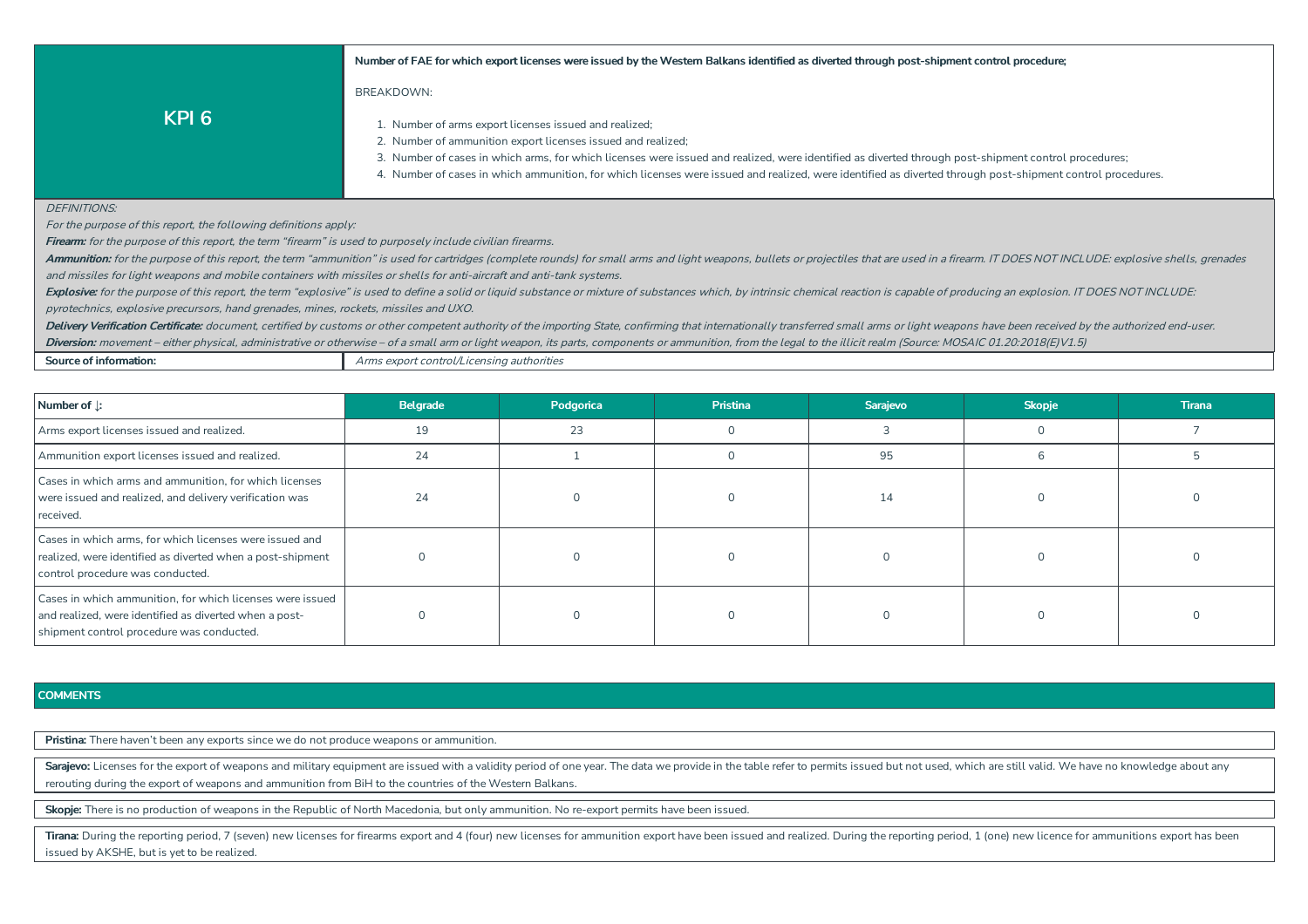DEFINITIONS:

For the purpose of this report, the following definitions apply:

Firearms Focal Point (FFP): a physical or virtual analytical unit responsible with gathering, analyzing, sharing and improving the information flow regarding the criminal use and the illicit trafficking of firearms.

Knowledge product: a physical or online document which incorporates analytic information to support the decision-making process. Knowledge products developed by an FFP can be an ad hoc intelligence package, problem profile profile, operational assessment, strategic assessment as well as statistical analysis.

**Source of information:** Police agencies, Firearms Focal Points

|                                                                                        | <b>Belgrade</b> | Podgorica | Pristina | Sarajevo  | <b>Skopje</b> | <b>Tirana</b> | <b>Details</b>                                                                                                                                                                                                                                                                                                                                                                                                                                                                                                                                                                                                                                                                                                                                                                                                                                                                                                                                                                                                                                                                                                                                                           |
|----------------------------------------------------------------------------------------|-----------------|-----------|----------|-----------|---------------|---------------|--------------------------------------------------------------------------------------------------------------------------------------------------------------------------------------------------------------------------------------------------------------------------------------------------------------------------------------------------------------------------------------------------------------------------------------------------------------------------------------------------------------------------------------------------------------------------------------------------------------------------------------------------------------------------------------------------------------------------------------------------------------------------------------------------------------------------------------------------------------------------------------------------------------------------------------------------------------------------------------------------------------------------------------------------------------------------------------------------------------------------------------------------------------------------|
| Have FFP tasks been assigned?                                                          | Yes             | Yes       | Yes      | <b>No</b> | No            | Yes           | Belgrade: The task of the Firearms Focal Point is to implement, monitor and exchange all operational<br>information on firearms through the application of instruments and procedures that will enable the<br>collection of relevant data, engagement of human resources, coordination of direct actions against the<br>threats and risks posed by the misuse of and trade in weapons, thus combating crime and providing<br>conditions for monitoring the progress made in the implementation of the Strategy.<br>Podgorica: For the firearms focal point to be the Criminal Intelligence Department in terms of data<br>processing and analysis, due to the existing staff capacities and access to data from databases and ongoing<br>cases.<br>Pristina: FFP has a duty to provide intelligent analytical products, which will serve groups of investigators,<br>prosecutors and others to assign and coordinate tasks.<br>Tirana: The FFP operates as a working unit and enables the administration, collection, analysis, exchange<br>and use of information (criminal and ballistic) regarding the misuse of legal and illegal firearms and their<br>trafficking. |
| Are the weapons, criminal and ballistic and any other<br>relevant databases connected? | <b>No</b>       | Yes       | Yes      | <b>No</b> | No            | No            | Belgrade:<br>The possibility of transferring all databases to one that will be used within the FFP is currently being<br>checked from the technical side. Server hardware was donated, initial settings were provided.<br>Podgorica: Data analysis applications are linked to the data on registered weapons, operational duty<br>service (seized weapons), tracing service(traced weapons), and a temporary database of weapons that are<br>under expert examination at the forensic center has been created<br>Pristina: SRMA, IBIS, SIPK and iBase<br>Tirana:<br>The three systems that the FFP uses to obtain data (iBASE, iARMS and SIMA) are independent from each<br>other.                                                                                                                                                                                                                                                                                                                                                                                                                                                                                       |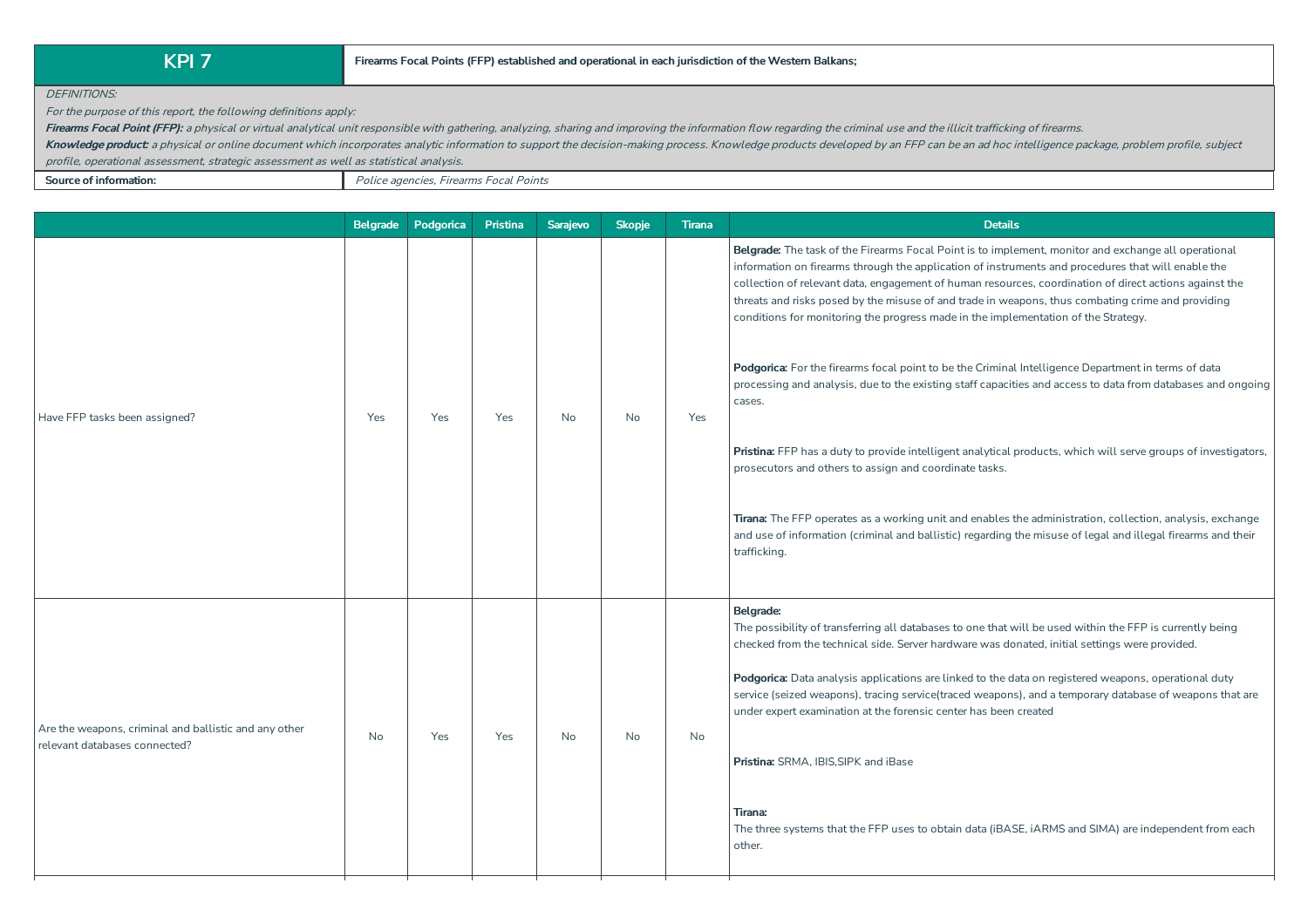| Is the FFP collecting data?                                    | No        | Yes | Yes | No        | Yes | Yes | Belgrade:<br>FFP has been virtually established but not fully operational yet.<br>Pristina: Quick reports, reports from investigators, statistics, etc.<br>Tirana: Data on legal firearms distribution, data on all firearms seized in a criminal offence, ballistic and not<br>only, data on stolen and lost firearms.                                                                                                                                                                                                                                                                                                                                                        |
|----------------------------------------------------------------|-----------|-----|-----|-----------|-----|-----|--------------------------------------------------------------------------------------------------------------------------------------------------------------------------------------------------------------------------------------------------------------------------------------------------------------------------------------------------------------------------------------------------------------------------------------------------------------------------------------------------------------------------------------------------------------------------------------------------------------------------------------------------------------------------------|
| Is the FPP analyzing data and producing knowledge<br>products? | <b>No</b> | Yes | Yes | <b>No</b> | Yes | Yes | Belgrade:<br>The activities are still being performed by the organizational unit within the Criminal Police Directorate.<br>Security problem profiles are being created.<br>Podgorica: Works on reporting and analysis<br>Pristina: Intelligent Packages, Problem Profile, Entity Profiles, Risk and Threat Analysis, Periodic reports,<br>and reports/statistics according to local and international requirements<br>Tirana: The FFP conducts monthly analysis of the statistical data related to seized firearms and explosives.<br>Analytical products based on the data from the iBASE system have been generated. Moreover, data have<br>been entered into iARMS system. |
| Is the FFP sharing information?                                | No        | Yes | Yes | No        | Yes | Yes | Belgrade:<br>Data are shared through the organizational unit responsible for international operational police<br>cooperation, as well as through the direct exchange of individual cases through liaison officers.<br>Podgorica: Exchanges and forwards to partner services.<br>Pristina: With DHKO, DIA, Prosecutor, QKMK, Border Police etc.<br>Tirana: Information is exchanged among the police structures, as well as with law enforcement agencies,<br>both domestically and internationally.                                                                                                                                                                            |

Belgrade: The activities that were envisaged to be carried out to establish the FFP were hindered by the COVID-19 pandemic, which caused a different organization of work. The initial functionality of the FFP has been estab

Podgorica: Tasks related to the national FFP cover the collection, analysis, distribution and exchange of data on firearms, and they include: 1. Data analysis and preparation of intelligence and strategic reports; 2. Prepa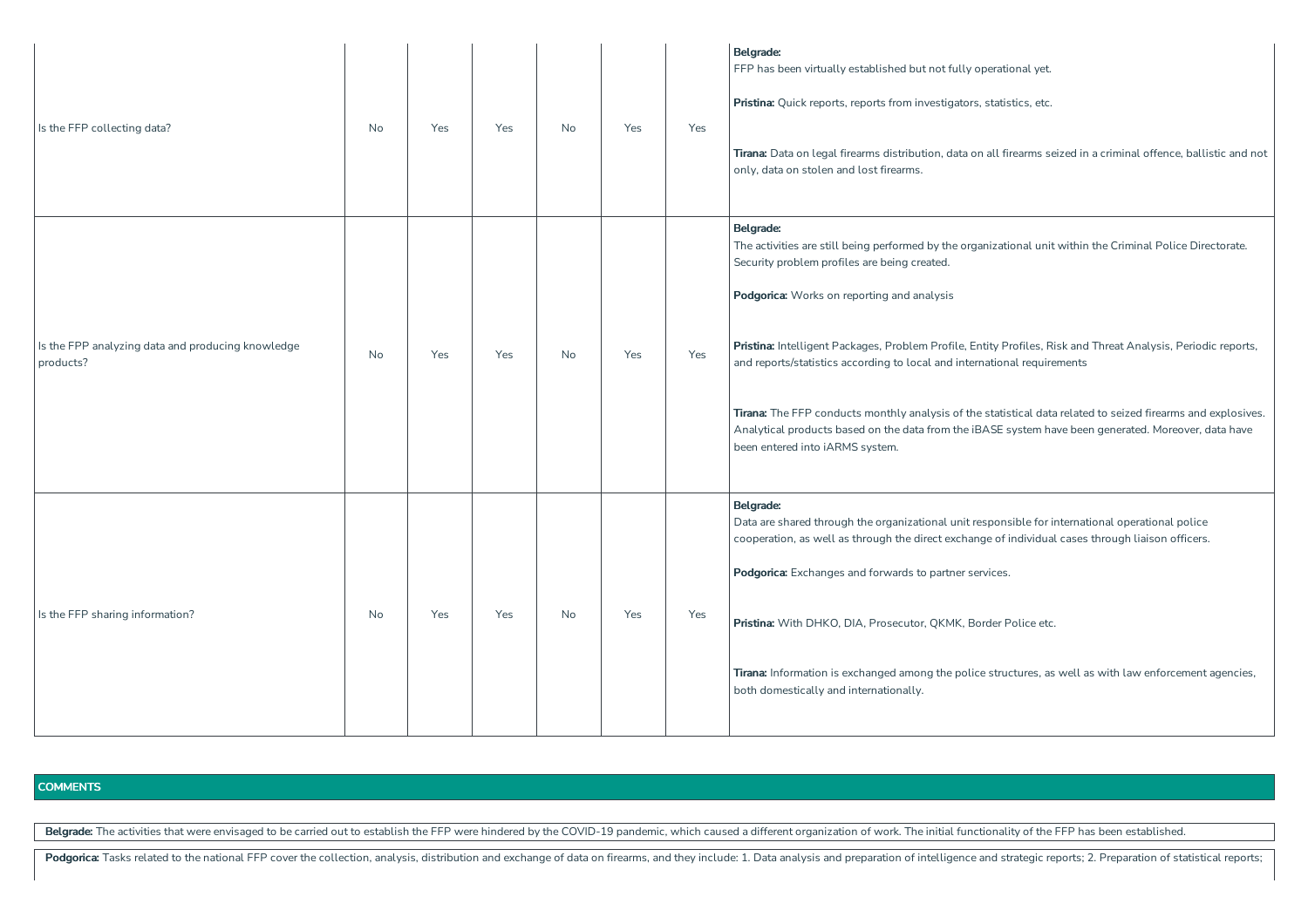3. Checks of seized weapons: 4. Coordination of activities in relation to international projects and 5. Submission of statistical reports and information based on data from the available records for the needs of the police Europol's analytical projects. During the previous period, and in relation to the described competencies of the national Firearms Focal Point, the following activities were implemented: • Participation in workshops • Parti related to online firearms investigations • Active participation in data collection for the needs of the EMPACT Firearms project (data collection, submission of data through various questionnaires – 6 questionnaires) and • on modified - converted firearms in Montenegro. Activities are currently underway to collect and analyse data that will serve as the basis for the preparation of the final version of the binding instructions for the unifie collection on firearms by organizational units of the Police Administration. In relation to other priority activities, it is planned to further improve the cooperation with EUROPOL and law enforcement authorities in the ar preparation of intelligence and strategic reports.

Sarajevo: PBD - The establishment of focal points in BiH is in the agreement phase and it is currently not functioning. However, police agencies exchange data about firearms, i.e., announce searches, respond to inquiries a the request of other agencies and international institutions. C10 MIA - On February 24, 2021, the Council of Ministers of Bosnia and Herzegovina adopted a Decision on the establishment of a Working Group for the establishm point for firearms in Bosnia and Herzegovina, Mr. Petar Matic is a member of the Working Group on behalf of the C10 MIA. The tasks of the Working Group are: 1. Defining the seat and role of the firearms focal point: 2. Def structure and staff of the firearms focal point; 3. Defining existing databases containing data on firearms within Bosnia and Herzegovina; 4. Defining the type of information to be exchanged and the existing or required pr information: 5. Analysis of technical capacities for information exchange and definition of additional equipment needed to establish a firearms focal point. The work group was supposed to complete the mentioned tasks by Ju the deadline was extended to March 30, 2022.

Skopie: On 24 June 2021, the Department for Crime Forensics (OKTIV) received a server "HPE Server ML350 Gen10 SFF" from UNDP- SEESAC for connection and sharing of ballistic information from CEMS with the Firearms Focal Poi The old automatic ballistic system IBIS has been replaced with a new EVOFINDER system, for which the system does not provide direct connection to FFP, i.e., all important ballistic information will be transmitted through C activities for establishment and operationalization of the firearms focal contact points, for which two officers were nominated from the Department from Crime Intelligence Analysis and one officer from OKTIV and OKP, we in activities for connecting the relevant databases have not been completed, while the nominated officers provide and exchange data in accordance with the procedures and scope of work of the organizational units where they ar preparing strategic and operational products. As part of Component 2 of the Project for Improvement of National SALW Practices implemented with the support of the UNDP Office in North Macedonia, as a project implementing a activities are continuously undertaken for the development of the new Police Information System (MEIDA), whose implementation is expected to improve and harmonize the information management system at the Ministry of Interi improving the process of collecting data on crime and armed incidents.

Tirana: Previous information: Order No. 496, dated 24/04/2019 of the General Director of State Police, as amended, has established the Firearms Focal Point which consists of 6 members (specialists). The FFP (Firearms Focal continued its work to identify and enter data in the systems it uses (iBASE, iARMS, SIMA). The reporting data derive from these systems. The FFP has followed the police operations at national level, organized by EMPACT-Eur data with other national and international agencies, mainly via the SIENA communication channel, but also directly via e-mail through requests or questionnaires sent with Europol, Interpol, SELEC, UNODC, SEEFEG, liaison of FFP operates as a working unit and enables the administration, collection, analysis, exchange and use of information (criminal and ballistic) regarding firearms and their trafficking. The FFP members use and collect data f online systems: SIMA system, which is administered by the Sector of Support Services. This system includes data on all types of weapons under the administration of the State Police, including private weapons and persons po retail shops. Private Physical Security Service, shooting ranges, natural persons and data on seized firearms serving as material evidence. The iBASE system, which is administered by the Sector of Ballistic Examinations at Forensic Police. This system hosts the ballistic data on all military weapons and ammunitions seized in a criminal case (firearms, cartridge cases, projectiles, bullets), etc. The iARMS system is administered from Interpol on firearms reported as stolen/lost and it is possible to trace them in all member countries of Interpol. The data on SALW and their impact in our country can be extracted using the Firearms Information Management System ( however, is not fully standardized especially with regards to information by gender and age. The data by gender and age can be extracted, but this is possible only manually. Moreover, the data on firearms can be administer iBASE and iARMS systems as well. A considerable part of the data related to the Roadmap are obtained from the iBASE system. The State Police has access to iARMS and it contributes regularly with entering data on firearms r or lost.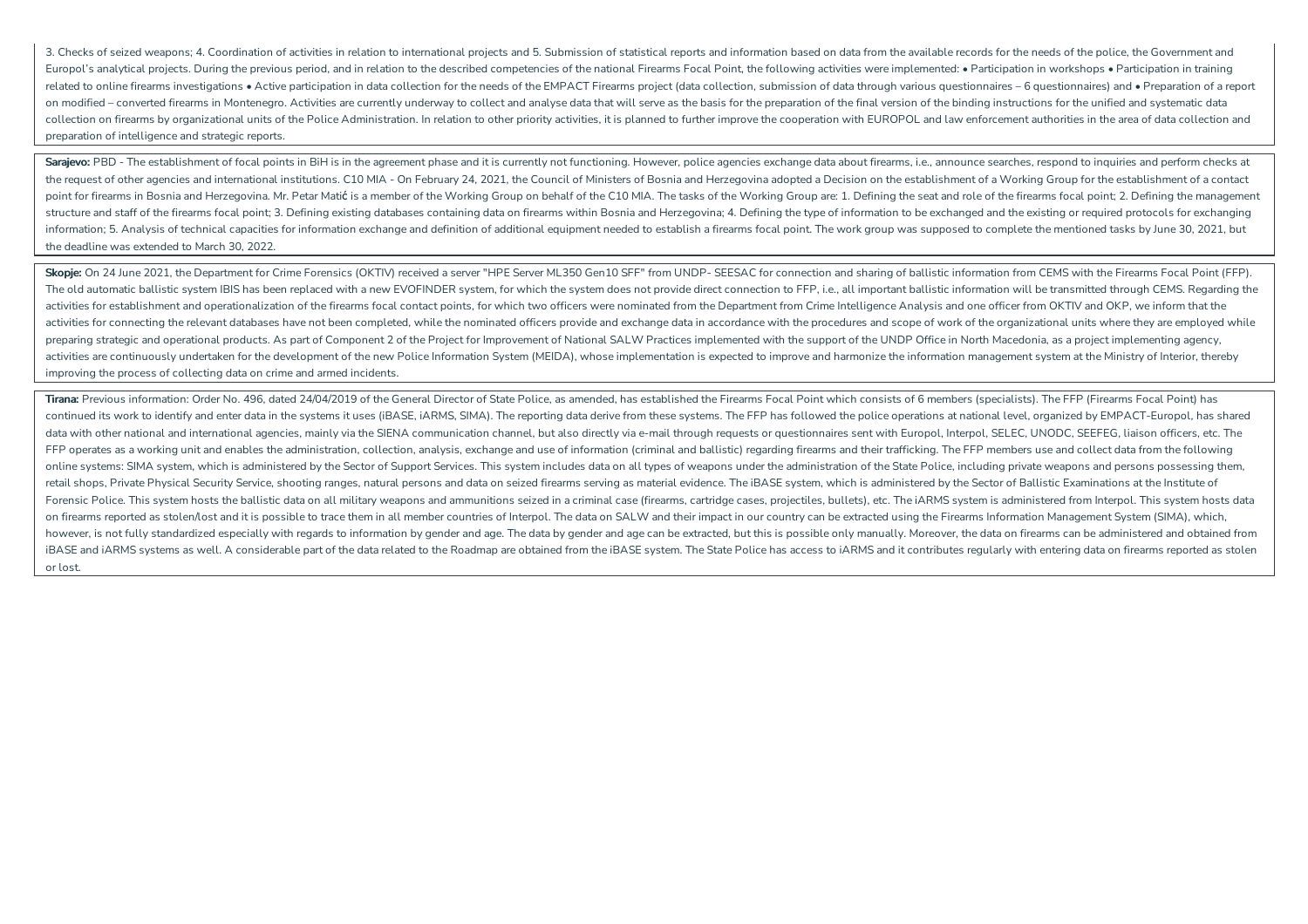|                               | Number of inter-institutional cooperation cases at operational level, including investigation, prosecution and pretrial phases;                                                                                                                                                   |
|-------------------------------|-----------------------------------------------------------------------------------------------------------------------------------------------------------------------------------------------------------------------------------------------------------------------------------|
|                               | BREAKDOWN:                                                                                                                                                                                                                                                                        |
| KPI <sub>8</sub>              | 1. Number of FAE related incidents recorded by police;<br>2. FAE cases processed by the misdemeanour judge;<br>3. FAE cases solved by the misdemeanour judge;<br>4. Number of FAE cases dropped by the prosecutor;<br>5. Number of FAE cases dropped by the judge/pretrial judge. |
| <b>Source of information:</b> | Police information system; prosecution offices database, courts                                                                                                                                                                                                                   |

| Number of $\perp$ :                            | <b>Belgrade</b> | Podgorica | <b>Pristina</b> | Sarajevo       | <b>Skopje</b> | <b>Tirana</b> |
|------------------------------------------------|-----------------|-----------|-----------------|----------------|---------------|---------------|
| FAE related incidents recorded by police:      | 125             |           | 725             | 291            | 82            | 53            |
| FAE cases processed by the misdemeanour judge: | 3,177           |           | 14              | 104<br>No data |               |               |
| FAE cases solved by the misdemeanour judge:    | 1,380           |           |                 | 70             | No data       |               |
| FAE cases dropped by the prosecutor:           | 221             | No data   |                 |                | No data       |               |
| FAE cases dropped by the judge/pretrial judge: |                 | No data   |                 |                | No data       |               |

Belgrade: In the legal system of the Republic of Serbia, the investigating judge (pre-trial judge) is not competent to drop the charge. In the reporting period January - June 2021, Misdemeanour Courts had a total of 3,177 misdemeanours), and 1.380 cases were resolved. The public prosecutor dropped the criminal charges against a total of 188 persons and suspended the investigation against 33 persons, which makes a total of 221 persons. The g from the statistical report of the Republic Public Prosecutor's Office (where the data are kept by persons). The data shown for - "FAE related incidents recorded by police", i.e. 125, represents the number of crimes commit firearms.

Skopje: We would like to note that the official statistics of the Ministry of Interior do not provide official data on all incidents related to OME. The submitted data on the number of OME-related incidents reported to the the regional organizational units in charge of criminal intelligence and analysis at the level of the SIA and RC for BA. As part of Component 2 of the Project for Improvement of National SALW Practices implemented with the UNDP Office in North Macedonia, as a project implementing agency, activities are continuously undertaken for the development of the new Police Information System (MEIDA), whose implementation is expected to improve and har information management system at the Ministry of Interior, thereby improving the process of collecting data on armed incidents.

Tirana: State Police: This KPI addresses Article 278 of the Criminal Code "Illegal possession of weapons, explosive weapons and explosives" and Article 280 of the Criminal Code "Illegal possession and manufacturing of hunt weapons", as well as the affected victims. Thus, in these recorded cases of firearms use, an incident has occurred. More specifically, there are 259 referrals for Article 278 and 45 incidents/victims, as well as 44 referra incidents/victims, thus a total of 53 incidents. General Prosecution Office: Regarding the number of FAE cases dropped by the prosecutor, the figure of 24 cases includes the number of cases that the prosecution has decided criminal proceeding. We would like to clarify that the statistical databases and prosecution office registers do not have any data for the following: FAE cases processed by the misdemeanour judge; FAE cases solved by the m and number of FAE cases dropped by the judge/pretrial judge. (These data are related to the amendments to the Code of Criminal Procedure entered into force on 1 August 2017, which are kept in the judicial cases administrat courts).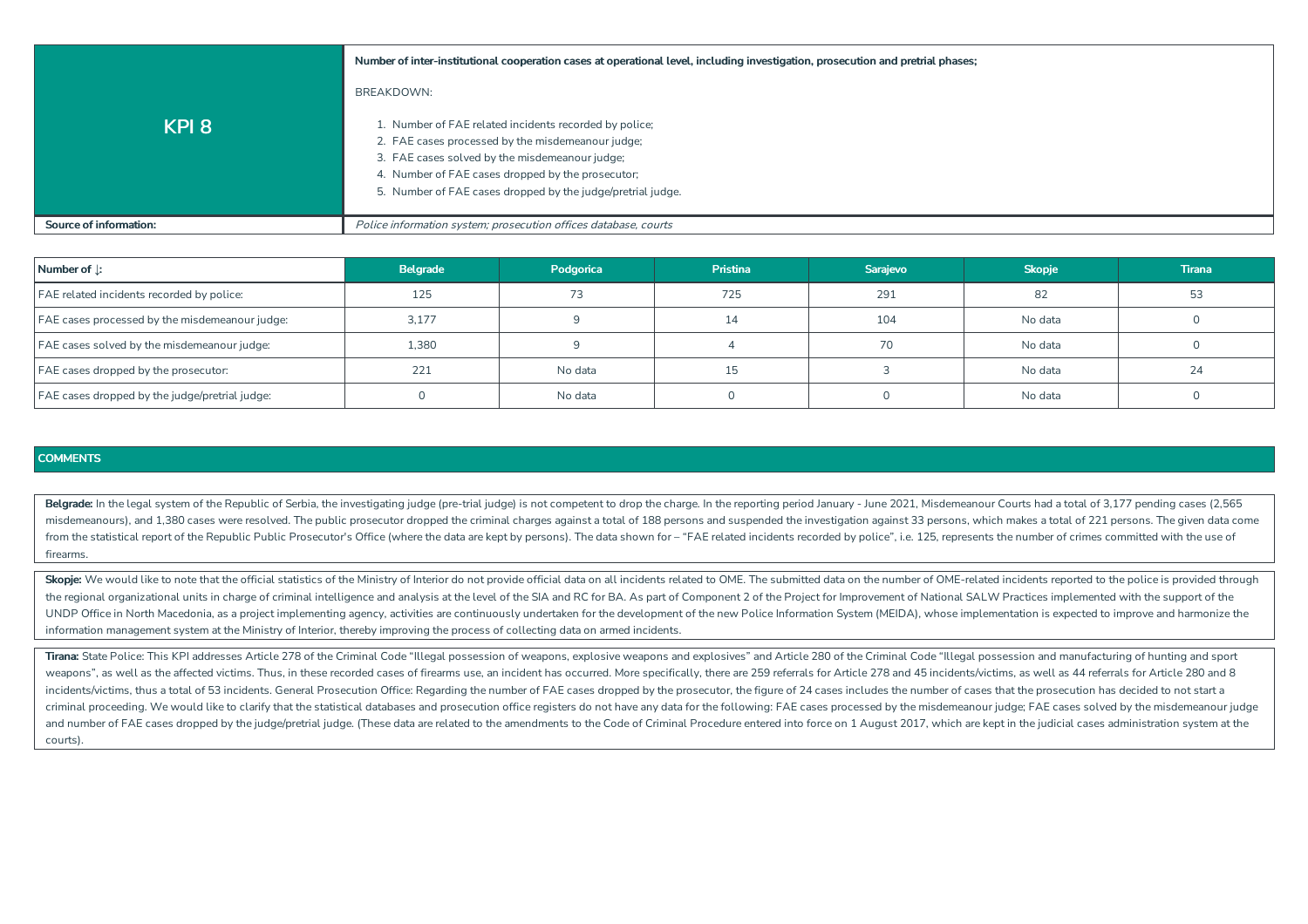|                        | Number of cases of operational cooperation sourced from intelligence information including ballistic intelligence in the fight against firearms related crimes, with authorities in the<br>region, EU member states and agencies as well as international law enforcement agencies;                                                                                                                                                                                                                                                                                 |
|------------------------|---------------------------------------------------------------------------------------------------------------------------------------------------------------------------------------------------------------------------------------------------------------------------------------------------------------------------------------------------------------------------------------------------------------------------------------------------------------------------------------------------------------------------------------------------------------------|
|                        | BREAKDOWN:                                                                                                                                                                                                                                                                                                                                                                                                                                                                                                                                                          |
| KPI <sub>9</sub>       | 1. Number of intelligence-led cases of operational cooperation at the jurisdiction level;<br>2. Number of intelligence-led cases of operational cooperation in the Western Balkans;<br>3. Number of intelligence-led cases of operational cooperation with Frontex;<br>4. Number of intelligence-led cases of operational cooperation with Europol;<br>5. Number of bilateral intelligence-led cases of operational cooperation with EU Member States that do not involve Europol;<br>6. Number of intelligence-led cases of operational cooperation with Interpol. |
| Source of information: | Police agencies                                                                                                                                                                                                                                                                                                                                                                                                                                                                                                                                                     |

| Number of intelligence-led cases of operational<br>cooperation: | Belgrade | Podgorica | Pristina | Sarajevo | <b>Skopje</b> | <b>Tirana</b> |
|-----------------------------------------------------------------|----------|-----------|----------|----------|---------------|---------------|
| At jurisdiction level                                           |          |           |          |          |               |               |
| In the Western Balkans                                          |          |           |          |          |               |               |
| <b>With Frontex</b>                                             |          |           |          |          |               |               |
| With Europol                                                    |          |           |          |          |               |               |
| With EU Member States                                           |          |           |          |          |               |               |
| With INTERPOL                                                   |          |           |          |          |               |               |

Belgrade: In the period from 1 January to 30 June 2021, under the number of cases of cooperation at the local level, the data presented concern opened operational procedures on the territory of the Republic of Serbia - 16, jurisdiction of various organizational units of the Ministry of the Interior. Out of the total number of opened operational procedures, 1 is related exclusively to Article 348 of the CC, while others are related to Article offences (narcotics, aggravated murder, extortion, causing general danger, inciting national, racial and religious hatred and intolerance, robbery, association for the purpose of committing criminal offences, aggravated th information: In the reporting period, there were 8 contributions to the databases of EUROPOL AP Weapons and Explosives, a total of 259 messages were exchanged in the field of firearms trafficking, of which 71 were exchange EUROPOL and 214 with the EU Member States, with EUROPOL also being involved in some of the exchanged messages with the EU Member States. Based on the intelligence packages provided by EUROPOL (AP High-Risk OCGs and AP) Weapons and Explosives), cooperation was established with EUROPOL and several member states for three major national operational procedures, which, in addition to illicit firearms trafficking, also concern other criminal o aggravated murder, forgery of documents and unauthorized production and marketing of narcotics. When it comes to INTERPOL's communication channel 124/7, in the observed period, 111 messages were received, 68 were sent, whi cases regarding the mentioned issues were formed. By making insight into the iARMS database, it was found that in the period 1 January - 30 June 2021, we received a total of 16 tracing requests, out of which 9 were respond processed and 6 requests were opened. Operational cooperation with Frontex cannot be presented in relation to the number of cases, bearing in mind that the cooperation takes place through the Working Arrangement establishi cooperation between the MoI of the Republic of Serbia and FRONTEX from 2009. Under the Working Arrangement, the Border Police Directorate of the MoI collects and analyses data on seizures of weapons and ammunition. Border officers enter the required data in the application "12 G". As reporting is carried out monthly, 6 regular monthly tables were submitted in the reporting period.

Sarajevo: During the reporting period, the DCPB BiH processed several cases related to firearms. A total of 104 cases were opened, as follows: 73 new cases at the request of Interpol, 7 new cases at the request of domestic new cases at the request of EUROPOL. DKPT BiH as a coordinator and contact point for information exchange, participated in the implementation of four operational actions in the reporting period, three of which were impleme cooperation with Interpol ("Acronym", "30 days at sea" and "Pangea XIV") and one in cooperation with Europol ("Shield").During the reporting period, ITA carried out preparatory activities for the operational action JAD WB organized by EUROPOL. During the implementation of the operational action in question a total of approximately 30 pieces of information were received and acted upon in accordance with the competencies of the ITA through In protected line I24/7.

Skopje: As part of the international operational cooperation through INTERPOL, 63 cases have been opened, 51 of which relate to search of firearms, while 12 relate to exchange of operational information and checks on perso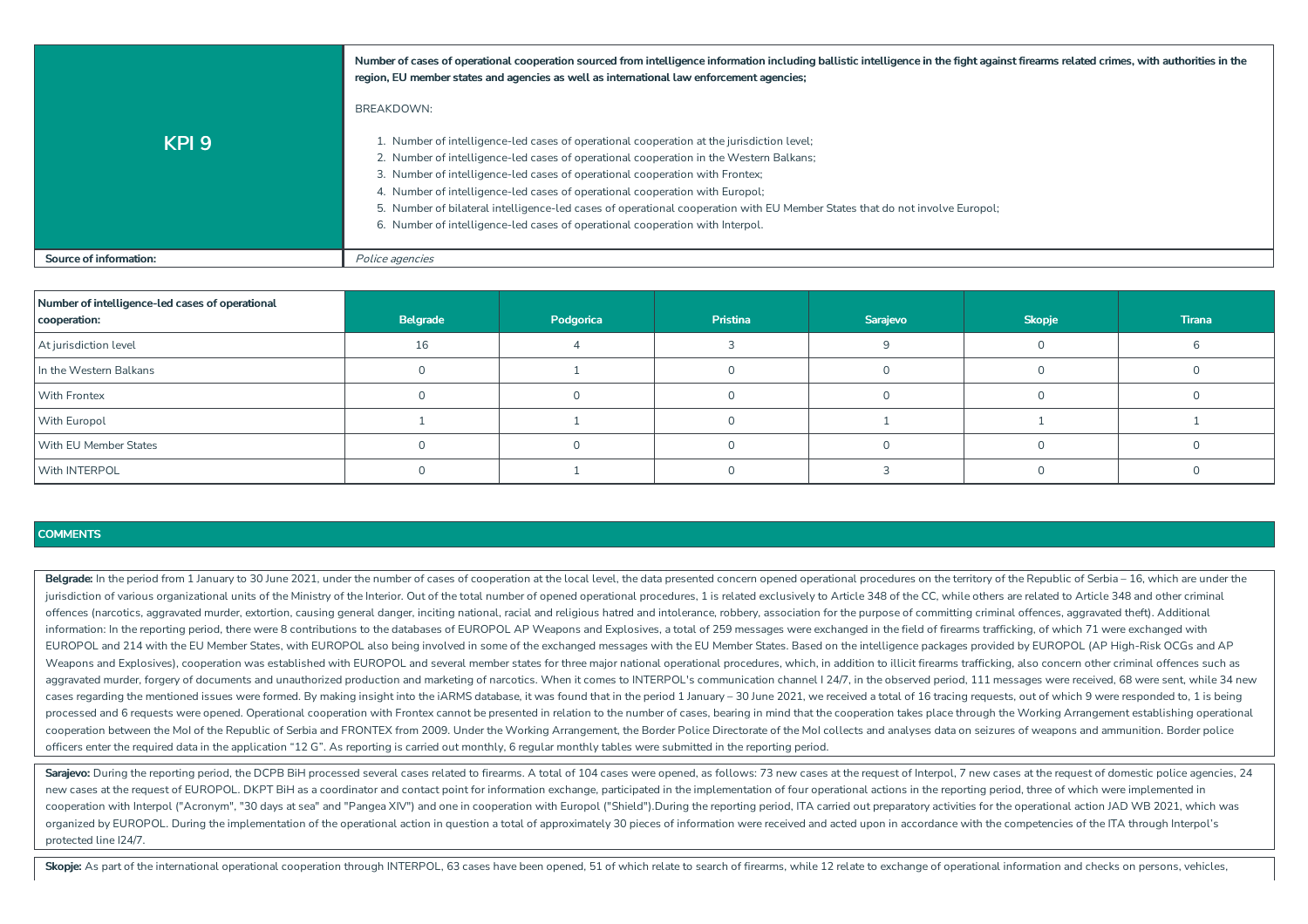telephone numbers, etc. involved in the illicit trade in firearms and ammunition. As part of the international operational cooperation through EUROPOL, 12 cases have been opened relating to exchange of operational informat trade in firearms.

Tirana: State Police: The joint international operation "Ideal X" has been developed in February 2021, to fight trafficking of firearms, their essential parts and components by sea and in containers, in the framework of th During the reporting period, the State Police has participated in all preliminary meetings of joint police operations organized by Europol-Empact and specifically in: - SEE JAD 2021 to address illegal migration and traffic drugs; - Conversus Operation related to firearms and their components trafficking; - Armstrong VIII Operation related to the trafficking of firearms via express/postal parcels in BCPs, which will be held by the organizers year. Whereas the operations developed at local level against firearms and explosives trafficking in cooperation with the national police structures are: - operation "Sateliti" in February 2021, operation "Kompleksi" in Fe "Koleksionisti" on 24/03/2021, operation"Successor" on 26/03/2021, operation"Start Stop" on 13/04/2021 and operation"Bradasheshi" on 19/05/2021.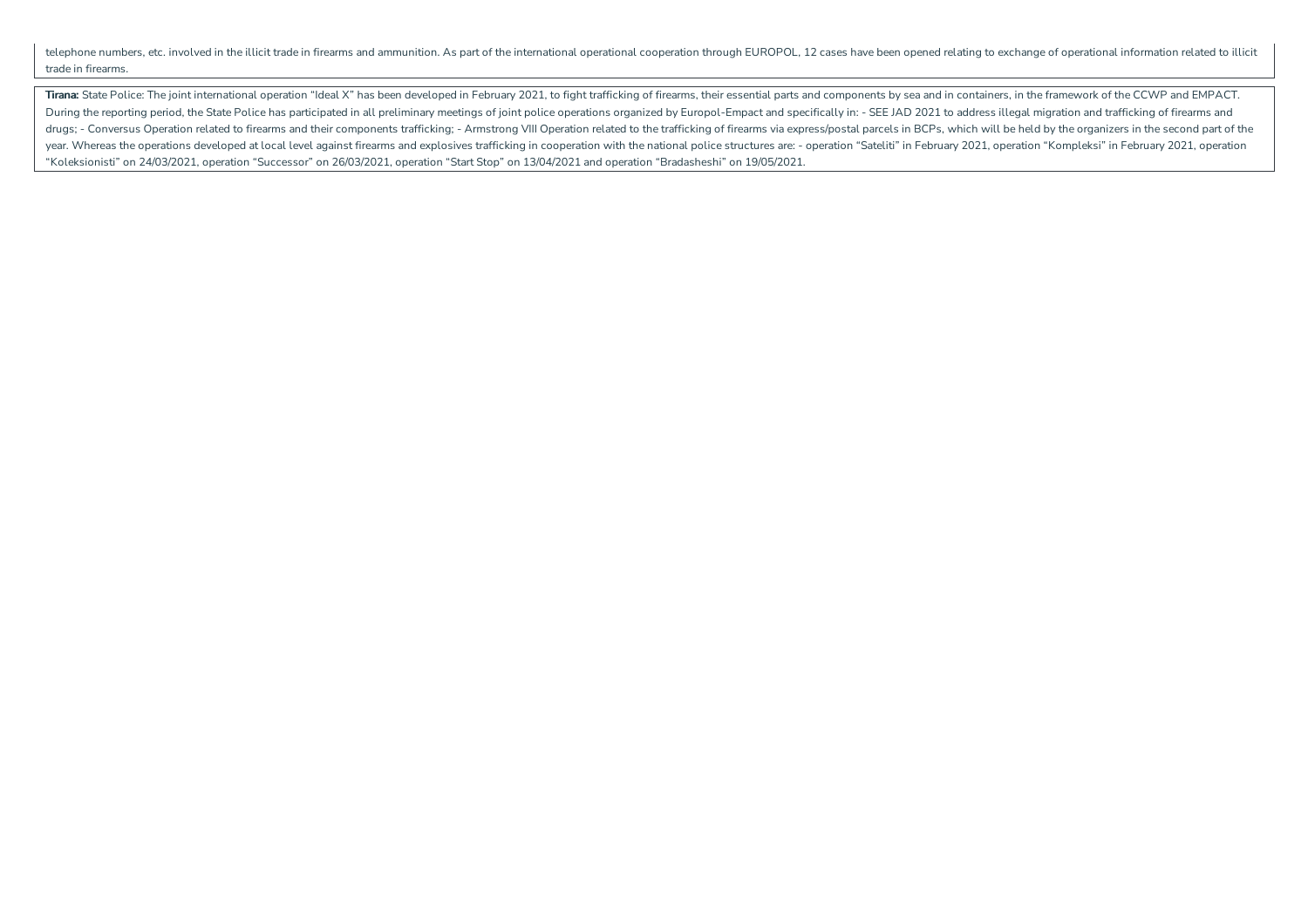|                        | Number of incidents involving firearms and victims affected by the misuse of firearms, disaggregated by gender and age, in each jurisdiction of the Western Balkans;                                                                                                                                |
|------------------------|-----------------------------------------------------------------------------------------------------------------------------------------------------------------------------------------------------------------------------------------------------------------------------------------------------|
| <b>KPI 10</b>          | BREAKDOWN:<br>1. Number of incidents committed with legal and illegal firearms;<br>2. Number of persons murdered with firearms, by gender and age;<br>3. Number of persons injured with firearms, by gender and age;<br>4. Number of persons who committed suicide with firearm, by gender and age. |
| Source of information: | Police/Ministry of Interior                                                                                                                                                                                                                                                                         |

|              |               |                 | All incidents committed with firearm: |              |
|--------------|---------------|-----------------|---------------------------------------|--------------|
|              | Legal firearm | Illegal firearm | Not known                             | <b>Total</b> |
| Belgrade     | 31            |                 | 77                                    | 125          |
| Podgorica    | 42            | $\overline{31}$ |                                       | 73           |
| Pristina     |               | 10              |                                       | 15           |
| Sarajevo     |               |                 |                                       | 33           |
| Skopje       | 12            |                 | 35                                    | 51           |
| Tirana       |               | 53              |                                       | 53           |
| <b>TOTAL</b> | 102           | 136             | 112                                   | 350          |

|              |    | Number of persons murdered with firearms |         |              |    | Number of persons injured with firearms |         |              | Number of persons who committed suicide with firearms |           |                              |              |  |
|--------------|----|------------------------------------------|---------|--------------|----|-----------------------------------------|---------|--------------|-------------------------------------------------------|-----------|------------------------------|--------------|--|
| Region       |    |                                          |         |              |    |                                         |         |              |                                                       |           |                              |              |  |
|              |    | W                                        | Sex N/A | <b>Total</b> | М  | W                                       | Sex N/A | <b>Total</b> | м                                                     | <b>MA</b> | Sex N/A                      | <b>Total</b> |  |
| <b>TOTAL</b> | E2 |                                          |         | 61           | 84 |                                         |         | 91           | 47                                                    |           | 7 <sub>2</sub><br>$\sqrt{2}$ | 127          |  |

| Belgrade     |          |            |          |              |                    |              |             |                        |             |             |          |              |
|--------------|----------|------------|----------|--------------|--------------------|--------------|-------------|------------------------|-------------|-------------|----------|--------------|
| Age          | M        | W          | Sex N/A  | <b>Total</b> | M                  | W            | Sex N/A     | <b>Total</b>           | М           | W           | Sex N/A  | <b>Total</b> |
| $0 - 18$     | $\Omega$ | $\circ$    | $\Omega$ | $\Omega$     | $\sim$<br>$\angle$ | $\mathsf{O}$ | $\circ$     | $\sim$<br>$\mathbf{Z}$ | $\mathbf 0$ | $\Omega$    | $\Omega$ | $\Omega$     |
| $19 - 35$    | 3        | $\sqrt{2}$ | $\Omega$ | 片            | 10                 | $\circ$      | $\Omega$    | 10                     | $\Omega$    | $\cap$      | $\cap$   | $\Omega$     |
| $36 - 60$    | 4        | $\Omega$   | $\Omega$ | $\Delta$     | 6                  | $\circ$      | $\Omega$    | 6                      | $\Omega$    | $\Omega$    | $\cap$   | $\Omega$     |
| $61+$        | $\Omega$ |            | $\Omega$ |              | $\Omega$           | $\Omega$     | $\Omega$    | $\Omega$               | $\Omega$    | $\cap$      | $\cap$   | $\Omega$     |
| N/A          | $\Omega$ | $\circ$    | $\Omega$ | $\Omega$     | $\Omega$           | $\circ$      | $\Omega$    | $\overline{0}$         | $\circ$     | $\cap$      | 72       | 72           |
| <b>TOTAL</b> |          | 3          | 0        | 10           | 18                 | $\mathbf 0$  | $\mathbf 0$ | <b>18</b>              | $\mathbf 0$ | $\mathbf 0$ | 72       | 72           |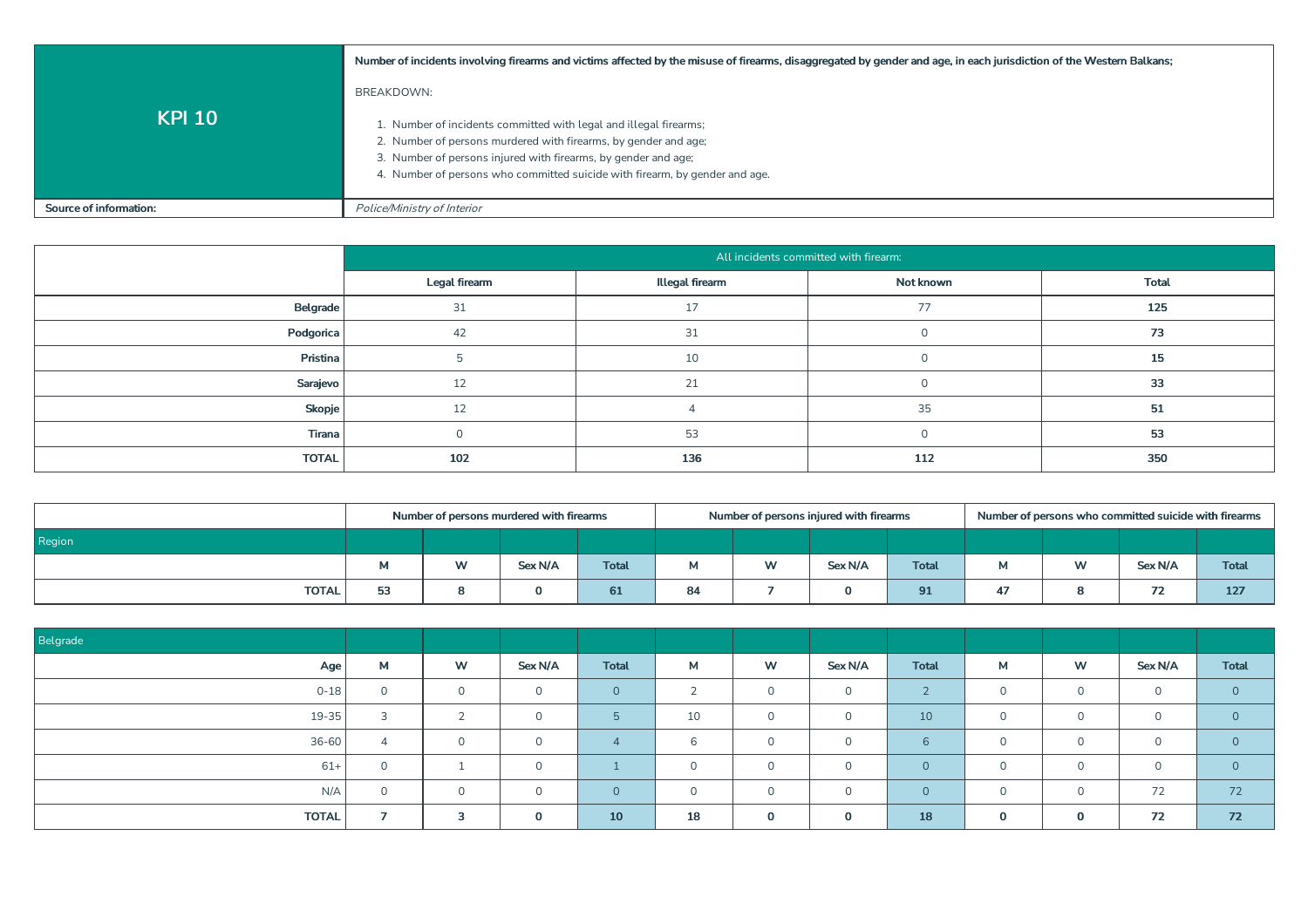| Podgorica    |        |              |              |              |          |              |          |              |                    |        |              |                |
|--------------|--------|--------------|--------------|--------------|----------|--------------|----------|--------------|--------------------|--------|--------------|----------------|
| Age          | M      | W            | Sex N/A      | <b>Total</b> | М        | W            | Sex N/A  | <b>Total</b> | М                  | W      | Sex N/A      | <b>Total</b>   |
| $0 - 18$     |        | $\circ$      | $\Omega$     | $\Omega$     | $\Omega$ | $\Omega$     | $\Omega$ | $\circ$      | $\Omega$           |        | $\Omega$     | $\overline{0}$ |
| $19 - 35$    |        | $\circ$      | $\circ$      |              | $\sim$   | $\mathsf{O}$ | $\Omega$ | $\bigcap$    |                    | $\cap$ | $\Omega$     |                |
| $36 - 60$    |        | $\circ$      | $\mathbf 0$  |              | 6        | $\Omega$     | $\Omega$ | 6            |                    | $\cap$ | $\mathbf{0}$ |                |
| $61+$        | $\sim$ | $\circ$      | $\mathbf 0$  |              |          | $\circ$      | $\Omega$ |              | $\Omega$           | $\cap$ | $\Omega$     | $\overline{0}$ |
| N/A          | $\sim$ | $\Omega$     | $\Omega$     | $\Omega$     | $\Omega$ | $\Omega$     | $\cap$   | $\Omega$     | $\Omega$           | $\cap$ | $\Omega$     | $\Omega$       |
| <b>TOTAL</b> | 4      | $\mathbf{0}$ | $\mathbf{0}$ | A            | 9        | $\mathbf{0}$ | $\Omega$ | 9            | $\mathbf{\hat{z}}$ |        | $\mathbf 0$  | $\sim$         |

| Pristina     |                        |                |              |              |          |          |          |                         |                                    |          |             |                |
|--------------|------------------------|----------------|--------------|--------------|----------|----------|----------|-------------------------|------------------------------------|----------|-------------|----------------|
| Age          | M                      | W              | Sex N/A      | <b>Total</b> | М        | W        | Sex N/A  | <b>Total</b>            | М                                  | W        | Sex N/A     | <b>Total</b>   |
| $0 - 18$     |                        | $\overline{0}$ | $\mathbf{0}$ |              | $\Omega$ | $\Omega$ | $\Omega$ | $\Omega$                | $\Omega$                           | $\Omega$ | $\Omega$    | $\circ$        |
| $19 - 35$    | $\boldsymbol{\Lambda}$ | $\circ$        | $\Omega$     |              | $\Omega$ | $\Omega$ |          | $\Omega$                | $\mathbf{a}$                       | $\Omega$ | $\sim$      | $\overline{a}$ |
| $36 - 60$    | $\mathcal{R}$          |                | $\Omega$     |              | 3        | $\Omega$ | $\Omega$ | $\overline{z}$          | $\sim$<br>$\overline{\phantom{a}}$ |          | $\Omega$    | $\mathbf{P}$   |
| $61+$        |                        | $\circ$        | $\cap$       | $\Omega$     |          | $\Omega$ |          | $\Omega$                | $\Omega$                           |          |             | $\Omega$       |
| N/A          | $\sim$                 | $\Omega$       | $\cap$       | $\Omega$     | $\cap$   | $\Omega$ | $\cap$   | $\Omega$                | $\cap$                             | $\cap$   | $\cap$      | $\Omega$       |
| <b>TOTAL</b> | 8                      |                | $\Omega$     | 9            | 3        |          | $\Omega$ | $\overline{\mathbf{3}}$ | 6                                  | $\Omega$ | $\mathbf 0$ | 6              |

| Sarajevo     |          |          |          |              |            |                      |          |           |                          |           |              |              |
|--------------|----------|----------|----------|--------------|------------|----------------------|----------|-----------|--------------------------|-----------|--------------|--------------|
| Age          | M        | W        | Sex N/A  | <b>Total</b> | M          | W                    | Sex N/A  | Total     | M                        | W         | Sex N/A      | <b>Total</b> |
| $0 - 18$     | $\Omega$ | $\Omega$ | $\Omega$ | $\Omega$     | $\Omega$   | $\circ$              | $\Omega$ | $\Omega$  | $\circ$                  | $\Omega$  | $\Omega$     |              |
| $19 - 35$    |          | $\Omega$ | $\Omega$ |              | $\Delta$   | $\Omega$             | $\cap$   | 4         | $\overline{\phantom{0}}$ |           | $\Omega$     |              |
| $36 - 60$    |          |          | $\cap$   |              |            |                      | ∩        | 5         | 8                        |           | $\Omega$     | 10           |
| $61+$        |          | $\Omega$ | $\Omega$ |              | $\sqrt{2}$ | $\Omega$             | $\cap$   | $\bigcap$ | 13                       | $\supset$ | $\Omega$     | 16           |
| N/A          | $\Omega$ | $\Omega$ | $\cap$   | $\cap$       | $\Omega$   | $\Omega$             |          | $\Omega$  | $\overline{\phantom{0}}$ | $\cap$    | $\mathbf{0}$ |              |
| <b>TOTAL</b> |          |          | $\Omega$ | 片            | 10         | $\blacktriangleleft$ | $\Omega$ | 11        | 26                       | 6         | $\mathbf 0$  | 32           |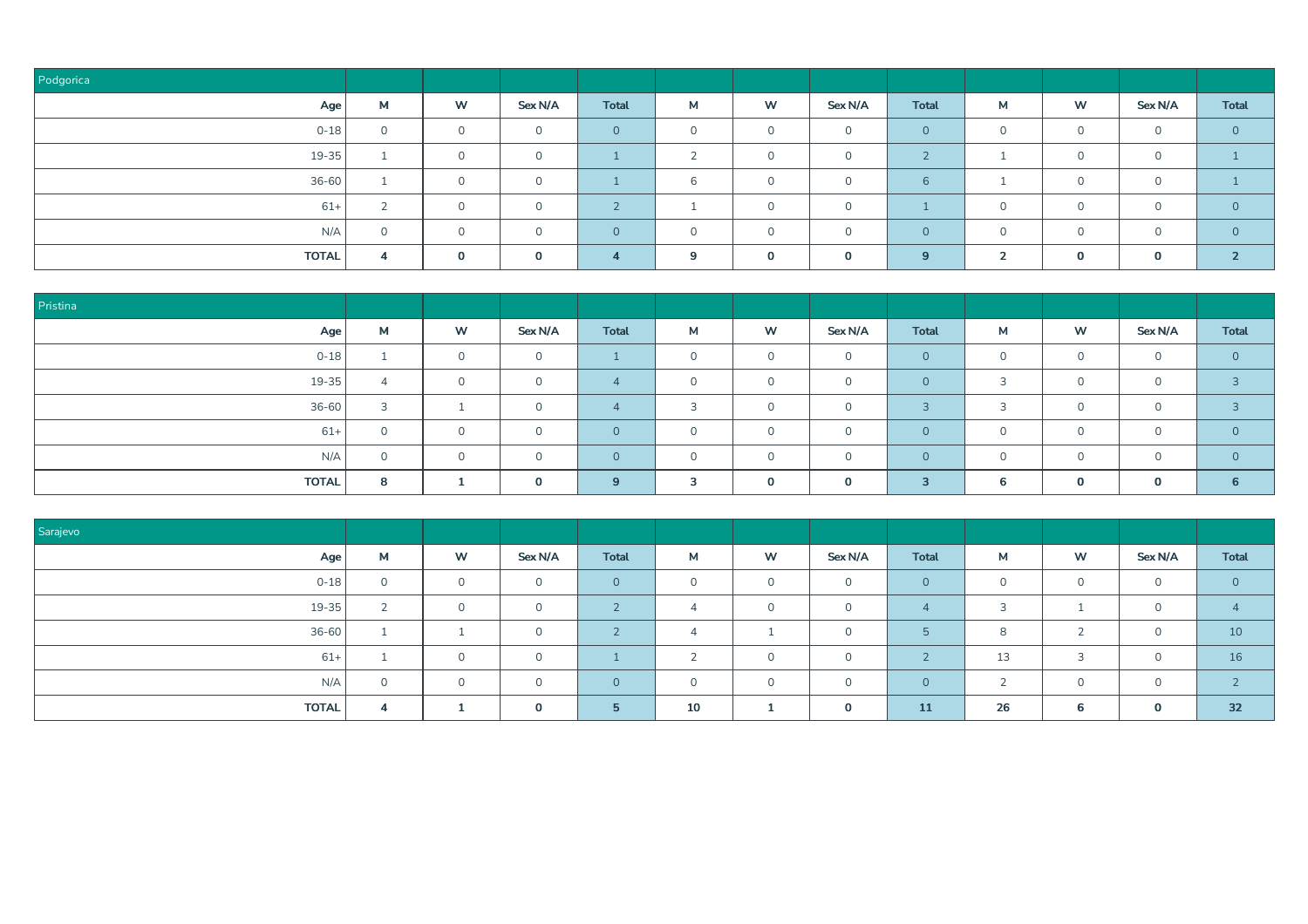| Skopje       |          |              |             |              |                |                |          |              |              |          |              |              |
|--------------|----------|--------------|-------------|--------------|----------------|----------------|----------|--------------|--------------|----------|--------------|--------------|
| Age          | M        | W            | Sex N/A     | <b>Total</b> | М              | W              | Sex N/A  | <b>Total</b> | M            | W        | Sex N/A      | <b>Total</b> |
| $0 - 18$     | $\Omega$ | $\circ$      | $\circ$     | $\Omega$     | $\bigcap$<br>∠ | $\overline{0}$ | $\Omega$ | $\sqrt{2}$   | $\Omega$     |          | $\cap$<br>J. |              |
| $19 - 35$    |          | $\circ$      | $\Omega$    |              | 13             |                |          | 14           |              |          | $\sim$       |              |
| $36 - 60$    |          | $\Omega$     | $\circ$     |              | 11             | $\overline{4}$ | $\Omega$ | 15           | $\mathbf{R}$ |          | $\Omega$     |              |
| $61+$        | $\cap$   | $\Omega$     | $\mathbf 0$ | $\Omega$     | $\sim$         |                | $\Omega$ | ີ            | 8            | $\Omega$ | $\cap$       | 8            |
| N/A          | $\cap$   | $\Omega$     | $\Omega$    | $\Omega$     | $\Omega$       | $\Omega$       | $\cap$   | $\Omega$     | $\cap$       | $\cap$   | $\cap$       | $\Omega$     |
| <b>TOTAL</b> | 5.       | $\mathbf{0}$ | $\Omega$    | $5^{\circ}$  | 28             | 6              | $\Omega$ | 34           | 12           | ∍        | $\Omega$     | 14           |

| Tirana       |          |           |          |              |          |              |          |                 |          |          |              |              |
|--------------|----------|-----------|----------|--------------|----------|--------------|----------|-----------------|----------|----------|--------------|--------------|
| Age          | M        | <b>W</b>  | Sex N/A  | <b>Total</b> | М        | W            | Sex N/A  | <b>Total</b>    | M        | W        | Sex N/A      | <b>Total</b> |
| $0 - 18$     | $\Omega$ |           | $\cap$   |              |          | $\Omega$     |          |                 | $\Omega$ |          | $\Omega$     |              |
| $19 - 35$    | $\sigma$ |           | $\cap$   |              | $\Omega$ | $\Omega$     |          | 9               | 0        |          | $\Omega$     |              |
| $36 - 60$    | 15       | $\bigcap$ | $\cap$   | 17           | -5       | $\Omega$     | $\cap$   | $5\overline{5}$ | $\Omega$ | $\cap$   | $\Omega$     |              |
| $61+$        |          | $\Omega$  | $\cap$   |              |          | $\Omega$     |          |                 |          |          | $\Omega$     |              |
| N/A          |          |           |          |              | $\sim$   | $\Omega$     |          | $\Omega$        | $\Omega$ |          | $\Omega$     |              |
| <b>TOTAL</b> | 25       | 3         | $\Omega$ | 28           | 16       | $\mathbf{0}$ | $\Omega$ | 16              | -4       | $\Omega$ | $\mathbf{0}$ |              |

Belgrade: All incidents committed with firearms are the total number of criminal offences committed with the use of firearms and the number of misdemeanours under Article 23 of the Law on Public Order and Peace. The number persons refers to the victims in the criminal offences of murder and aggravated murder, as well as the cases for which the report on the event was sent to the prosecutor's office and is presented from the special records o data on the number of suicides committed with firearms do not contain data on gender and age, and that number for the first 6 months of 2021 was 72 (53 suicides committed with firearms in legal possession and 19 committed illegal possession).

Sarajevo: Data on the number of incidents was submitted only by certain ministries of interior, namely: MoI K10, MoI USK, MoI KS, MoI BPK and Police BD BiH.

Skopje: The official statistics of the Ministry of Interior do not fully provide the required data. The entered data are provided through the regional organizational units that are responsible for criminal intelligence and and RC for BA. As part of Component 2 of the Project for Improvement of National SALW Practices implemented with the support of the UNDP Office in North Macedonia, as a project implementing agency, activities are continuou undertaken for the development of the new Police Information System (MEIDA), whose implementation is expected to improve and harmonize the information management system at the Ministry of Interior, thereby improving the pr collecting the aforementioned data set.

Tirana: State Police: Two of the cases of people injured with firearms have been accidental and one of them is the case of a minor injured with a hunting weapon.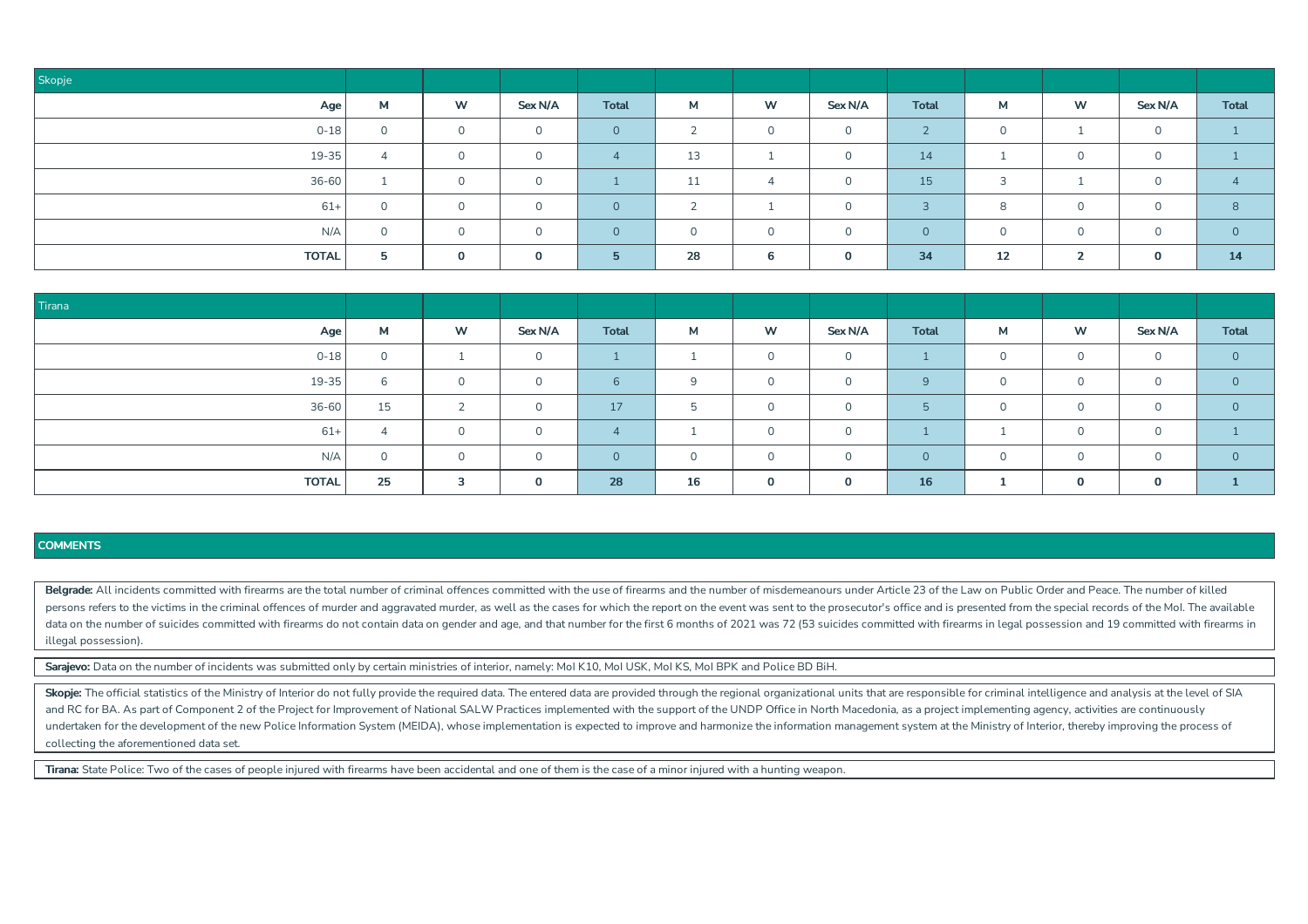#### **Numberof firearms and ammunition voluntarilysurrendered, as well as firearms legalized or deactivated;**

## BREAKDOWN:

- 1. Number of firearms voluntarily surrendered;
- 2. Number of ammunition voluntarily surrendered;
- 3. Number of firearms legalized;
- 4. Number of firearms deactivated.

#### DEFINITIONS'

For the purpose of this report, the following definitions apply:

**KPI 11**

**Firearm:** for the purpose of this report, the term "firearm" is used to purposely include civilian firearms.

Ammunition: for the purpose of this report, the term "ammunition" is used for cartridges (complete rounds) for small arms and light weapons, bullets or projectiles that are used in a firearm. IT DOES NOT INCLUDE: explosive and missiles for light weapons and mobile containers with missiles or shells for anti-aircraft and anti-tank systems.

Deactivated firearm: firearm that has been rendered incapable of expelling or launching a shot, bullet, missile or other projectile by the action of a combustible propellant, that cannot be readily restored to do so, and t marked as deactivated by a competent State authority.

**Source of information:** Police agencies

|                                                        | Belgrade | Podgorica | <b>Pristina</b> | Sarajevo | <b>Skopje</b> | Tirana |
|--------------------------------------------------------|----------|-----------|-----------------|----------|---------------|--------|
| Number of voluntarily surrendered firearms:            | 4,721    |           |                 | 579      | 219           |        |
| Number of voluntarily surrendered ammunition (pieces): | No data  | 294       |                 | 3,118    | 1,502         |        |
| Number of firearms legalized:                          |          |           |                 | 86       |               |        |
| Number of firearms deactivated:                        | 147      |           |                 | 120      |               |        |

### **COMMENTS**

Belgrade: A legalization campaign was not conducted in the reporting period. Data were also not collected on the number of ammunition that citizens surrendered, which was legally obtained based on the issued permit. In the Serbia, the procurement of ammunition based on the issued weapons permit is free on the market, so it is not necessary to keep such statistics.

Skopje: According to the legislation of the Republic of North Macedonia, at the moment there is no intended legalization of weapons and voluntary surrender of illegal weapons. According to the Law on Weapons and concerning weapons, citizens have the opportunity, due to age, death or other reasons, to hand over their weapons to the Ministry of Interior, for which a procedure is then conducted to issue a certificate of possession of weapons.

Tirana: State Police: There have been no firearms and ammunitions that have been voluntarily surrendered during the reporting period. No cases of firearms legalization. The process of firearms deactivation has not started deactivation has been prepared and is being consulted within and among institutions to reach an agreement and approve it. In the meantime, the Albanian State Police is preparing the infrastructure required to carry out the firearms deactivation.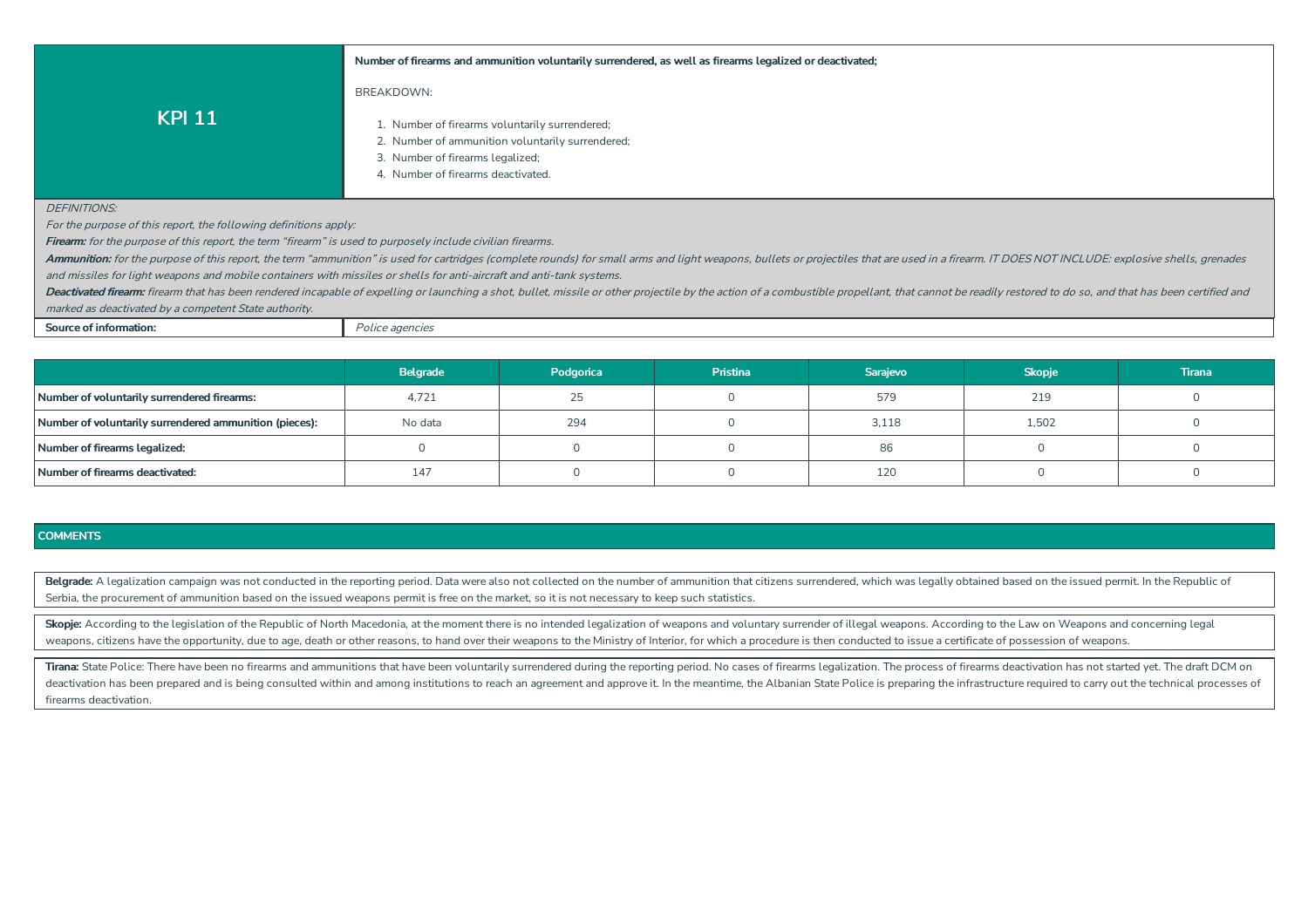|                                                                                                                       | Number of reported SALW/firearms, ammunition, and explosives (confiscated or surplus) systematically destroyed                                                                                                                      |
|-----------------------------------------------------------------------------------------------------------------------|-------------------------------------------------------------------------------------------------------------------------------------------------------------------------------------------------------------------------------------|
|                                                                                                                       | <b>BREAKDOWN:</b>                                                                                                                                                                                                                   |
| <b>KPI 12</b>                                                                                                         | 1. Quantity of reported firearms/ammunition/explosives confiscated;<br>2. Quantity of firearms/ammunition/explosives confiscated and destroyed;                                                                                     |
|                                                                                                                       | 3. Quantity of firearms/ammunition/explosives confiscated and disposed of in another ways;                                                                                                                                          |
|                                                                                                                       | 4. Quantity of surplus firearms/ammunition/explosives;                                                                                                                                                                              |
|                                                                                                                       | 5. Quantity of surplus firearms/ammunition/explosives destroyed;                                                                                                                                                                    |
|                                                                                                                       | 6. Quantity of surplus firearms/ammunition/explosives disposed of in another way.                                                                                                                                                   |
|                                                                                                                       |                                                                                                                                                                                                                                     |
| <b>DEFINITIONS:</b>                                                                                                   |                                                                                                                                                                                                                                     |
| For the purpose of this report, the following definitions apply:                                                      |                                                                                                                                                                                                                                     |
|                                                                                                                       | Ammunition: for the purpose of this report, the term "ammunition" is used for cartridges (complete rounds) for small arms and light weapons, bullets or projectiles that are used in a firearm. <b>IT DOES NOT INCLUDE:</b> explosi |
| and missiles for light weapons and mobile containers with missiles or shells for anti-aircraft and anti-tank systems. |                                                                                                                                                                                                                                     |
| <b>Confiscation:</b> the act of permanently taking away possession of a firearm based on a court decision;            |                                                                                                                                                                                                                                     |
|                                                                                                                       | Destruction: rendering permanently inoperable small arms, light weapons, their parts, components or ammunition (Source: MOSAIC 01.20:2018(E)V1.5)                                                                                   |
|                                                                                                                       | Disposed of in another way: to transfer the control or ownership of SALW/Firearms and ammunition to another institution, including: the forensic lab as part of the reference collection; museums in particular of types that       |
|                                                                                                                       | otherwise have historical significance; to police academy for training purposes (SALW ammunition) in very specific cases.                                                                                                           |
|                                                                                                                       | <b>Firearm:</b> for the purpose of this report, the term "firearm" is used to purposely include civilian firearms. Here, firearms include essential parts and components.                                                           |
| $CAL M$ the term $CAL M$ is used when fecusing an military ande weapons                                               |                                                                                                                                                                                                                                     |

**ILW:** the term SALW is used when focusing on military grade weapons.

Surplus: functioning small arms and light weapons and ammunition in a State stockpile that are no longer required by the armed services of the State in order to ensure internal and external security (Source: MOSAIC 01.20:2

**Source of information:** Ministry of Interior/Police, Ministry of Defence

| <b>Quantity of:</b>        | Confiscated    | Confiscated and destroyed | Confiscated and disposed of<br>in another way | Surplus at the beginning of<br>reporting period | Surplus destroyed | Surplus disposed of in<br>another way |
|----------------------------|----------------|---------------------------|-----------------------------------------------|-------------------------------------------------|-------------------|---------------------------------------|
| Belgrade                   |                |                           |                                               |                                                 |                   |                                       |
| Firearms/SALW              | 6,398          | $\mathsf{O}$              | $\mathsf{O}$                                  | $\mathsf{O}$                                    | $\mathsf{O}$      | $\mathsf{O}$                          |
| <b>Ammunition</b> (pieces) | 30,851         | $\mathbf 0$               | $\mathsf O$                                   | $\circ$                                         | $\mathbf 0$       | $\mathbf 0$                           |
| <b>Ammunition</b> (tonnes) | $\mathsf{O}$   | $\mathsf{O}$              | $\circ$                                       | 114                                             | 11.1              | $\mathbf{0}$                          |
| <b>Explosives</b> (grams)  | 1,200          | $\mathbf 0$               | $\mathbf 0$                                   | No data                                         | $\circ$           | $\mathbf 0$                           |
| <b>Explosives</b> (pieces) | $\mathsf{O}$   | $\mathsf{O}$              | $\mathsf{O}$                                  | No data                                         | 9,365             | $\mathbf 0$                           |
| Podgorica                  |                |                           |                                               |                                                 |                   |                                       |
| Firearms/SALW              | 111            | $\mathbf{0}$              | $\mathsf{O}$                                  | $\circ$                                         | $\circ$           | $\mathbf{0}$                          |
| <b>Ammunition</b> (pieces) | 2,156          | $\mathsf{O}$              | $\mathsf{O}$                                  | $\mathsf{O}$                                    | $\mathbf 0$       | $\mathbf 0$                           |
| <b>Ammunition</b> (tonnes) | $\mathbf 0$    | $\mathbf 0$               | $\mathsf{O}$                                  | $\mathsf{O}$                                    | $\mathbf 0$       | $\mathbf 0$                           |
| <b>Explosives</b> (grams)  | 4,800          | $\mathbf 0$               | $\mathsf O$                                   | $\circ$                                         | $\mathbf 0$       | $\mathbf{0}$                          |
| <b>Explosives</b> (pieces) | $\overline{A}$ | $\mathsf{O}$              | $\mathsf{O}$                                  | $\circ$                                         | $\mathbf 0$       | $\mathbf{0}$                          |
| Pristina                   |                |                           |                                               |                                                 |                   |                                       |
| Firearms/SALW              | 531            | $\mathbf 0$               | $\mathsf O$                                   | $\mathsf{O}$                                    | $\circ$           | $\mathsf{O}$                          |
| <b>Ammunition</b> (pieces) | 16,801         | 42,490                    | $\mathbf 0$                                   | $\circ$                                         | $\circ$           | $\mathbf{0}$                          |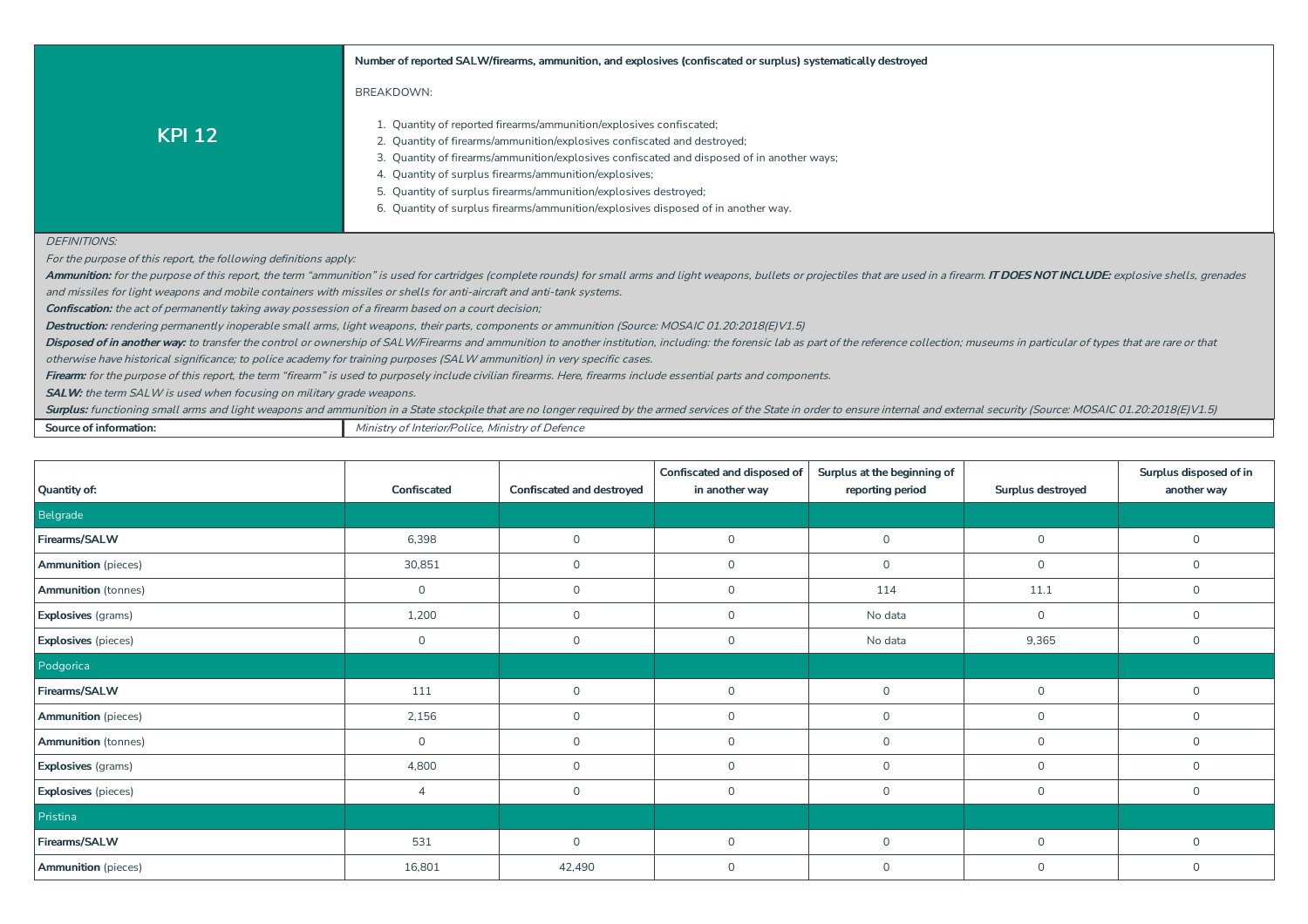| <b>Ammunition</b> (tonnes) | $\mathsf{O}\xspace$ | $\mathsf{O}$   | $\circ$      | $\mathbf 0$  | $\mathsf O$    | $\mathsf{O}\xspace$ |
|----------------------------|---------------------|----------------|--------------|--------------|----------------|---------------------|
|                            |                     |                |              |              |                |                     |
| Explosives (grams)         | $\mathsf{O}$        | $\mathsf{O}$   | $\circ$      | $\mathbf 0$  | $\mathsf{O}$   | $\mathsf{O}$        |
| Explosives (pieces)        | $\mathsf{O}\xspace$ | $\mathsf{O}$   | $\circ$      | $\mathsf{O}$ | $\mathsf O$    | $\overline{0}$      |
| Sarajevo                   |                     |                |              |              |                |                     |
| Firearms/SALW              | 334                 | $\overline{4}$ | $\mathsf{O}$ | $\mathsf{O}$ | $\overline{7}$ | 43                  |
| <b>Ammunition</b> (pieces) | 13,036              | 70             | 49           | $\mathsf{O}$ | 290,712        | $\mathsf{O}$        |
| Ammunition (tonnes)        | $\mathsf{O}$        | $\mathsf{O}$   | $\mathsf{O}$ | 4,777        | 94             | $\overline{0}$      |
| Explosives (grams)         | 46,001              | $\mathsf{O}$   | $\circ$      | $\mathsf{O}$ | $\mathsf O$    | $\mathsf{O}$        |
| Explosives (pieces)        | 13                  | $\mathsf{O}$   | $\circ$      | $\mathsf{O}$ | $\mathsf O$    | $\mathsf{O}$        |
| Skopje                     |                     |                |              |              |                |                     |
| Firearms/SALW              | 126                 | $\mathsf{O}$   | $\mathsf{O}$ | $\mathbf 0$  | $\mathsf{O}$   | $\mathsf{O}$        |
| <b>Ammunition</b> (pieces) | 2,935               | $\mathsf{O}$   | $\mathsf{O}$ | $\mathsf{O}$ | $\mathsf{O}$   | $\mathsf{O}$        |
| <b>Ammunition</b> (tonnes) | $\mathsf{O}\xspace$ | $\mathsf{O}$   | $\circ$      | $\mathsf{O}$ | $\mathsf{O}$   | $\mathsf{O}$        |
| Explosives (grams)         | 3,908               | $\mathsf{O}$   | $\mathsf{O}$ | $\mathbf 0$  | $\mathsf{O}$   | $\mathsf{O}$        |
| Explosives (pieces)        | $\mathsf{O}\xspace$ | $\mathsf{O}$   | $\mathsf{O}$ | $\mathsf{O}$ | $\mathsf O$    | $\overline{0}$      |
| Tirana                     |                     |                |              |              |                |                     |
| Firearms/SALW              | 252                 | $\mathsf{O}$   | $\mathsf{O}$ | 9,834        | $\mathsf O$    | $\mathsf{O}$        |
| <b>Ammunition</b> (pieces) | 30,802              | $\mathsf{O}$   | $\mathsf{O}$ | 23,644       | $\mathsf{O}$   | $\mathsf{O}$        |
| <b>Ammunition</b> (tonnes) | 3.52                | $\mathsf{O}$   | $\mathsf{O}$ | 10.2         | $\mathsf{O}$   | $\overline{0}$      |
| <b>Explosives</b> (grams)  | 389,640             | $\mathsf{O}$   | $\mathsf{O}$ | 29,492,800   | 29,485,000     | $\mathsf{O}$        |
| Explosives (pieces)        | 25                  | $\mathsf{O}$   | $\mathsf{O}$ | 25           | $\mathsf O$    | $\overline{0}$      |

Belarade: In the reporting period, the Ministry of the Interior confiscated a total of 6.398 firearms (714 firearms from criminal offences and 5.684 firearms from administrative proceedings (seized from legal firearms owne destructions of surplus weapons and ammunition within the MoI. In order to destroy the surplus armaments, on 18 June 2021, the MoI handed over the retired armaments (918 rifle grenades and 1,480 120mm grenades) to the Tech Overhaul Institute in Kragujevac for demilitarization and destruction, in accordance with the signed Agreement on the provision of services for disassembling and destroying surplus ordnance of the Mol, within the project " surplus ordnance under the auspices of the NATO Trust Fund". Based on the proposal of tactical authorities from the Serbian Armed Forces General Staff on declaring a part of the weapons and equipment as surplus, based on t the technical authority from the Ministry that the assets are surplus and should be disposed of from the system, the Minister of Defence issues a decision on initiating the procedure of disposal of movable assets for speci decision on disposal specifies the type and quantity of the assets and the authority carrying out the sale. The commission establishes the condition and initial values for the sale, and the assets are sold to the buyer who favourable conditions on the tender. The part of the surplus ammunition and armaments, whose quality is not in line with the necessary storage conditions, is destroyed through the demilitarization process in the Technical Kragujevac, while the costs are borne by international institutions (NSPA).

Podgorica: The Ministry of the Interior, in accordance with the Law on Protection and Rescue, implements protection from unexploded ordnance (UXO). 6 tonnes of UXO were collected during the reporting period. They are being stored, and it was preliminary agreed with the ITF to hand over the destruction lists in October. This activity should be funded by the US Government in cooperation with the ITF. The selection of equipment and means for th is ongoing, and its procurement will be funded by the USA in cooperation with the ITF. ARMY- Ministry of Defence. The quantity of armaments has reduced by 51.17 tonnes, out of which 21.69 tonnes through sales (buyers took while 29.48 tonnes were destroyed.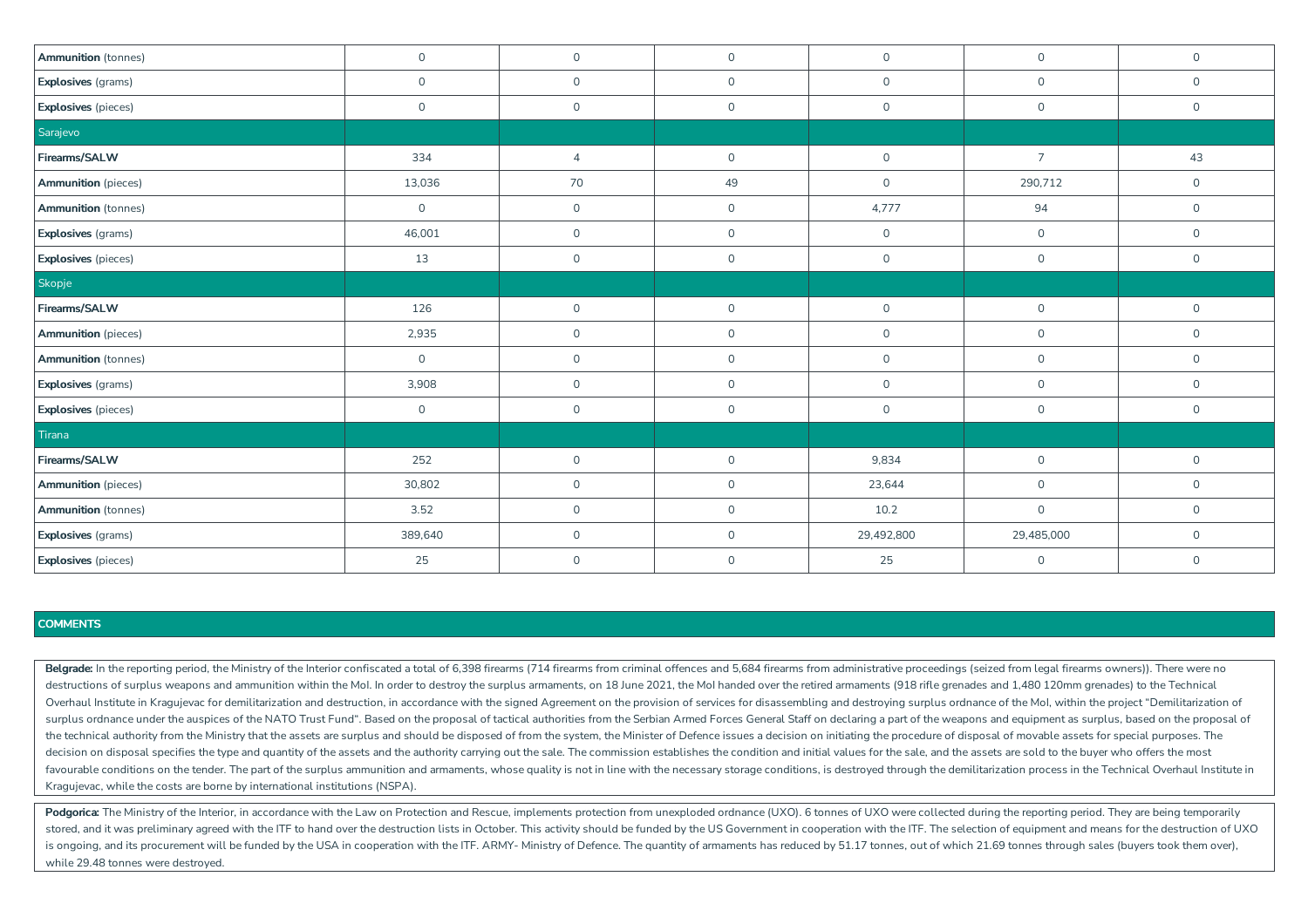Sarajevo: MOD - The table provides data on the total destroyed quantities of mines and explosive devices for the reporting period from 1 January - 30 June 2021 using all methods. BPK destroyed 7 pieces of firearms, while U pieces of firearms.

Tirana: Ministry of Defence: The ammunitions presented in the columns "Surplus at the beginning of the reporting period" and "Surplus destroyed" consist of ammunitions (explosives obtained from the industrial dismantling o the previous years) and 7800 grams of explosives reported from the State Police.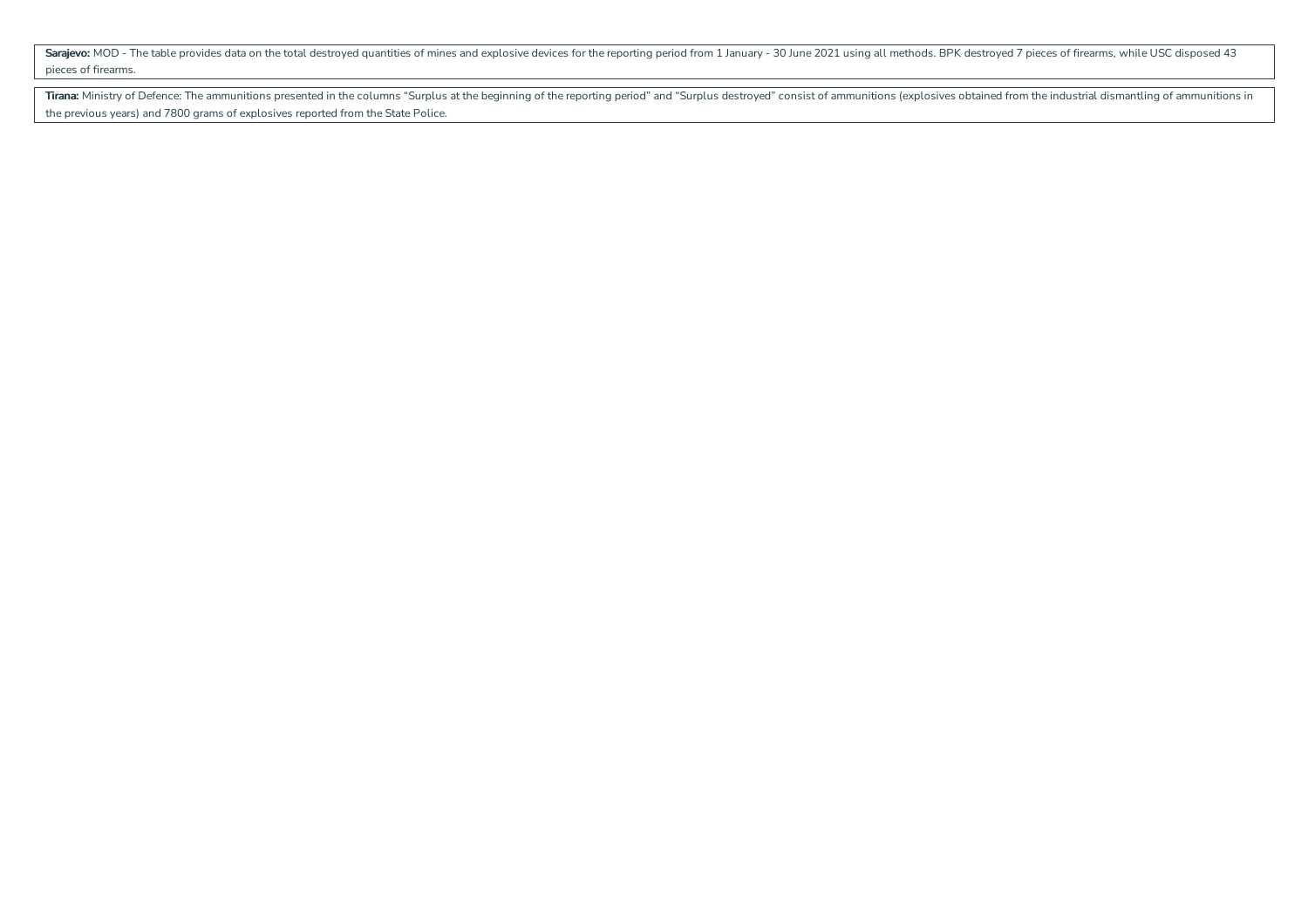|                                  | Number of SALW/firearms and their ammunition storage facilities in line with international safety and security standards;                                                                                                                                                                                                                                                                                                                                                                                                                        |
|----------------------------------|--------------------------------------------------------------------------------------------------------------------------------------------------------------------------------------------------------------------------------------------------------------------------------------------------------------------------------------------------------------------------------------------------------------------------------------------------------------------------------------------------------------------------------------------------|
|                                  | BREAKDOWN:                                                                                                                                                                                                                                                                                                                                                                                                                                                                                                                                       |
| <b>KPI 13</b>                    | 1. Number of SALW and ammunition military storage facilities;<br>2. Number of SALW/firearms and ammunition law enforcement storage facilities;<br>3. Number of firearms and ammunition civilian storages;<br>4. Number of military storage facilities in line with safety and security international standards;<br>5. Number of law enforcement storage facilities in line with safety and security international standards;<br>6. Number of firearms and ammunition civilian storages in line with safety and security international standards. |
| <b>EXPLANATIONS:</b>             | • International standards refer to the following: International Ammunition Technical Guidelines (IATG) and NATO AAPT1/AAPT2.                                                                                                                                                                                                                                                                                                                                                                                                                     |
|                                  | • For a military storage to be in line with safety and security international standards, it needs to comply with with NATO AAPT1/AAPT2 if the jurisdiction is a NATO member, or with the lATG otherwise.                                                                                                                                                                                                                                                                                                                                         |
|                                  | • For a law enforcement storage to be in line with safety and security international standards, it needs to comply with the IATG.                                                                                                                                                                                                                                                                                                                                                                                                                |
|                                  | Civilian storages refer to all legal entities licensed to store weapons, including: weapons and ammunition manufactures/producers, importers, sales shops, private security companies, hunting associations, shooting ranges                                                                                                                                                                                                                                                                                                                     |
| • N/A stands for not applicable. |                                                                                                                                                                                                                                                                                                                                                                                                                                                                                                                                                  |
| Source of information:           | Ministry of Interior/Police, Ministry of Defence                                                                                                                                                                                                                                                                                                                                                                                                                                                                                                 |

|                                         | Number of SALW and ammunition storage facilities |              | Number of SALW and ammunition storage facilities in line with safety and security international standards |  |  |
|-----------------------------------------|--------------------------------------------------|--------------|-----------------------------------------------------------------------------------------------------------|--|--|
|                                         |                                                  | <b>IATG</b>  | AAPT1/AAPT2 - NATO                                                                                        |  |  |
| Belgrade                                |                                                  |              |                                                                                                           |  |  |
| Military storage facilities             | 15                                               | 8            | N/A                                                                                                       |  |  |
| Law enforcement storage facilities      | 323                                              | 8            | N/A                                                                                                       |  |  |
| Law enforcement (police) evidence rooms | 307                                              |              | N/A                                                                                                       |  |  |
| Civilian storages                       | 232                                              | No data      | N/A                                                                                                       |  |  |
| Podgorica                               |                                                  |              |                                                                                                           |  |  |
| Military storage facilities             | 3                                                |              |                                                                                                           |  |  |
| Law enforcement storage facilities      |                                                  | $\mathbf 0$  | $\mathbf 0$                                                                                               |  |  |
| Law enforcement (police) evidence rooms | 9                                                | 3            | $\mathbf{0}$                                                                                              |  |  |
| Civilian storages                       | $\mathbf 0$                                      | $\mathsf{O}$ | $\mathbf 0$                                                                                               |  |  |
| Pristina                                |                                                  |              |                                                                                                           |  |  |
| Military storage facilities             | Confidential                                     | Confidential | N/A                                                                                                       |  |  |
| Law enforcement storage facilities      | Confidential                                     | Yes          | N/A                                                                                                       |  |  |
| Law enforcement (police) evidence rooms | Confidential                                     | Yes          | N/A                                                                                                       |  |  |
| Civilian storages                       | 50                                               | 50           | N/A                                                                                                       |  |  |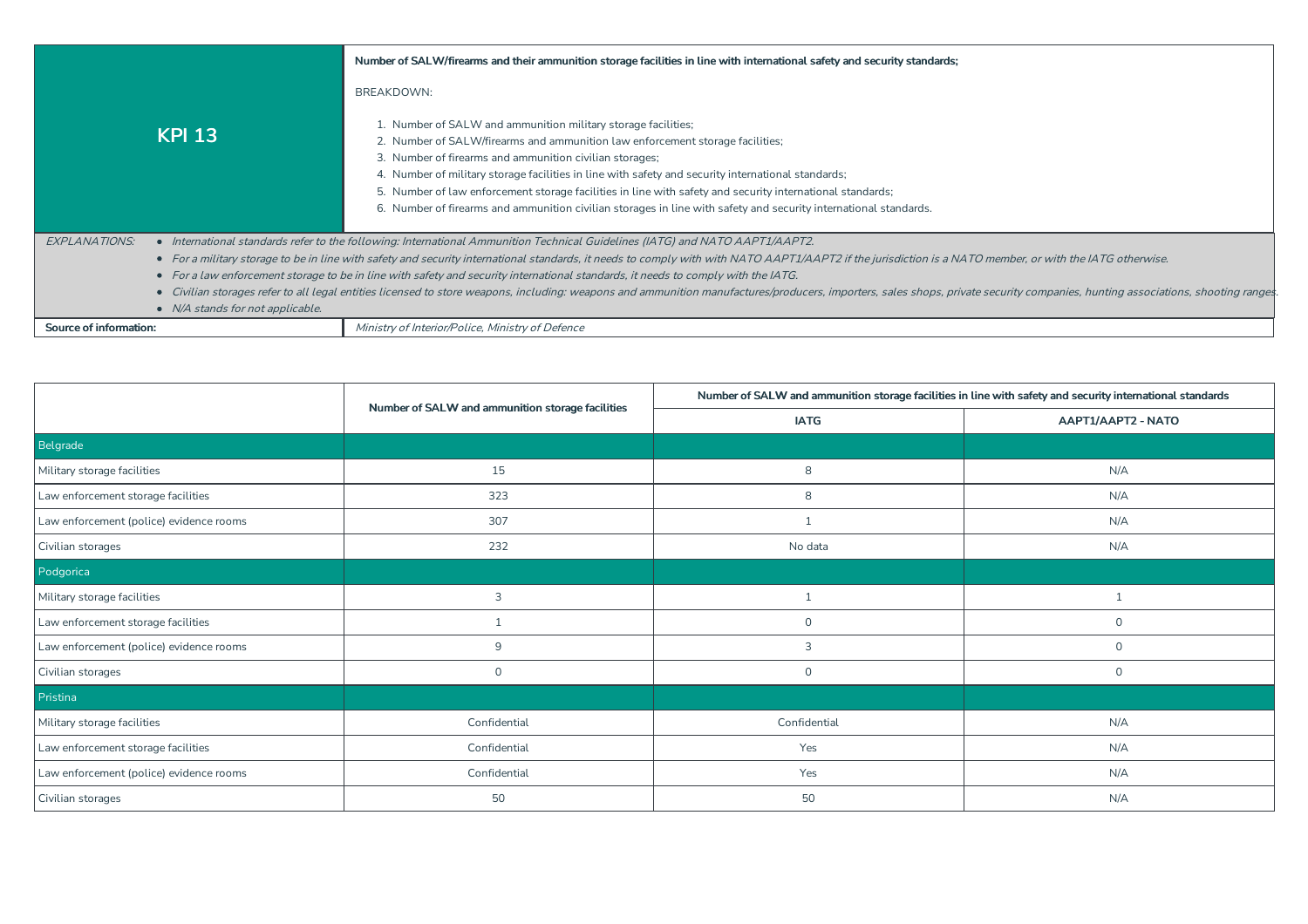| Sarajevo                                |                                                               |                |                                                          |  |  |
|-----------------------------------------|---------------------------------------------------------------|----------------|----------------------------------------------------------|--|--|
| Military storage facilities             | 44                                                            | N/A            | 5                                                        |  |  |
| Law enforcement storage facilities      | 39                                                            | 12             | N/A                                                      |  |  |
| Law enforcement (police) evidence rooms | 13                                                            | 5              | N/A                                                      |  |  |
| Civilian storages                       | 37                                                            | 20             | N/A                                                      |  |  |
| Skopje                                  |                                                               |                |                                                          |  |  |
| Military storage facilities             | 12                                                            | 8              | 4                                                        |  |  |
| Law enforcement storage facilities      | 147                                                           | No data        | No data                                                  |  |  |
| Law enforcement (police) evidence rooms | No data                                                       | No data        | No data                                                  |  |  |
| Civilian storages                       | 250                                                           | No data        | No data                                                  |  |  |
| Tirana                                  |                                                               |                |                                                          |  |  |
| Military storage facilities             | 26(3 cluster of storage facilities and 23 storage facilities) | $\mathbf 0$    | 1 cluster of storage facilities and 6 storage facilities |  |  |
| Law enforcement storage facilities      | 29                                                            |                | N/A                                                      |  |  |
| Law enforcement (police) evidence rooms | 13                                                            | $\overline{3}$ | N/A                                                      |  |  |
| Civilian storages                       | 90                                                            | $\mathbf 0$    | N/A                                                      |  |  |

Belgrade: The total number of storage facilities - 323, represents the number of facilities of the Ministry of the Interior - 322 facilities and 1 facility of the Customs Administration of the Ministry of Finance. Of the t facilities in the Ministry of the Interior (Mol) - 322, the number - 307 (Premises/evidence rooms of law enforcement agencies (police)) represents the number of facilities for storage of weapons, ammunition and equipment b of the Mol from the application "NAO" (W&E - Weapons and Equipment) in the unique information system of the Mol. The total number of facilities in accordance with international security standards - 9, represents 8 faciliti complexes and 1 micro-location facility. The Ministry of the Interior continued activities aimed at capacity building (in accordance with international standards) for storing small arms and light weapons and ammunition at Warehouse Complex "Duvanište" near Smederevo, as well as the reconstruction of three evidence rooms. The Administration for the Enforcement of Penal Sanctions has 29 institutes for enforcement of penal sanctions containing storage of weapons, for the needs of employees of these institutes.

Podgorica: Activities continued on the works on security improvements in three evidence rooms in the security centres in Bar, Nikšić and Bjelo Polje, which started in mid-April 2021. The works in Bjelo Polje finished on 29 evidence rooms in Bar and Nikšić will be completed in the second half of 2021. The works include the renovation of floors, walls and ceilings in the rooms, as well as the installation of security doors and the access contr security bars (where possible), electrical installations, CCTV cameras, and afirearms rack.

Pristina: Law enforcement storage facilities are small facilities inherited by the former regime. They have been repaired periodically and they all fulfil the IATG criteria.

Sarajevo: PBD - The facility for storage of firearms and ammunition within the New Police Building, meets all the requirements prescribed by EU standards for this area. MOD - mines and explosive devices are stored at 14 lo BiH, namely: at 5 perspective locations, 7 non-perspective and 2 locations for transit. Surplus weapons are stored at 30 locations of the AF BiH.

Skopje: After the adoption of the new Law on Explosives for Civil Use, the officers at the Weapons Department of the Ministry of Interior will receive training, which will then enable them to determine how many of the ware international standards. 147 is the number of all weapons storage facilities of the Ministry of Interior.

Tirana: There is a total of 29 law enforcement storage facilities, as detailed below: 1 central storage facility for FAE; 12 evidence rooms + firearms storage facilities (in the 12 local police directorates); 16 other stor civilian storages: The data of previous reports have undergone alterations, as these reports also include applications for shops/storage facilities selling or storing weapons/explosives for civilian use. 56 storage facilit use. 34 retail shops for weapons import/trade. Regarding the law enforcement storage facilities that meet the international standards, there is no full evaluation in place. We have just provided the number of those upgrade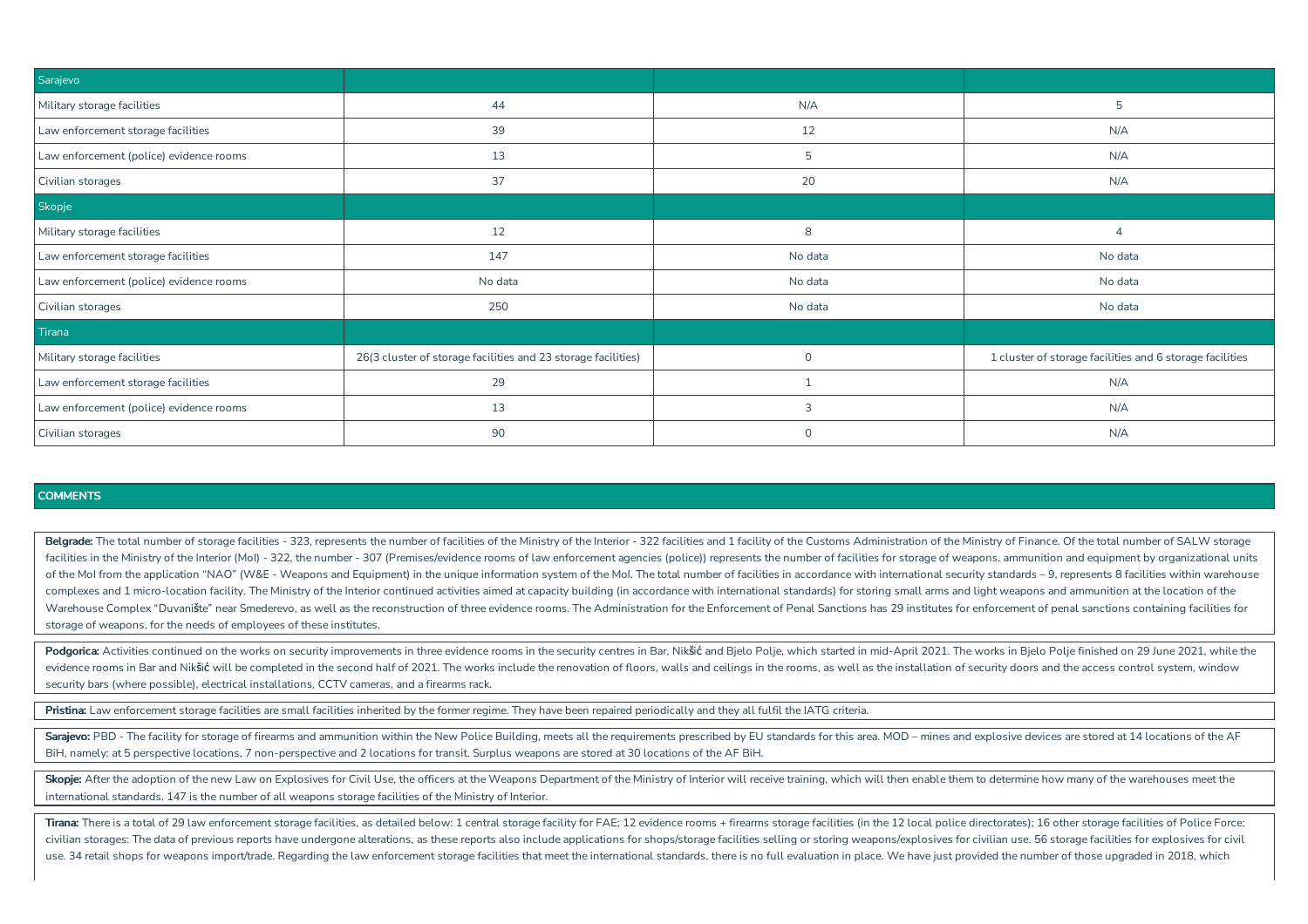absolutely meet the standards. We do not have a full evaluation for civilian storages, however, we conduct regular inspections and they appear to be in compliance with the legal requirements. Military storage facilities: 3 warehouses. Military storage facilities in line with the standards: 1 storage facility and 6 warehouses (storage facilities have not been included in the total number, as the indicator is only expressed in number of wareho information has been provided in the comment). The storage facilities that are used to store and administer the weapons and ammunitions in all the AF structures are safe and secure as per the respective purpose they serve been planned (by donor support) to be carried out in 2 storage facilities where ammunition is administered. The current status is as follows: The storage facilities that are used to store and administer the weapons and amm structures are safe and secure as per the respective purpose they serve for. During the reporting period, procedures have begun in cooperation with UNDP/SEESAC to upgrade the infrastructure in order to meet the standards f facilities of SALW. Ministry of Defence: The storage facilities that are used to store and administer the weapons and ammunitions in all the AF structures are safe and secure as per the respective purpose they serve for. D an ongoing overall reconstruction in 3 underground storage facilities which store and administer ammunitions. These works are being carried out thanks to the cooperation and financial support of donors such as the United S Command (EUCOM). Moreover, the warehouses where weapons and ammunitions are stored and administered are in the main focus regarding their upgrade to improve the physical safety and security conditions as per the required s Such upgrades will be carried out with the financial support of the state budget, MoD as well as the cooperation and financial assistance of various donors.